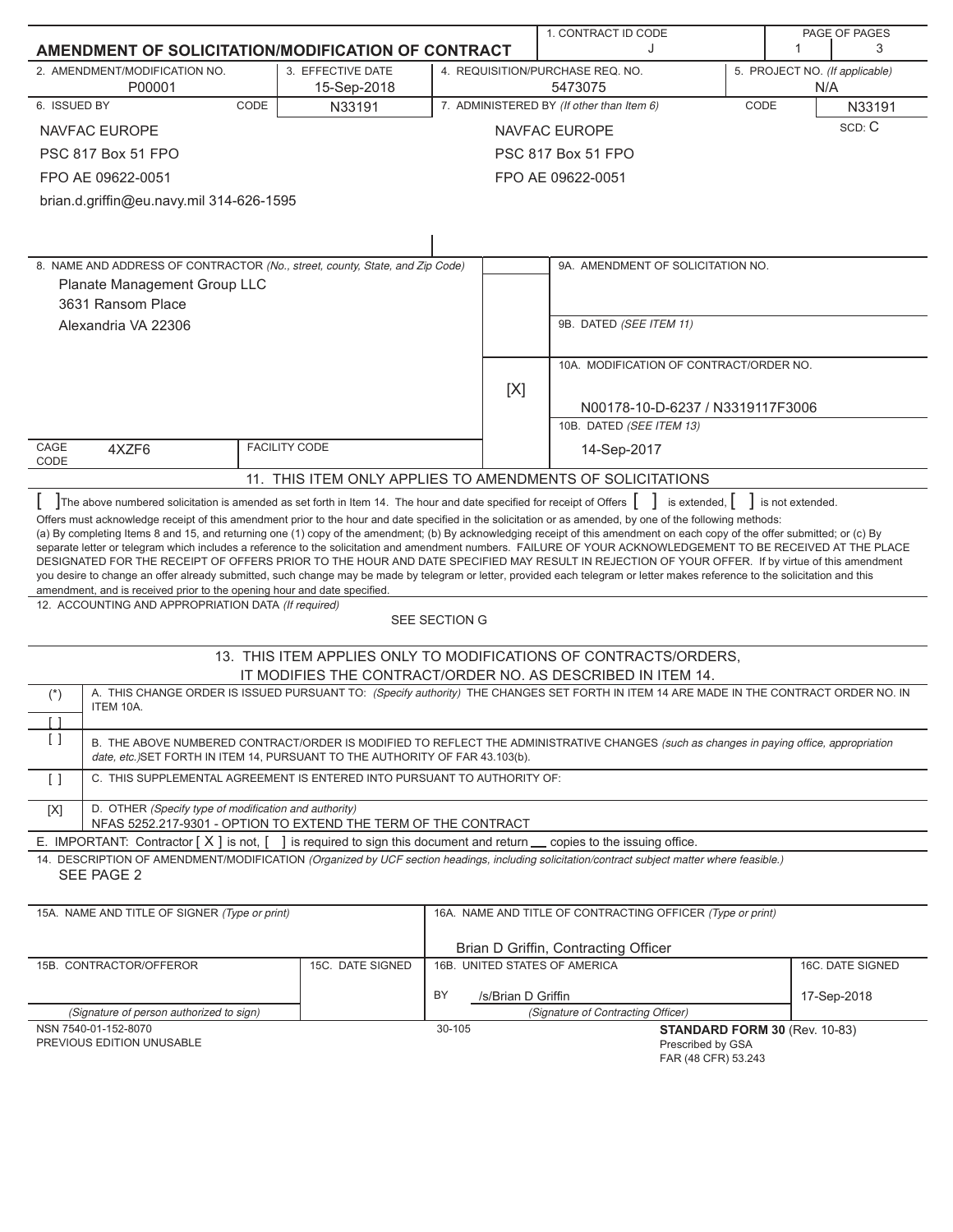| NO.<br>CONT<br>I RAC                    | `ER NO.<br>ORDEP<br>DELI<br>LIVERY. | <b>ICATION</b><br>' NO.<br>AMENDMENT/MODIFI( | <b>PAGE</b>      | FINAL |
|-----------------------------------------|-------------------------------------|----------------------------------------------|------------------|-------|
| N <sub>00</sub> 1<br>78-10-L<br>$10-62$ | T <sub>3006</sub><br>7T<br>1 Q I    | P <sub>0000</sub>                            | $\sim$<br>2 of 3 |       |

# **GENERAL INFORMATION**

N00178-10-D-6237 N3319117F3006: This is a FFP MAC IDIQ task order to provide Planning and Estimating (P&E) and Functional Administration (FA) support services for PWD Djibouti, NAVFAC EURAFSWA.

Modification #01: The purpose of this modification is to:

Exercise Option Year 1, CLINS 8004, 8005, and 8006. Accordingly, subject Task Order is modified as follows:

Exercise OY1 CLIN:

CLIN 8002 (Planning and Estimating Support Djibouti) =

CLIN 8003 (Functional Administration Support Djibouti) =

CLIN 8004 (Functional Administration Support Djibouti) =

Total Option Year 1 Price =

a. As a result of this modification, the cumulative contract price is increased by

1. All other terms and conditions of this task order remain unchanged.

2. MOD REASON CODE: OPTP

A conformed copy of this Task Order is attached to this modification for informational purposes only.

The Line of Accounting information is hereby changed as follows:

The total amount of funds obligated to the task is hereby increased from

The Line of Accounting information is hereby changed as follows:

The total amount of funds obligated to the task is hereby increased from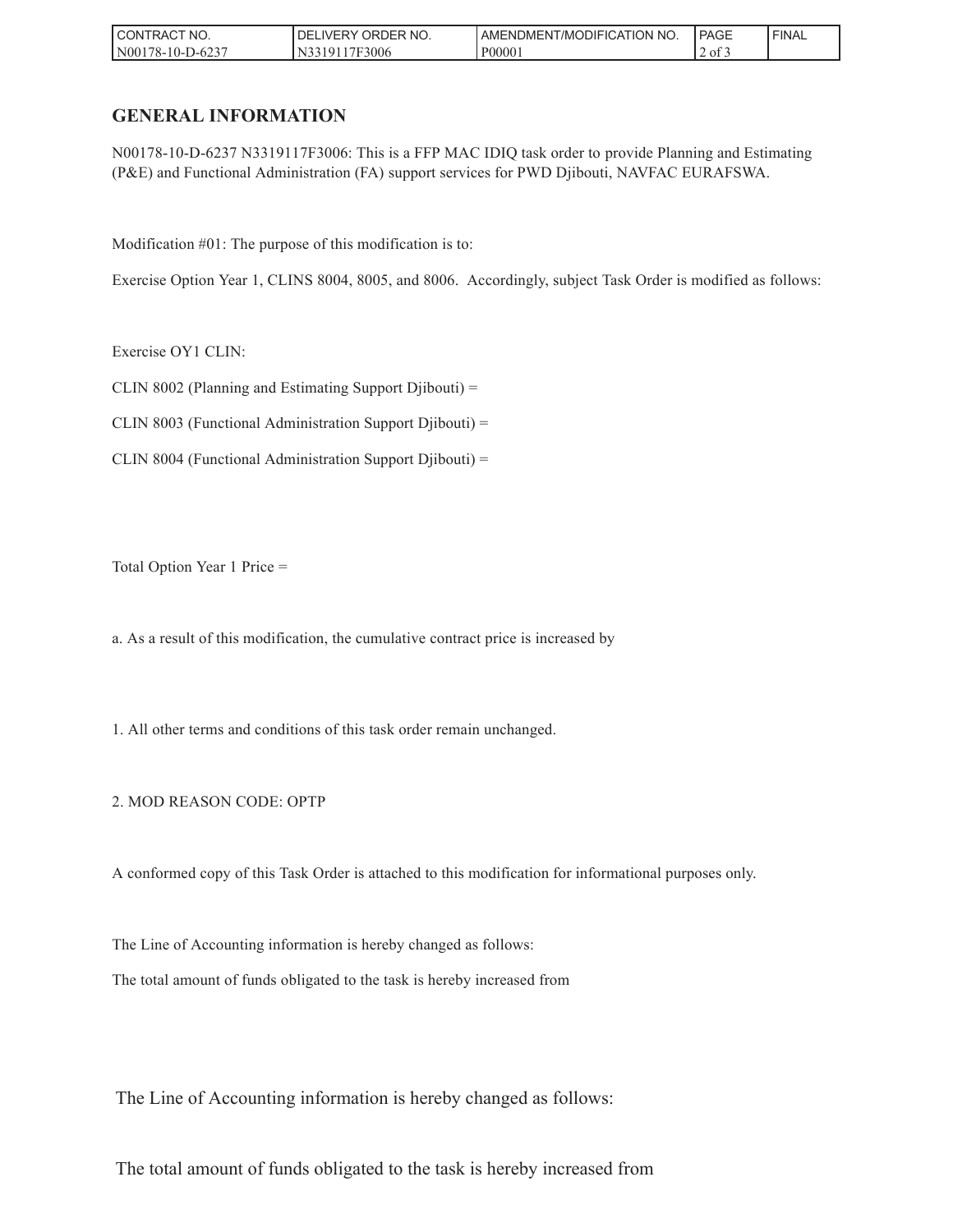| 'NO.<br>UUN '<br><b>RAV</b>    | NO.<br>DF<br>℩⊨<br>ж<br>້<br>N>F | 'NO.<br><b>ON</b><br>÷А<br>$11-H$<br>AM⊢<br>/MC<br>⊟M⊢N I<br><b>INI</b> | <b>PAGE</b>                       | <b>FINAL</b> |
|--------------------------------|----------------------------------|-------------------------------------------------------------------------|-----------------------------------|--------------|
| N001<br>$1 - 02$<br>$(8-10-1)$ | 3006<br>ъ<br>N                   | P0000                                                                   | $\sim$<br>$\rightarrow$ 01 $\sim$ |              |

| <b>CLIN/SLIN</b> | Type Of Fund | From $(\$)$ | $By (\$)$ | To $($ ) |
|------------------|--------------|-------------|-----------|----------|
| 8004             | O&MN,N       |             |           |          |
| 8005             | O&MN,N       |             |           |          |
| 8006             | O&MN,N       |             |           |          |

The total value of the order is hereby increased from

| <b>CLIN/SLIN</b> | From $(\$)$ | By() | To $(\$)$ |
|------------------|-------------|------|-----------|
| 8004             |             |      |           |
| 8005             |             |      |           |
| 8006             |             |      |           |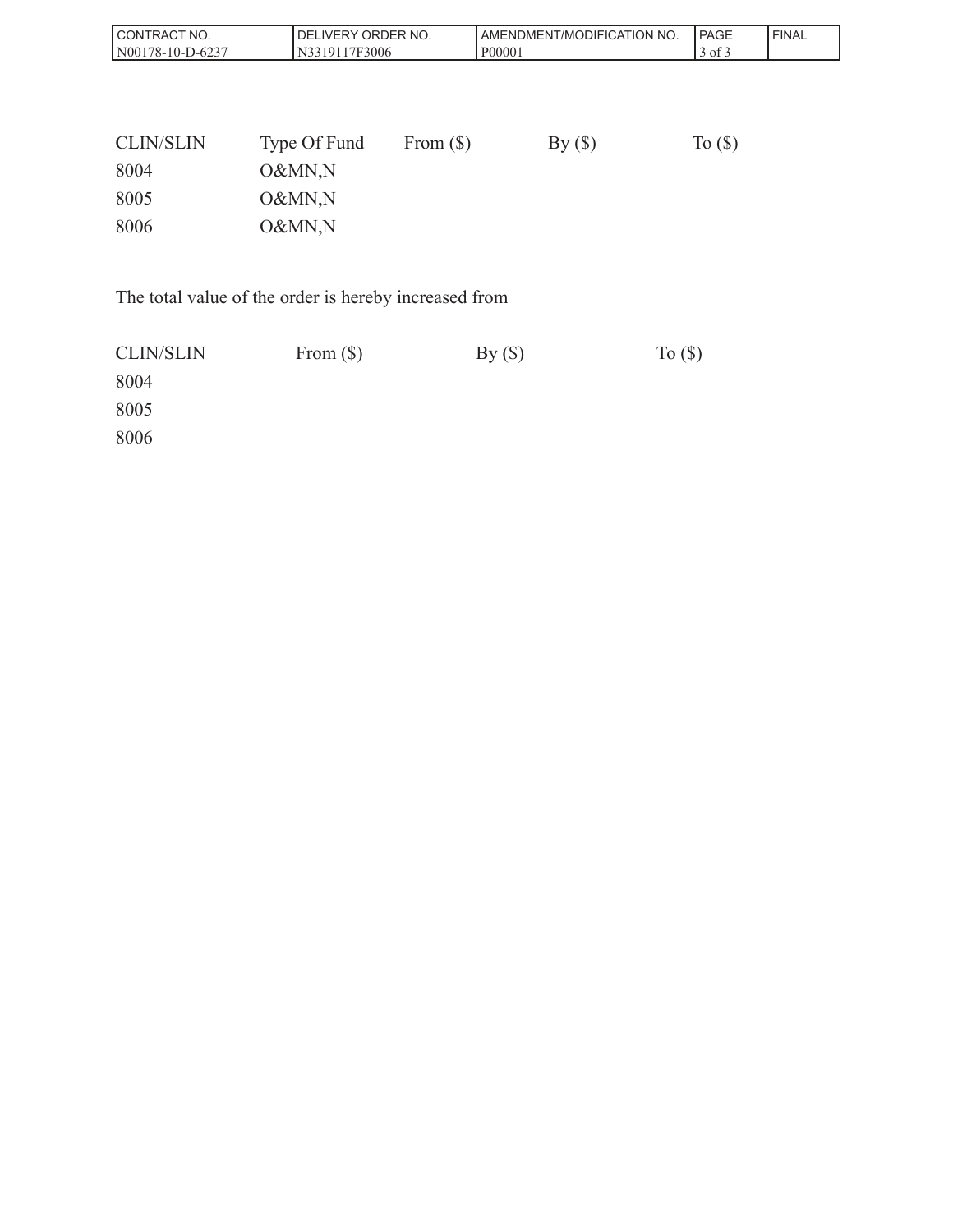| CT NO.<br>I CON .<br>FRAC      | ORDER NO.<br>DEI<br><b>IVERY</b> | T/MODIFICATION<br>NO.<br><b>AME</b><br>:NDMEN | <b>PAGE</b>         | <b>FINAL</b> |
|--------------------------------|----------------------------------|-----------------------------------------------|---------------------|--------------|
| N001<br>$78-10-L$<br>$9 - 623$ | 7F3006<br>۱۵1                    | $P0000_1$                                     | $\sim$ $\sim$<br>0Ī |              |

## **SECTION B SUPPLIES OR SERVICES AND PRICES**

CLIN - SUPPLIES OR SERVICES

For FFP Items:

**Item PSC Supplies/Services Qty Unit Unit Price Total Price**

- 8001 R499 BASE PERIOD PLANNING AND ESTIMATING SUPPORT: The contractor shall provide alllabor, materials and equipment to meet the requirements of the Performance Work Statement in support of the Requirements Branch of the Facilities Maintenance Division (FMD). (O&MN,N)
- 8002 R499 BASE PERIOD FUNCTIONAL ADMINISTRATION (FA) SUPPORT: The contractor shall provide all labor, materials and equipment to meet the requirements of the Performance Work Statement in support of the Facility Support Contract (FSC) and Facilities Maintenance Facility Services Branch (FMFS). (O&MN,N)
- 8003 R499 BASE PERIOD FUNCTIONAL ADMINISTRATION (FA) SUPPORT: The contractor shall provide all labor, materials and equipment to meet the requirements of the Performance Work Statement in support of the Project Management and Engineering Branch (PMEB) (O&MN,N)
- 8004 R499 OPTION PERIOD 1 PLANNING AND ESTIMATING SUPPORT: The contractor shall provide all labor, materials and equipment to meet the requirements of the Performance Work Statement in support of the Requirements Branch of the Facilities Maintenance Division (FMD). (O&MN,N)
- 8005 R499 OPTION PERIOD 1 FUNCTIONAL ADMINISTRATION (FA) SUPPORT: The contractor shall provide all labor, materials and equipment to meet the requirements of the Performance Work Statement in support of the Facility Support Contract (FSC) and Facilities Maintenance Facility Services Branch (FMFS). (O&MN,N)
- 8006 R499 OPTION PERIOD 1 FUNCTIONAL ADMINISTRATION (FA) SUPPORT: The contractor shall provide all labor, materials and equipment to meet the requirements of the Performance Work Statement in support of the Project Management and Engineering Branch (PMEB) (O&MN,N)
- 8007 R499 OPTION PERIOD 2 PLANNING AND ESTIMATING SUPPORT: The contractor shall provide alllabor, materials and equipment to meet the requirements of the Performance Work Statement in support of the Requirements Branch of the Facilities Maintenance Division (FMD). (O&MN,N)

Option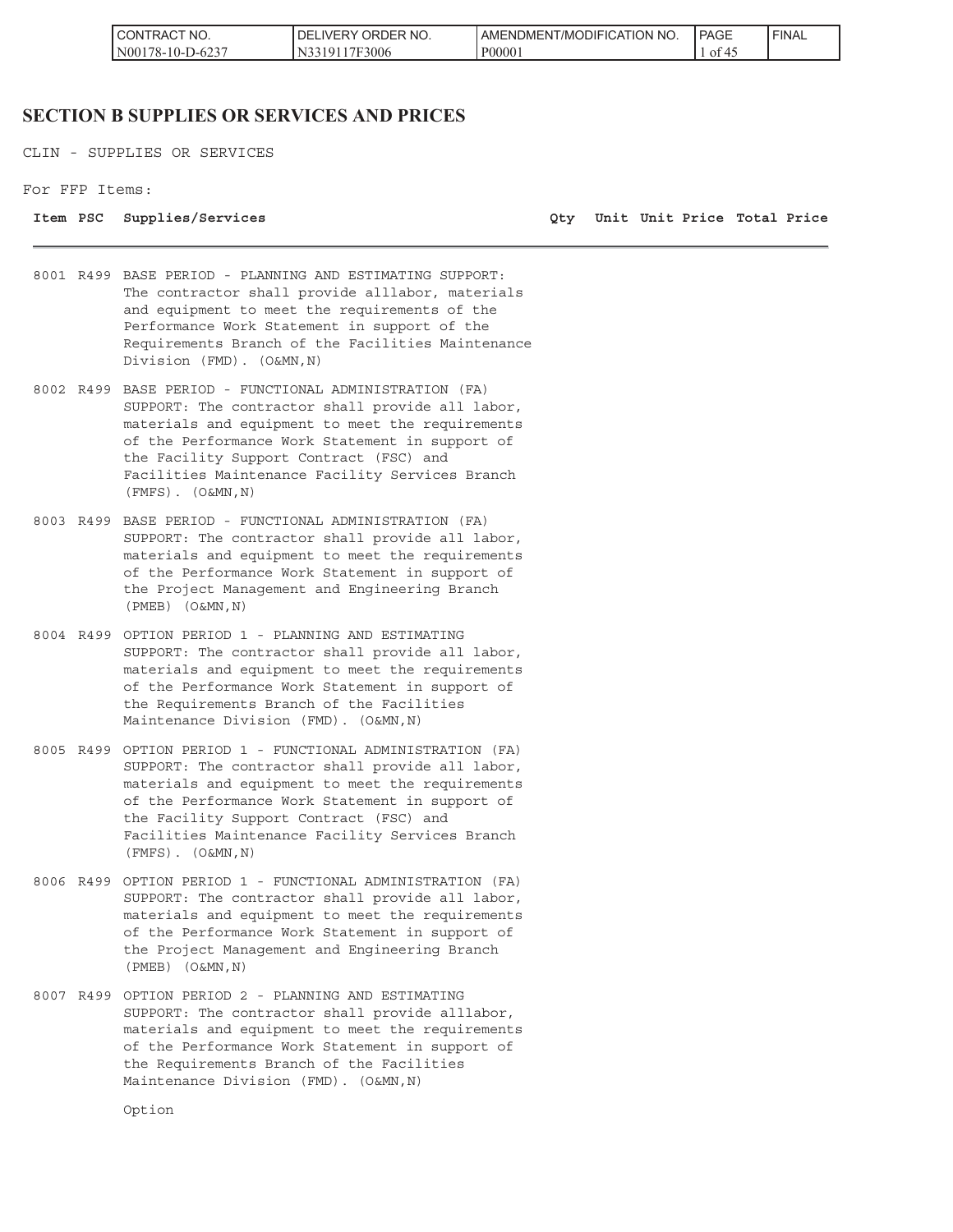| I CON'<br><b>ITRACT NO.</b> | ' ORDER NO.<br>DELIVERY ( | 'NO.<br>  AMENDMENT/MODIFICATION | <b>PAGE</b>  | FINAL |
|-----------------------------|---------------------------|----------------------------------|--------------|-------|
| N00178-10-D-6237            | '7F3006<br>33191          | P0000                            | f 14<br>' oi |       |

8008 R499 OPTION PERIOD 2 - FUNCTIONAL ADMINISTRATION (FA) SUPPORT: The contractor shall provide all labor, materials and equipment to meet the requirements of the Performance Work Statement in support of the Facility Support Contract (FSC) and Facilities Maintenance Facility Services Branch (FMFS). (O&MN,N)

Option

8009 R499 OPTION PERIOD 2 - FUNCTIONAL ADMINISTRATION (FA) SUPPORT: The contractor shall provide all labor, materials and equipment to meet the requirements of the Performance Work Statement in support of the Project Management and Engineering Branch (PMEB) (O&MN,N)

Option

8010 R499 OPTION PERIOD 3 - PLANNING AND ESTIMATING SUPPORT: The contractor shall provide all labor, materials and equipment to meet the requirements of the Performance Work Statement in support of the Requirements Branch of the Facilities Maintenance Division (FMD). (O&MN,N)

Option

8011 R499 OPTION PERIOD 3 - FUNCTIONAL ADMINISTRATION (FA) SUPPORT: The contractor shall provide all labor, materials and equipment to meet the requirements of the Performance Work Statement in support of the Facility Support Contract (FSC) and Facilities Maintenance Facility Services Branch (FMFS). (O&MN,N)

Option

8012 R499 OPTION PERIOD 3 - FUNCTIONAL ADMINISTRATION (FA) SUPPORT: The contractor shall provide all labor, materials and equipment to meet the requirements of the Performance Work Statement in support of the Project Management and Engineering Branch (PMEB) (O&MN,N)

Option

#### **Item PSC Supplies/Services Qty Unit Unit Price Total Price**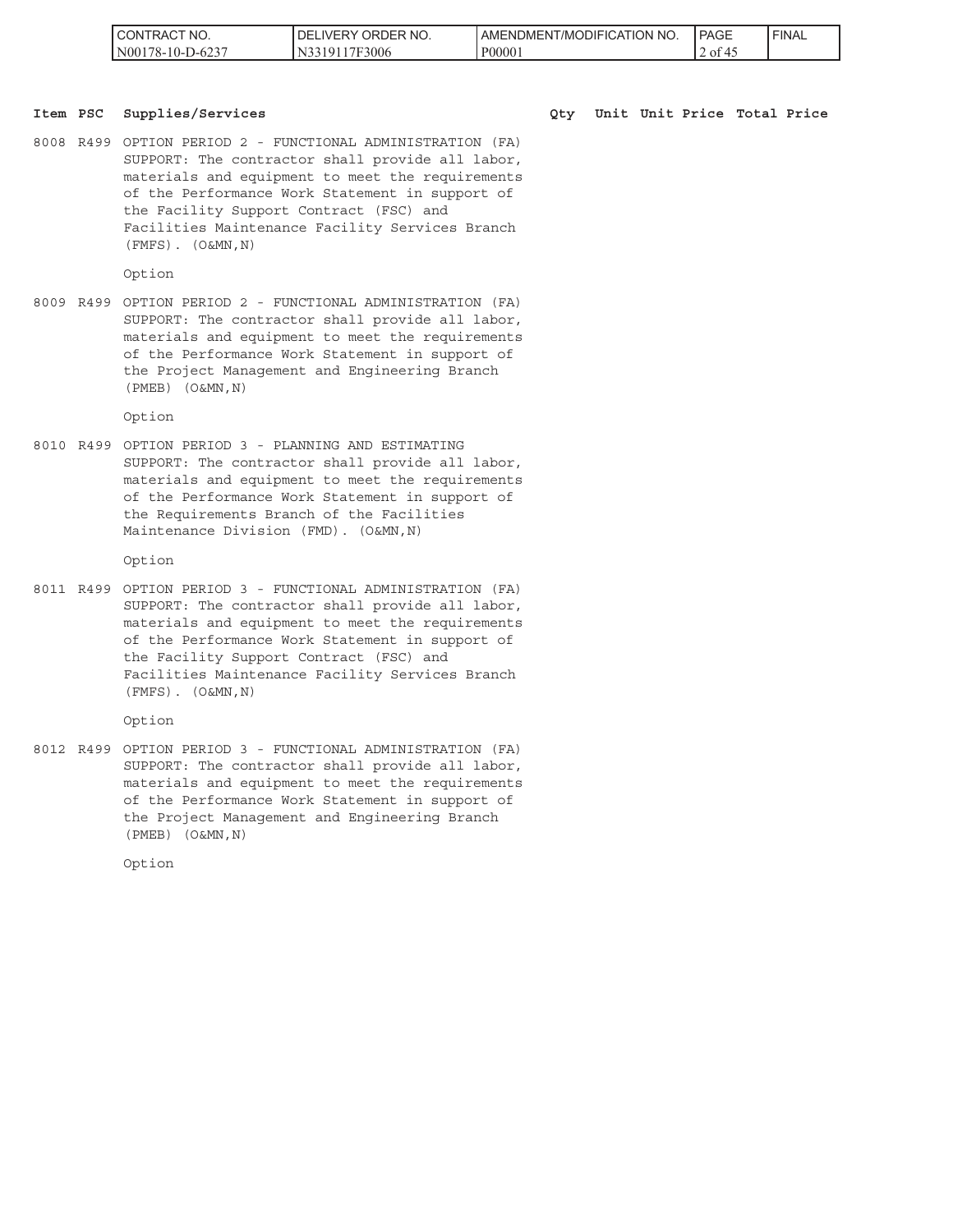| NO.<br>CONT<br><b>RAC</b> | ER NO.<br>ORDEP<br>, IVERY | <b>NO</b><br>TION<br>⊶ /MODIFICA<br>I AMEI<br>:NDMEN | <b>PAGE</b>               | ' FINAL |
|---------------------------|----------------------------|------------------------------------------------------|---------------------------|---------|
| N00<br>78-10-1<br>$10-62$ | 3006<br>7⊾<br>191          | P0000 <sub>1</sub>                                   | $\sim$ $\sim$<br>$\Omega$ |         |

### **SECTION C DESCRIPTIONS AND SPECIFICATIONS**

### **PERFORMANCE WORK STATEMENT FOR**

### **PLANNING AND ESTIMATING AND**

### **FUNCTIONAL ADMINISTRATION**

### **SUPPORT SERVICES FOR**

### **CAMP LEMONNIER, DJIBOUTI, AFRICA**

### **1. SCOPE**

Under this task order, the Contractor will independently provide services as set forth in this document in support of the overall operational objectives of Naval Facilities Engineering Command Europe Africa Southwest Asia (NAVFAC EURAFSWA). This contract/task order requirement is to provide assistance in construction and facilities services support for the Public Works Department located at Camp Lemonnier, Djibouti, Africa. The primary duties are to provide public works support services are delineated as follows:

A. Planning and Estimating (P&E) support services to support the Requirements & Facilities Support Contract Branches of the Public Works Department Djibouti.

B. Functional Administration (FA) support services to support the Facility Support Contract (FSC) and Facilities Maintenance Facility Services Branch (FMFS) of the Facilities Engineering and Acquisition Division (FEAD)

C. Functional Administration (FA) support services to support the Project Management and Engineering Branch (PMEB) of the Facilities Engineering and Acquisition Division (FEAD).

The Contractor shall provide oversight and administration of all Contractor personnel and shall direct the efforts in response to specific task orders, work requirements and administrative support needs. This includes addressing all Community Management, Human Resource needs, planning and coordinating leave, and conducting employee reviews and appraisals. Contractor personnel will perform independent of and without the supervision of any Government official.

Djibouti locality and visa requirements are discussed in Paragraphs 23 and 24 of this Performance Work Statement. The Contractor must thoroughly read these requirements in order to understand country living and work environment conditions. By submitting a proposal for this requirement, the Contractor must recruit and educate its contractor employees of what to expect of their living and working conditions for the duration of this contract.

In performing this PWS, the Contractor shall make observations and write factual reports and provide recommendations. The Contractor shall not make decisions or judgments with respect to the adequacy of a BOS contractor's compliance and performance since those decisions will be made by Government personnel. Additionally, Government personnel will make the final decisions with respect to the development of statements of work (SOW), work scope, and cost estimates. Actions of Contractor personnel may not be interpreted or implemented in any manner that results in any Contractor personnel creating or modifying Federal policy, obligating the appropriated funds of the U.S. Government, overseeing the work of Federal employees, providing direct personal services to any Federal employee or otherwise violating the prohibitions set forth in Parts 7.5 and 37.1 of the Federal Acquisition Regulation (FAR). The Government will control access to the facility and will perform the inspection and acceptance of the completed work.

The Contractor shall be responsible for ensuring the accuracy, timeliness and completion of all tasks under this effort. The Contractor shall be responsible for providing all materials, equipment and labor, to include technically qualified personnel to perform the services identified, unless specifically excluded in this PWS.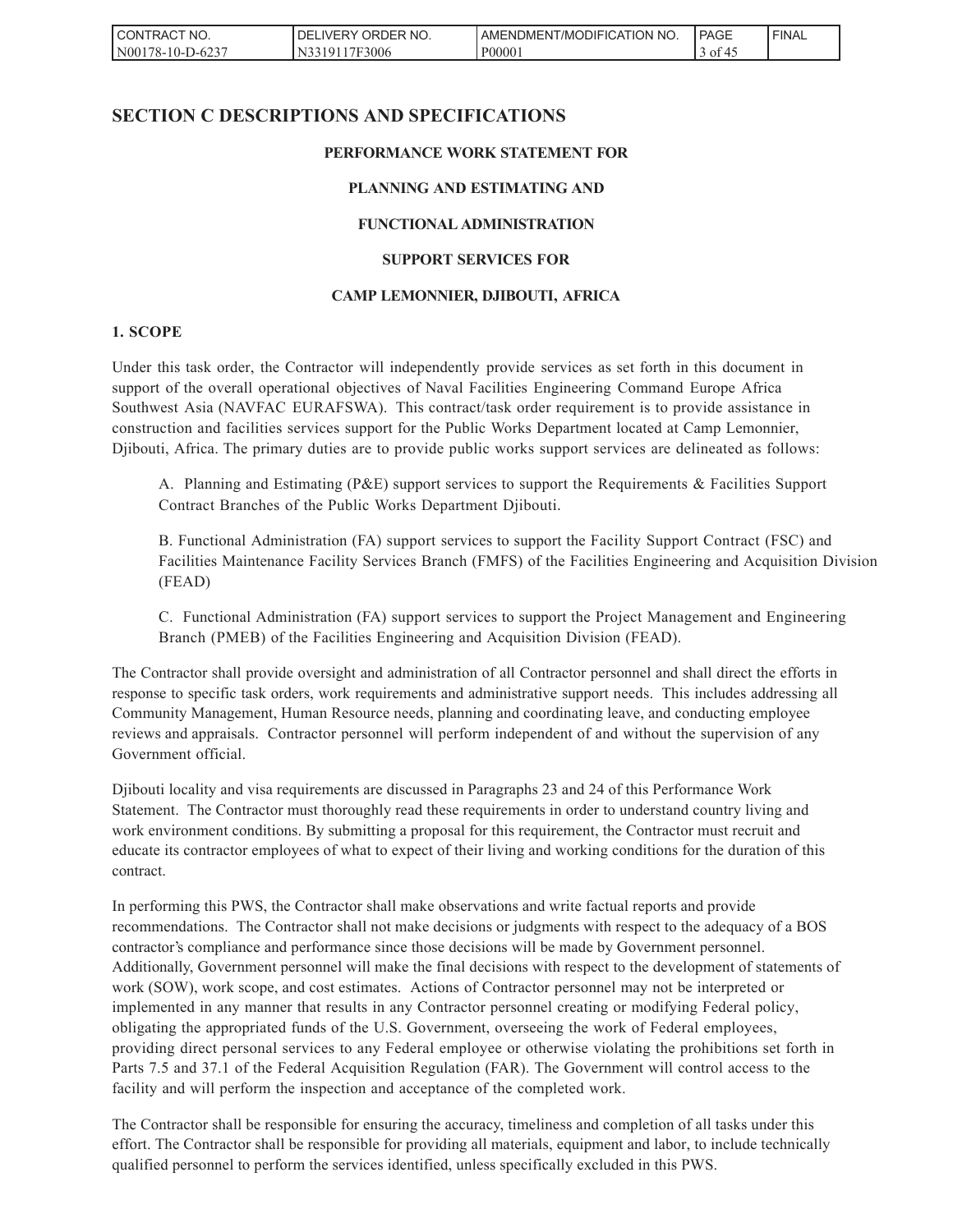| I CONTRACT NO.   | <b>IDELIVERY ORDER NO.</b> | AMENDMENT/MODIFICATION<br>' NO. | <b>PAGE</b> | `FINAL |
|------------------|----------------------------|---------------------------------|-------------|--------|
| N00178-10-D-6237 | 3319117F3006               | P00001                          | 4 of        |        |

The Contractor's Management Plan will outline how contractor personnel on the task order will be managed to perform the requirements of the contract. It is permissible to submit an updated version of the management plan submitted in response to Section M of the solicitation.

The Contractor performing work under this PWS shall provide personnel with experience, qualifications, certifications, licenses, physical abilities and other requirements in this PWS to meet performance period, location, and security requirements as defined. Within three working days following award, the Contractor must submit documentation verifying that each employee assigned to perform work meets or exceeds the qualification requirements stated herein for Government acceptance. This submission of qualifications requirement remains for any subsequent employees. If, during the performance of services, any Contractor employee cannot continue to meet the requirements for any reason, the Contractor shall ensure that there is no gap in services longer than 14 calendar days per occasion or 21 cumulative calendar each performance period. However, the Government reserves the right to prorate payment for such services not performed. In such cases, the Contractor POC stated in Paragraph 26 shall coordinate absences or leave with the Government Contracting Officer's stated in Paragraph 25 and the Administrative Contract Specialist as early as possible.

### **2. ORGANIZATION**

These services will be performed at Camp Lemonnier, Djibouti in support of the Requirements Branch, the FSC/FMFS Branch, and the Project Management & Engineering Branch Heads, who report to their respective Division Directors who, in turn, report to the Deputy Public Works Officer.

### **3. TASKS/SERVICES**

### **3.A Planning and Estimating support services (Requirements & Facilities Support Contract Branches):**

The Contractor's role is to support NAVFAC and its Clients with identifying, defining, scoping, estimating, developing, and providing technical evaluations of job packages for contract or in-house execution. Planning and Estimating support services requirements include the responsibilities of managing the planning, developing requirements, estimating and evaluating costs associated with facility requirements for repairs and maintenance and base operating support contract (BOSC) indefinite delivery indefinite quantity (IDIQ) items, updating BOSC performance work statement items, alterations and minor construction projects (CAT III/IV). The Contractor shall: work with Government Clients to identify and define requirements; monitor and report on status of repairs, maintenance, IDIQ items, alterations and minor construction projects; locate and identify funding sources and recommend to Requirements/Facilities Support Branch Heads appropriate source for completion of work; provide coordination support in workflow development and provide recommendations for correction when work stoppages occur. Planning and Estimating (P&E) personnel have the authority to stop any portion of the service provider's work whether in-house or contractor that poses an imminent danger to personnel, equipment, or property. The basis of personnel for planning and estimating support is estimated at two (2) full-time equivalent per 12 months level of effort and does not include personal and sick leave or any other time that does not directly support the services outlined in this paragraph. Personnel are expected to perform at a pace no more than 40 work hours per week, unless there is an official United States holiday listed in 8A during the week. As support is not normally required during official holidays, the required level of support is reduced by 8 hours for each holiday. While the normal workweek for CLDJ employees is 55 hours, contractors are expected to work no more than 40 hours per week as overtime is not authorized on this contract.

Planning and Estimating support services include, but are not limited to:

3.A.1 - Review and recommend approval/disapproval of minor project Quality Control Plans.

3.A.2 - Review and recommend approval/disapproval of the minor project safety/accident prevention plans.

3.A.3 - Review customer work requests and recommend appropriate method of accomplishment.

3.A.4 - Interact with Clients, contractors and Public Works to identify facility issues and develop recommended solutions.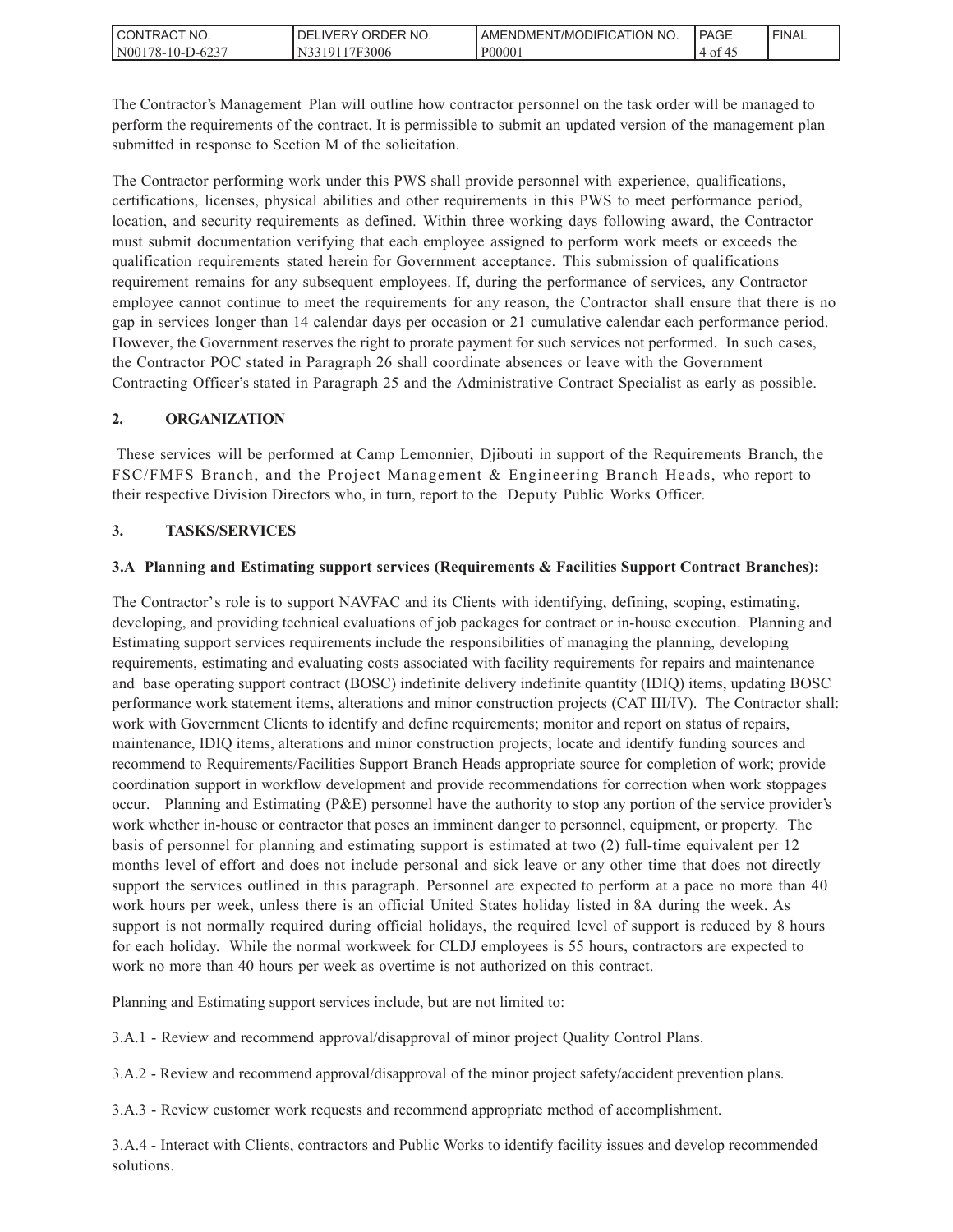| I CON'<br>" NO.<br>TRAC <sup>1</sup> | ' ORDER NO.<br><b>DELIVERY (</b> | <b>LAMENDMENT/MODIFICATION</b><br>NO. | <b>PAGE</b>                        | ' FINAL |
|--------------------------------------|----------------------------------|---------------------------------------|------------------------------------|---------|
| $\overline{N00}$<br>/178-10-D-6237   | 7F3006<br>19 I                   | P00001                                | 0.47<br>οt<br>$\prime\prime\prime$ |         |

3.A.5 - Make visits to work sites to obtain information on facility/site conditions to develop and recommend appropriate remedial actions.

3.A.6 – Support the scheduling of required outages to avoid work stoppages for contactor, Clients and Public Works operations.

3.A.7 - Review and monitor work completion and provide recommendations for actions aiding customer and Public Works acceptance of completed work.

3.A.8 - Analyze work schedule by contractor or in-house forces for appropriate logic and compliance with contract terms and provide recommendations to Public Works Officer.

3.A.9 – Conduct problem resolution for Public Works Department and handling of disputed issues including recommendations for establishment of Government position.

3.A.10 - Develop draft project cost estimates for minor work, BOSC modifications and BOSC IDIQ items, repair and maintenance. Provide price evaluation for material purchases and contractor proposals and recommendations regarding adequacy of contractor bids in terms of technical/financial and soundness/appropriateness. Update BOSC Performance Work Statement (PWS) as needed to conform with NAVFAC protocol.

3.A.11 - Monitor process compliance with command energy, environmental, safety, ATFP policies and make recommendations for correction.

3.A.12 - Participate in regular progress meetings with Clients, contractors, Public Works officials and other interested parties regarding work in progress, completed, project status, discuss problems and provide recommendations to resolve issues.

3.A.13 - Attend Work Induction Board (WIB) meetings to present new work for scheduling and recommend appropriate routing and methods of accomplishment.

3.A.14 - Participate in all "Partnering" activities with Clients, contractors and Public Works (workshops, meetings, etc.) as requested .

3.A.15 - Provide technical support in answering requests for information (RFI) from service contractors.

3.A.16 - Review equipment inventories for accuracy and recommend additions and deletions to inventory lists.

3.A.17 - Monitor ongoing maintenance work to check contractor progress and verify compliance with plans and specifications.

3.A.18 - Make recommendations for the resolution of problems not involving changes to contract value, scope, terms or duration; recommend solutions to the Government officials (Public Works) for problems that may result in a change of contract value, terms or duration.

3.A.19 – Supports clients in fully developing scoping requirements and scoping estimates and facilitate induction of work within their AOR.

3.A.20- Provide support in finding, translating and interpreting host nation technical and safety standards as they apply to performance of work.

3.A.21 - Monitor contractor's maintenance of drawings as modifications and alterations to facilities are made. Make recommendations for correction.

3.A.22 - Provide technical support in the areas of fire protection certification, elevator certifications, Boiler/UPV certifications by monitoring contractor compliance in the areas of Testing and Balancing (TABs), Duct Air Leakage Testing (DALTS), Digital Control Systems (DDC) for HVAC systems and making recommendations for correction.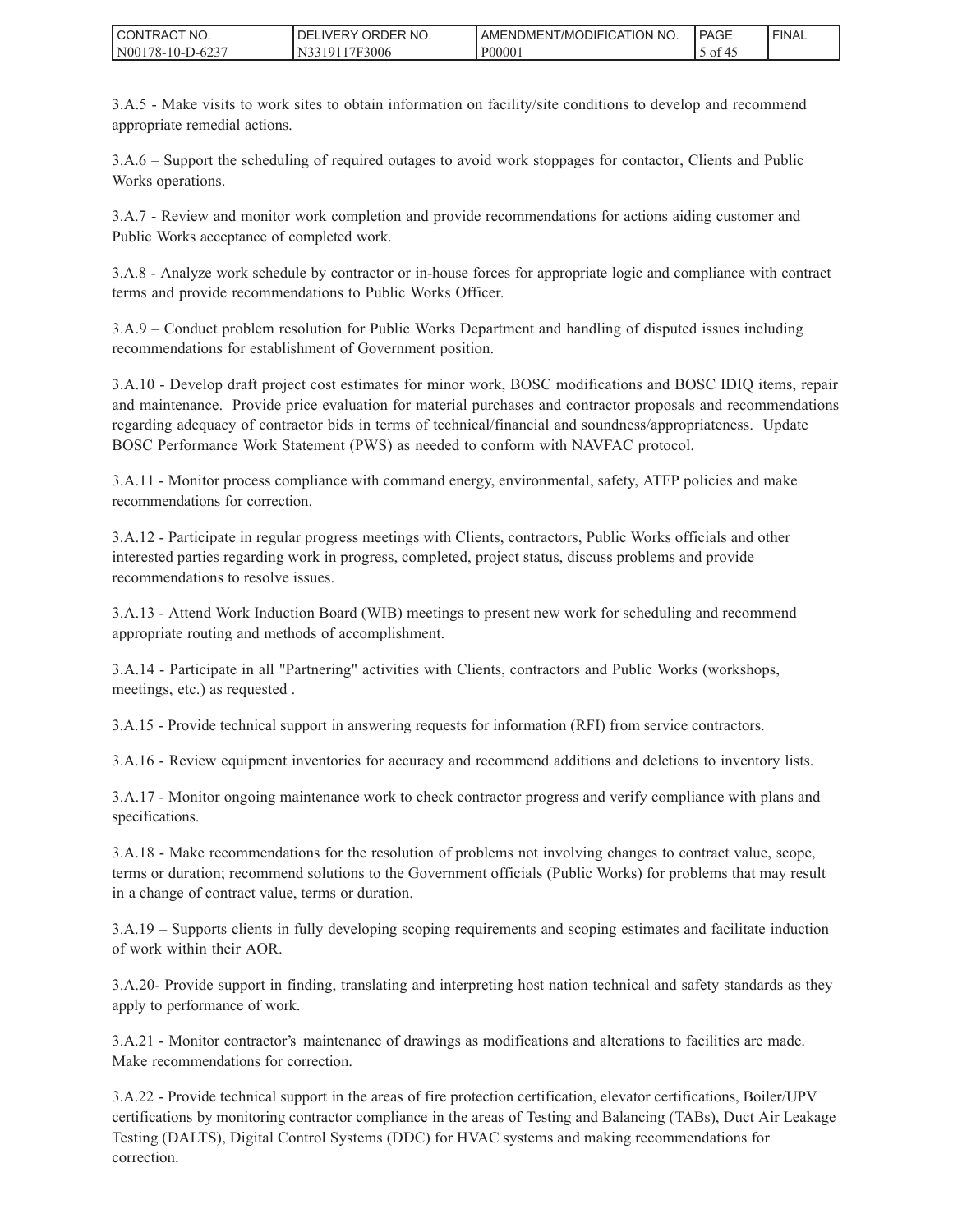| <b>CONT.</b><br>`CT NO.<br><b>IRAC</b> | NO.<br>ORDER<br>"DEL.<br>_IVERY_ | AMENDMENT/MODIFICATION NO. | <b>PAGE</b> | ' FINAL |
|----------------------------------------|----------------------------------|----------------------------|-------------|---------|
| N00<br>.78-10-I<br>-D-623              | T3006<br>101<br>7T               | P0000                      | 6 of        |         |

3.A.23 - Verify that the contractor provides a complete set of Operation and Maintenance Support Information (OMSI) Manuals and contactor provided user training for new equipment installed in the process of maintenance and/or equipment changes or upgrades. Make recommendations for correction.

3.A.24 - Recommends acceptance or rejection of completed maintenance work performed by contract, including punch list preparation.

3.A.25 - Attend testing and start-up of major systems, training, final acceptance of new systems and review completed work to verify that it meets the needs of the Client and Public Works. Make recommendations for correction.

3.A.26 - Complete all training the Government deems necessary. Training may be either forprofessional development that the Governments determines will enable the service provider to provide enhanced support, or may be on general topics such as, Equal Employment Opportunity, Sexual Harassment, Trafficking in Persons, etc.

### **3.B. Functional and Administrative Support (FA) (FSC/FMFS Branch):**

The Contractor's role is to assist NAVFAC EURAFSWA with performance of office automation services, to provide general office clerical support, clerical work related to the filing and systematic arrangement of records for storage or reference purposes, and analysis and advisory services related to the effectiveness and/or the efficiency of the management of administrative operations. The basis of personnel service for FA support is estimated at one (1) full-time equivalent (F.T.E.) per year and does not include holidays, overtime (refer to Paragraph 8 of the PWS), personal and sick leave nor any other time that does not directly support the services outlined in this paragraph. While the normal workweek for CLDJ employees is 55 hours, contractors are expected to work no more than 40 hours per week as overtime is not authorized on this contract.

Functional Administration (FA) support personnel provide assistance toward the completion of services required, including but not limited to the following actions/activities:

3.B.1 Study contents of incoming reports and correspondence which concern complex and specialized matters

3.B.2 Conduct information searches for reference materials or research related to specific programs

3.B.3 Periodically review filed materials to determine if material should be consolidated, have new classification, or be retired.

3.B.4 Examine materials to identify subject matter and assigns proper classification from among numerous possibilities.

3.B.5 Maintain office files.

3.B.6 Select relevant topics for cross referencing and indexing.

3.B.7 Screen for and separate materials related to special projects and programs.

3.B.8 Use office automation equipment and a variety of software to produce various documents in draft or final form, which may include specialized terminology and/or complicated formats.

3.B.9 Uses office automation software such as database or spreadsheet to enter, revise, sort or calculate, and retrieve data; graphics software to provide graphic symbols, charts and graphs.

3.B.10 Transmit and receive documents and messages electronically using a computer.

3.B.11 Review incoming mail or documents; receive and refer telephone calls and visitors to appropriate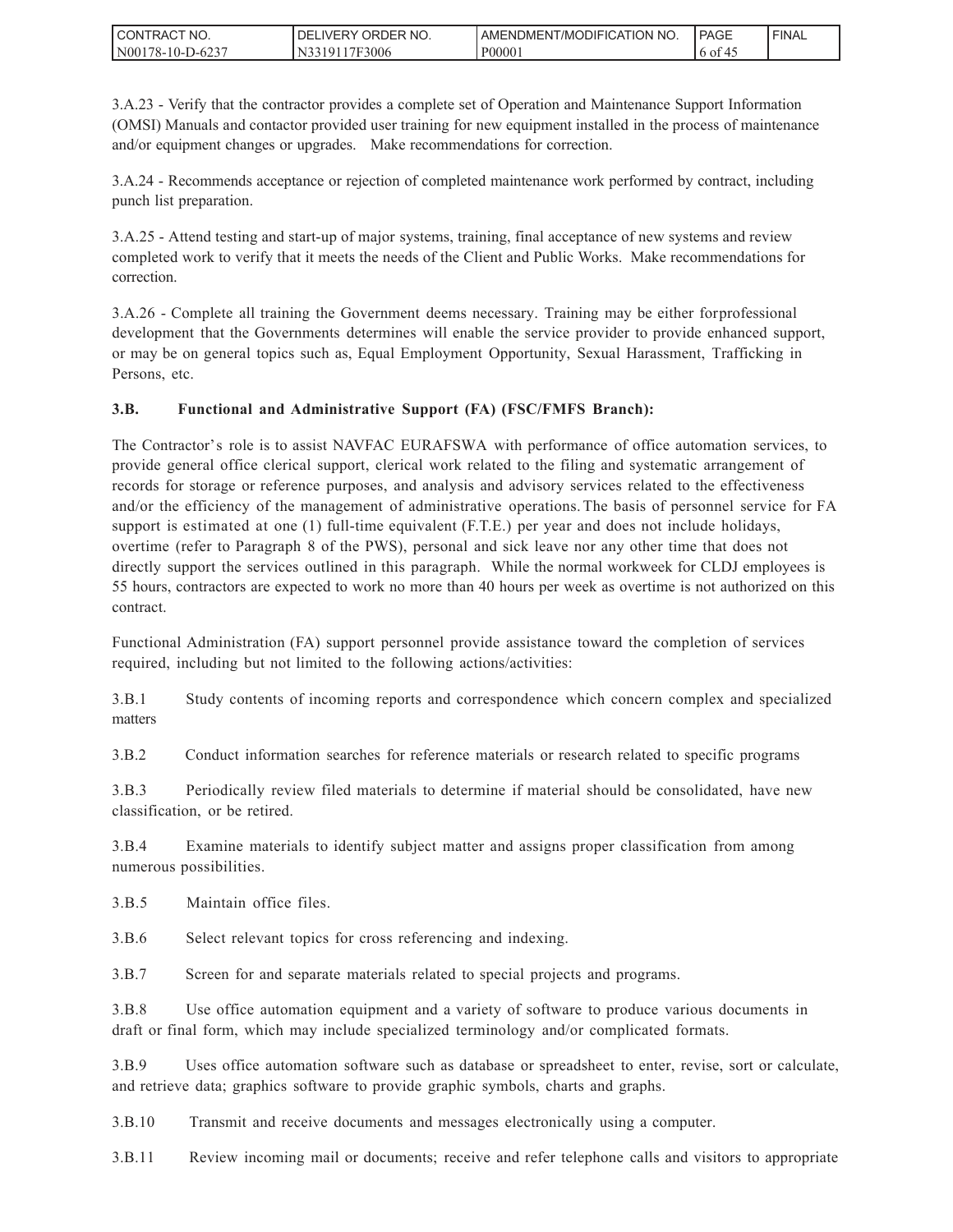| CT NO.<br>CONTRAC <sup>-</sup> | 'NO.<br>∴ORDER<br><b>IDEL.</b><br>.IVERY | AMENDMENT/MODIFICATION NO. | <b>PAGE</b> | ' FINAL |
|--------------------------------|------------------------------------------|----------------------------|-------------|---------|
| N001<br>78-10-L<br>$10-62$     | 7F3006<br>191<br>N                       | P0000 <sub>1</sub>         | 0Ť          |         |

co-workers.

3.B.12 Assist staff members on individual projects. Conduct follow-up actions to assure timely receipt of responses; assembles data, consolidates and prepares reports.

3.B.13 May type or prepare travel orders or vouchers; requisition office supplies, equipment, and publications.

3.B.14 May maintain time and attendance records.

3.B.15 Prepare materials for work flow and operational analysis, cost studies, and/or equipment utilization.

3.B.16 Prepare initial work plans and draft reports based on existing procedures or observation of the activity to be studied.

3.B.17 Review both operational plans and current and incoming work projects. Make recommendations for improving methods. Advise on the adequacy of budgeting. Determine the need for office administrative work standards and/or control systems.

# **3.C. Functional and Administrative Support (FA) (Project Management and Engineering Branch):**

The Contractor's role is to assist NAVFAC EURAFSWA with performance of office automation services, to provide general office clerical support, clerical work related to the filing and systematic arrangement of records for storage or reference purposes, and analysis and advisory services related to the effectiveness and/or the efficiency of the management of administrative operations. The basis of personnel service for FA support is estimated at one (1) full-time equivalent (F.T.E.) per year and does not include holidays, overtime (refer to Paragraph 8 of the PWS), personal and sick leave nor any other time that does not directly support the services outlined in this paragraph. While the normal workweek for CLDJ employees is 55 hours, contractors are expected to work no more than 40 hours per week as overtime is not authorized on this contract.

3. C.1 Study contents of incoming reports and correspondence which concern complex and specialized matters.

3.C.2 Conduct information searches for reference materials or research related to specific programs.

3.C.3 Periodically review filed materials to determine if material should be consolidated, have new classification, or be retired.

3.C.4 Examine materials to identify subject matter and assigns proper classification from among numerous possibilities.

3.C.5 Maintain office files.

3.C.6 Select relevant topics for cross referencing and indexing.

3.C.7 Screen for and separate materials related to special projects and programs.

3.C.8 Use office automation equipment and a variety of software to produce various documents in draft or final form which may include specialized terminology and/or complicated formats.

3.C.9 Uses office automation software such as database or spreadsheet to enter, revise, sort or calculate, and retrieve data; graphics software to provide graphic symbols, charts and graphs.

3.C.10 Transmit and receive documents and messages electronically using a computer.

3.C.11 Review incoming mail or documents; receive and refer telephone calls and visitors to appropriate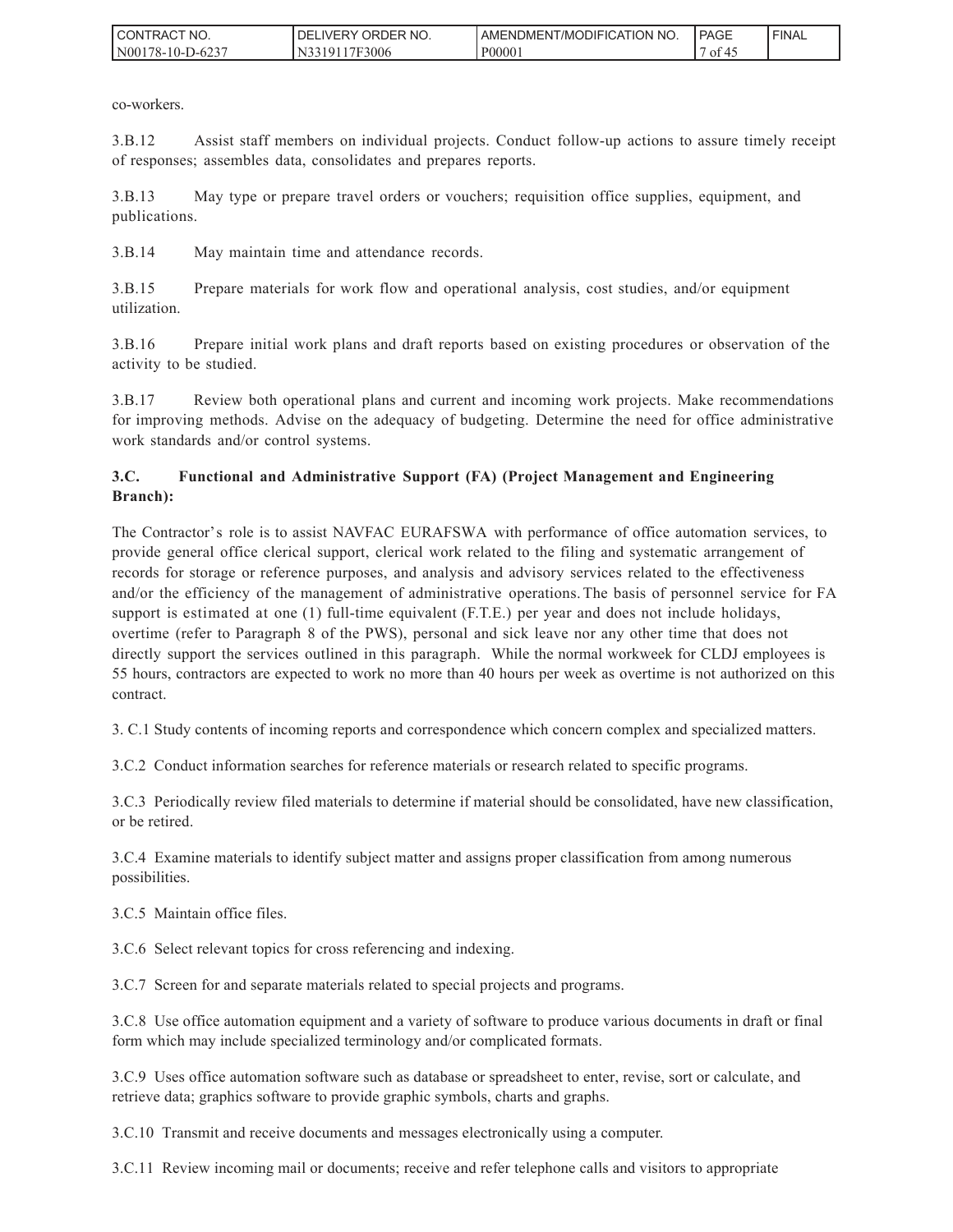| I CONTRACT<br>CT NO. | <b>I DELIVERY ORDER NO.</b> | I AMENDMENT/MODIFICATION I<br>NO. | <b>PAGE</b> | ' FINAL |
|----------------------|-----------------------------|-----------------------------------|-------------|---------|
| N00178-10-D-6237     | 7F3006<br>33191             | P00001                            | 0.47<br>-of |         |

co-workers.

3.C.12 Assist staff members on individual projects. Conduct follow-up actions to assure timely receipt of responses; assembles data, consolidates and prepares reports.

3.C.13 May type or prepare travel orders or vouchers; requisition office supplies, equipment, and publications.

3.C.14 May maintain time and attendance records.

3.C.15 Prepare materials for work flow and operational analysis, cost studies, and/or equipment utilization.

3.C.16 Prepare initial work plans and draft reports based on existing procedures or observation of the activity to be studied.

3.C.17 Review both operational plans and current and incoming work projects. Make recommendations for improving methods. Advise on the adequacy of budgeting. Determine the need for office administrative work standards and/or control systems.

### **4. DELIVERABLES**

All tasks/services shall be performed on time, accurately, and completely. Contractor shall submit a weekly project status report for any assigned project to the applicable personnel depicted in the Chart 4A, and attend any project meetings, as requested by appropriate Branch Head or Division Director. For the purposes of submission, the following personnel, or their designated representatives, are designated to receive submittals:

Contracting Officer (KO)

Contracting Officer's Representative (COR)

Facilities Engineering and Acquisitions Division (FEAD) Director

### **4.A. Planning and Estimating support services:**

The Contractor shall be responsible for timely submission of the deliverables identified in the table below:

| <b>Deliverable</b>                 | Reference      | When due                 | # copies     | Submit to      |
|------------------------------------|----------------|--------------------------|--------------|----------------|
|                                    |                | Two working days         |              |                |
|                                    |                | following award          |              |                |
| Contractor Project Officer         | 25             |                          | $\mathbf{1}$ | KО             |
| Resumes of personnel who meet or   |                | Three working days       |              |                |
| exceed qualifications to include   |                | following award          |              |                |
| references from previous employers | 1, 3, and 5    |                          | 1            | KΟ             |
|                                    |                | Five working days        |              |                |
|                                    |                | following award (if      |              |                |
| Management Plan (Updated version)  | 1              | required by KO)          | 1            | KО             |
| Defense Base Act (DBA) Insurance   | 5.D.2          | 30 calendar days at the  | $\mathbf{1}$ |                |
|                                    |                | beginning of each        |              |                |
|                                    |                | performance period       |              | K <sub>O</sub> |
| Project Status Report              | $\overline{4}$ | Friday each week         | 1            | KO / COR       |
|                                    |                | Last working day of each |              |                |
|                                    |                | month                    |              |                |
| Summary of Support Actions         | 4              |                          | 1            | KO / COR       |
|                                    | 3.A.1          |                          |              |                |
|                                    |                |                          |              |                |
|                                    | 3.A.2          |                          |              |                |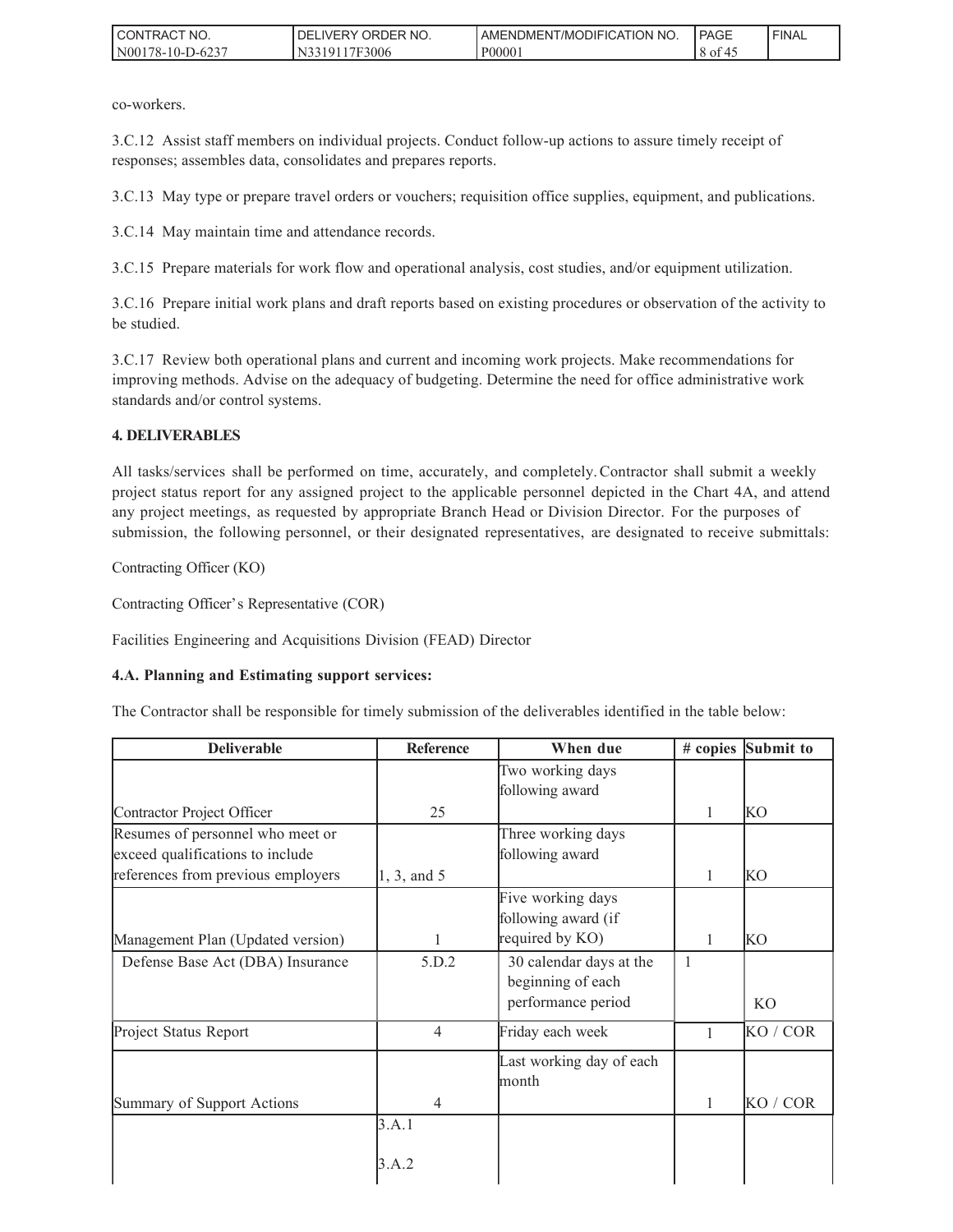| CONTRACT NO.                                    | DELIVERY ORDER NO. |                                   | AMENDMENT/MODIFICATION NO. | PAGE         | <b>FINAL</b>   |
|-------------------------------------------------|--------------------|-----------------------------------|----------------------------|--------------|----------------|
| N00178-10-D-6237                                | N3319117F3006      |                                   | P00001                     | 9 of 45      |                |
| Statements of Work                              |                    | 3.A.3<br>3.A.18                   | As required by mission     | $\mathbf{1}$ | <b>FEAD/KO</b> |
| Task orders updates/change requests             |                    | 3.A.3<br>3.A.6<br>3.A.18<br>3.A.3 | As required by mission     | 1            | <b>FEAD/KO</b> |
| CAT III/IV Job Scopes                           |                    | 3.A.9                             | As required by mission     | $\mathbf{1}$ | <b>FEAD/KO</b> |
| CAT III/IV & BOSC Cost Estimates<br>Information |                    | 3.A.3<br>3.A.10                   | As required by mission     | 1            | <b>FEAD/KO</b> |
| <b>BOSC</b> Technical Evaluations               |                    | 3.A.3<br>3.A.10                   | As required by mission     | $\mathbf{1}$ | <b>FEAD/KO</b> |
| <b>BOSC PWS Update(s)</b>                       |                    | 3.A.3<br>3.A.10                   | As required by mission     | $\mathbf{1}$ | <b>FEAD/KO</b> |
| Inspection Reports/Punch-lists                  |                    | 3.A.7<br>3.A.8                    | As required by mission     |              |                |
|                                                 |                    | 3.A.25                            |                            | $\mathbf{1}$ | <b>FEAD/KO</b> |
| <b>Submittal Reviews</b>                        |                    | 3.A.16                            | As required by mission     | 1            | <b>FEAD/KO</b> |

# **4.B. Functional and Administrative Support (FA) (FSC/FMFS Branch):**

The Contractor shall be responsible for timely submission of the deliverables identified in the table below:

| <b>Deliverable</b>                                                                   | Reference     | When due                              | # copies | Submit to      |
|--------------------------------------------------------------------------------------|---------------|---------------------------------------|----------|----------------|
| General office correspondence                                                        | 3.B.8         | As required by mission                |          | COR/KO         |
|                                                                                      | 3.B.10        |                                       |          |                |
|                                                                                      | 3.B.12        |                                       |          |                |
| Resumes of personnel who meet or exceed<br>qualifications to include references from |               | Three working days<br>following award |          | K <sub>O</sub> |
| previous employers                                                                   | $1, 3,$ and 5 |                                       |          |                |
| Establish and maintain file management                                               | 3.B.3         | Weekly                                | 1        | <b>COR</b>     |
| system                                                                               | 3.B.4         |                                       |          |                |
|                                                                                      | 3.B.5         |                                       |          |                |
|                                                                                      | 3.B.6         |                                       |          |                |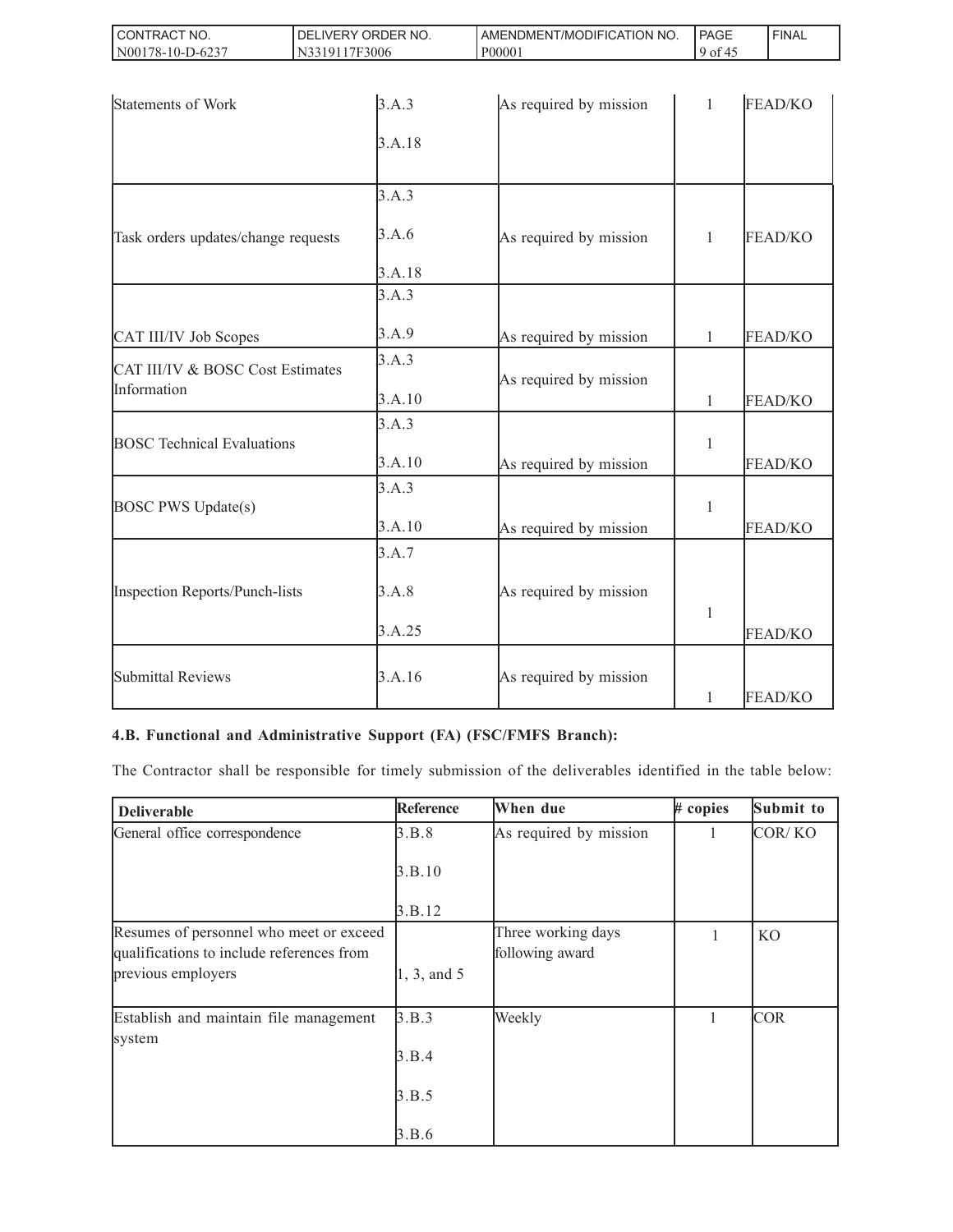| CONTRACT NO.<br>N00178-10-D-6237                                                  | DELIVERY ORDER NO.<br>N3319117F3006 |        | AMENDMENT/MODIFICATION NO.<br>P00001                               | PAGE<br>$10$ of 45 | <b>FINAL</b>   |
|-----------------------------------------------------------------------------------|-------------------------------------|--------|--------------------------------------------------------------------|--------------------|----------------|
|                                                                                   |                                     |        |                                                                    |                    |                |
| Assist with processing of contractor<br>invoices, submittals, proposals and other |                                     | 3.B.11 | Monthly                                                            |                    | <b>COR</b>     |
| contract documents.                                                               |                                     | 3.B.12 |                                                                    |                    |                |
|                                                                                   |                                     | 3.B.15 |                                                                    |                    |                |
| Assist with posting of construction                                               |                                     | 3.B.9  | As required by mission                                             |                    | <b>FEAD/KO</b> |
| solicitations and procurement procedures                                          |                                     | 3.B.10 |                                                                    |                    |                |
|                                                                                   |                                     | 3.B.15 |                                                                    |                    |                |
| Defense Base Act (DBA) Insurance                                                  |                                     | 5.D.2  | 30 calendar days at the<br>beginning of each<br>performance period |                    | ΚO             |

# **4.C. Functional and Administrative Support (FA) (Project Management and Engineering Branch):**

The Contractor shall be responsible for timely submission of the deliverables identified in the table below:

| Deliverable                                                                          | Reference   | When due                                | $\#$ copies  | Submit to      |
|--------------------------------------------------------------------------------------|-------------|-----------------------------------------|--------------|----------------|
| General office correspondence                                                        | 3.C.8       | As required by mission                  | 1            | COR/KO         |
|                                                                                      | 3.C.10      |                                         |              |                |
|                                                                                      | 3.C.12      |                                         |              |                |
| Resumes of personnel who meet or exceed<br>qualifications to include references from |             | Three working days<br>following award   | $\mathbf{1}$ | <b>KO</b>      |
| previous employers                                                                   | 1, 3, and 5 |                                         |              |                |
| Establish and maintain file management                                               | 3.C.3       | Weekly                                  | $\mathbf{1}$ | <b>COR</b>     |
| system                                                                               | 3.C.4       |                                         |              |                |
|                                                                                      | 3.C.5       |                                         |              |                |
|                                                                                      | 3.C.6       |                                         |              |                |
| Assist with processing of contractor                                                 | 3.C.11      | Monthly                                 | $\mathbf{1}$ | <b>COR</b>     |
| invoices, submittals, proposals and other<br>contract documents.                     | 3.C.12      |                                         |              |                |
|                                                                                      | 3.C.15      |                                         |              |                |
| Assist with posting of construction<br>solicitations and procurement procedures      | 3.C.9       | As required by mission                  | 1            | <b>FEAD/KO</b> |
|                                                                                      | 3.C.10      |                                         |              |                |
|                                                                                      | 3.C.15      |                                         |              |                |
| Defense Base Act (DBA) Insurance                                                     | 5.D.2       | 30 calendar days at the                 |              |                |
|                                                                                      |             | beginning of each<br>performance period |              | KО             |

# **5. CERTIFICATIONS, LICENSES, PHYSICAL REQUIREMENTS OR OTHER EXPERTISE REQUIRED**

Contractor personnel performing services under each representative area must meet the following requirements and have the following licenses and/or certifications for each respective position: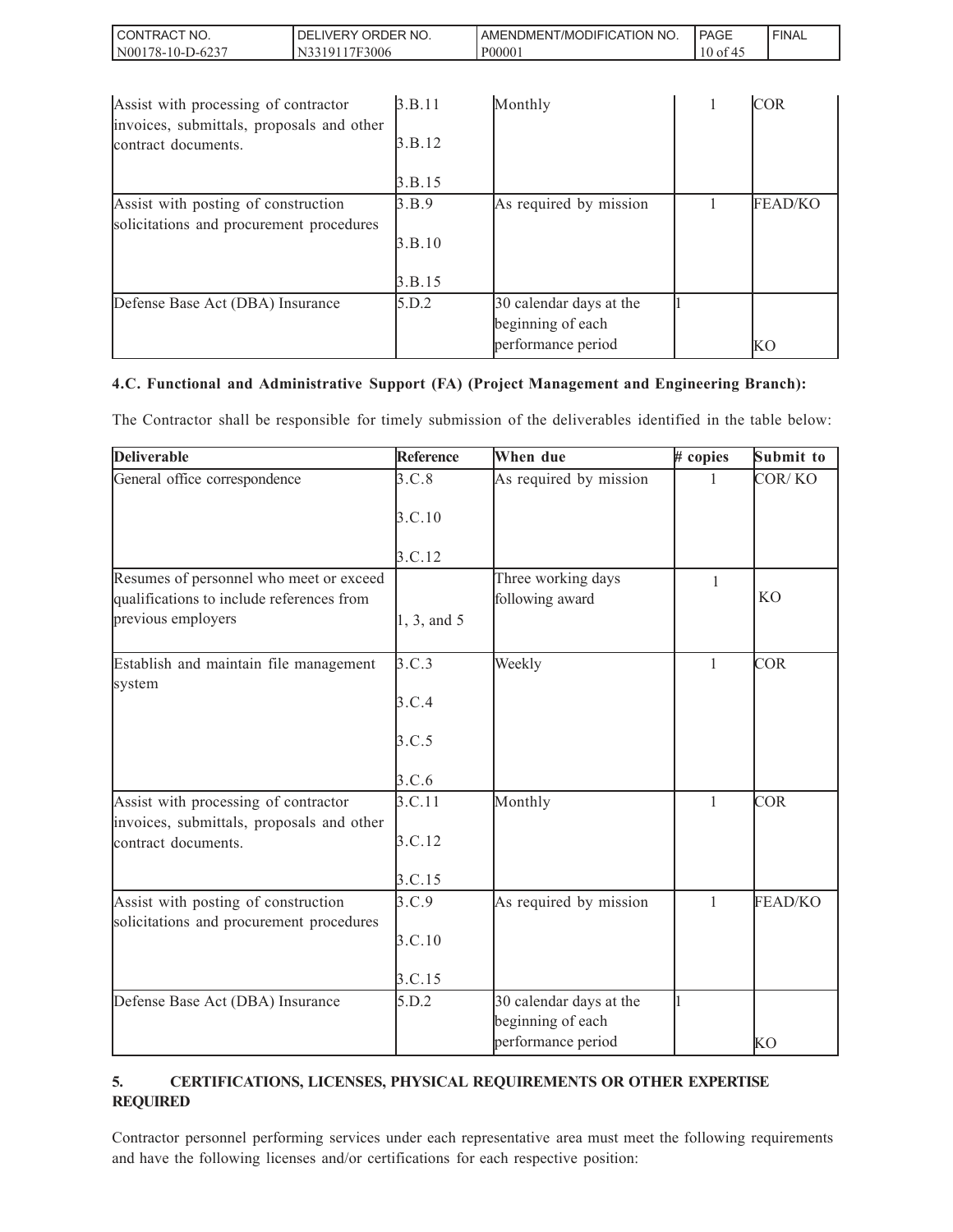| I CONTRACT<br>CT NO. | <b>I DELIVERY ORDER NO.</b> | I AMENDMENT/MODIFICATION NO. | PAGE                     | <b>FINAL</b> |
|----------------------|-----------------------------|------------------------------|--------------------------|--------------|
| N00178-10-D-6237     | N3319117F3006               | P00001                       | $\sim$ $\lambda$<br>` of |              |

### **5.A Planning and Estimating support services (FMD Requirements Branch):**

5.A.1 - Extensive technical and practical knowledge and experience (at least 3 years) as a Customer Liaison (Facility Maintenance Operations), Maintenance Program Manager, Facility Equipment Inventory Manager, Planer/Estimator, Engineering Technician or Contracting Officer's Technical Representative on Department of Navy or other Department of Defense Construction Projects.

5.A.2 - Maintenance Managers shall possess at least a Bachelors of Science/Art degree (or European/Southwest Asian equivalent) that sufficiently prepares the incumbent to manage maintenance operations and communicate effectively with a range of levels within the organization.

5.A.3 - Demonstrated working knowledge of engineering and architecture principles, building construction, construction science or maintenance management.

5.A.4 - Demonstrated ability to perform cost estimates and technical evaluation to compare contactor bids for technical soundness and make recommendations on reasonableness.

5.A.5 - Experience demonstrating a sound understanding of facility construction and maintenance concepts, principles and practices applicable to multi-disciplined maintenance, repair and alteration projects.

5.A.6 - Demonstrated knowledge of maintenance practices and methods, and maintenance management skills.

5.A.7 - Ability to write and speak fluent English in order to provide reports and make presentations to Government personnel.

5.A.8 - Demonstrated ability to monitor maintenance, repair and alteration projects to a successful and timely completion with respect to schedule and budget.

5.A.9 - Demonstrated knowledge of Single Platform Maximo (SPM) or other similar Computerized Maintenance Management Systems (CMMS).

5.A.10 - Ability to perform strenuous activity while working outdoors in extreme heat or cold, working in confined spaces, climbing and using fall protection equipment. Assigned Contractor personnel must present medical certificate of physical qualification showing that they are physically capable of performing the tasks outlined in the PWS.

5.A.11 - Demonstrated knowledge of safety and occupational health principles, practices, procedures, laws and regulations as they relate to maintenance performance requirements. (Outlined in the EM-385-1-1 and 29 CFR).

5.A.12 - Must successfully pass required security background investigation, see paragraph 10 for complete security requirements.

# **5.B. Functional and Administrative Support (FA) (FSC/FMFS Branch):**

5.B.1 - Ability to write and speak fluent English in order to provide reports and make presentations to

Government personnel.

5.B.2 - Thorough knowledge of the contents, arrangement, and filing procedures for subject matter, historical, and numerical filing systems, including types and purposes of documents kept.

5.B.3 - Knowledge of the functions of the organization in order to locate required materials in any of several possible locations, to classify and cross reference materials accurately and to determine specific assignments for materials when the subject is not readily discernable.

5.B.4 - Knowledge of records management procedures for a variety of filing systems.

5.B.5 - Knowledge of the organization's record transfer and archival practices.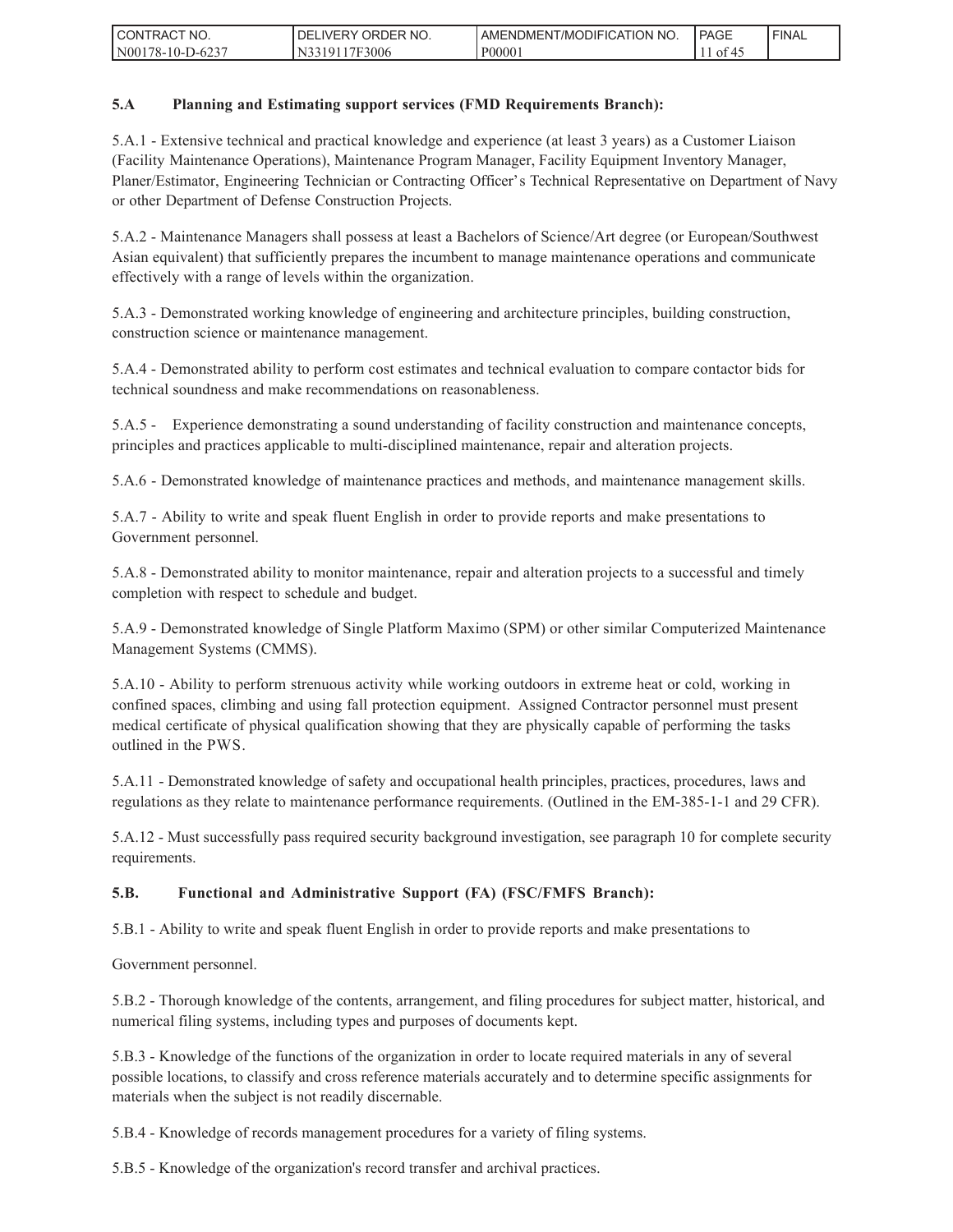| I CONTRACT<br>CT NO. | ' ORDER NO.<br><b>DELIVERY (</b> | AMENDMENT/MODIFICATION<br>' NO. | <b>PAGE</b>    | `FINAL |
|----------------------|----------------------------------|---------------------------------|----------------|--------|
| N00178-10-D-6237     | <sup>1</sup> 7F3006<br>3101      | P0000                           | $\sim$<br>` Oİ |        |

5.B.6 - A fully qualified typist required to operate an electronic typewriter, word processor, microcomputer, or computer terminal.

5.B.7 - Knowledge of varied and advanced functions of one or more automated systems to produce a wide range of documents.

5.B.8 - Knowledge of office automation systems in order that several types of software such as Microsoft

Office may be used for various office needs such as graphs, tables, and charts.

5.B.9 - Knowledge of spelling, grammar, punctuation, capitalization.

5.B.10 - Knowledge of specialized terminology, organization mission, and the roles of co-workers to type materials, to receive and screen phone calls and visitors, and maintain files.

5.B.11 - Knowledge of the organizational structures and functions is needed to answer routine and non-technical inquiries.

5.B.12 - Knowledge of management analysis techniques to identify, consider, and resolve issues or problems.

5.B.13 - Skill in briefing managers and in communicating tentative recommendations regarding efficiency in program operations.

### **5.C. Functional and Administrative Support (FA) (Project Management and Engineering Branch):**

5.C.1 - Ability to write and speak fluent English in order to provide reports and make presentations to Government personnel.

5.C.2 - Thorough knowledge of the contents, arrangement, and filing procedures for subject matter, historical, and numerical filing systems, including types and purposes of documents kept.

5.C.3 - Knowledge of the functions of the organization in order to locate required materials in any of several possible locations, to classify and cross reference materials accurately and to determine specific assignments for materials when the subject is not readily discernable.

5.C.4 - Knowledge of records management procedures for a variety of filing systems.

5.C.5 - Knowledge of the organization's record transfer and archival practices.

5.C.6 - A fully qualified typist required to operate an electronic typewriter, word processor, microcomputer, or computer terminal.

5.C.7 - Knowledge of varied and advanced functions of one or more automated systems to produce a wide range of documents.

5.C.8 - Knowledge of office automation systems in order that several types of software such as Microsoft Office may be used for various office needs such as graphs, tables, and charts.

5.C.9 - Knowledge of spelling, grammar, punctuation, capitalization.

5.C.10 - Knowledge of specialized terminology, organization mission, and the roles of co-workers to type materials, to receive and screen phone calls and visitors, and maintain files.

5.C.11 - Knowledge of the organizational structures and functions is needed to answer routine and non-technical inquiries.

5.C.12 - Knowledge of management analysis techniques to identify, consider, and resolve issues or problems.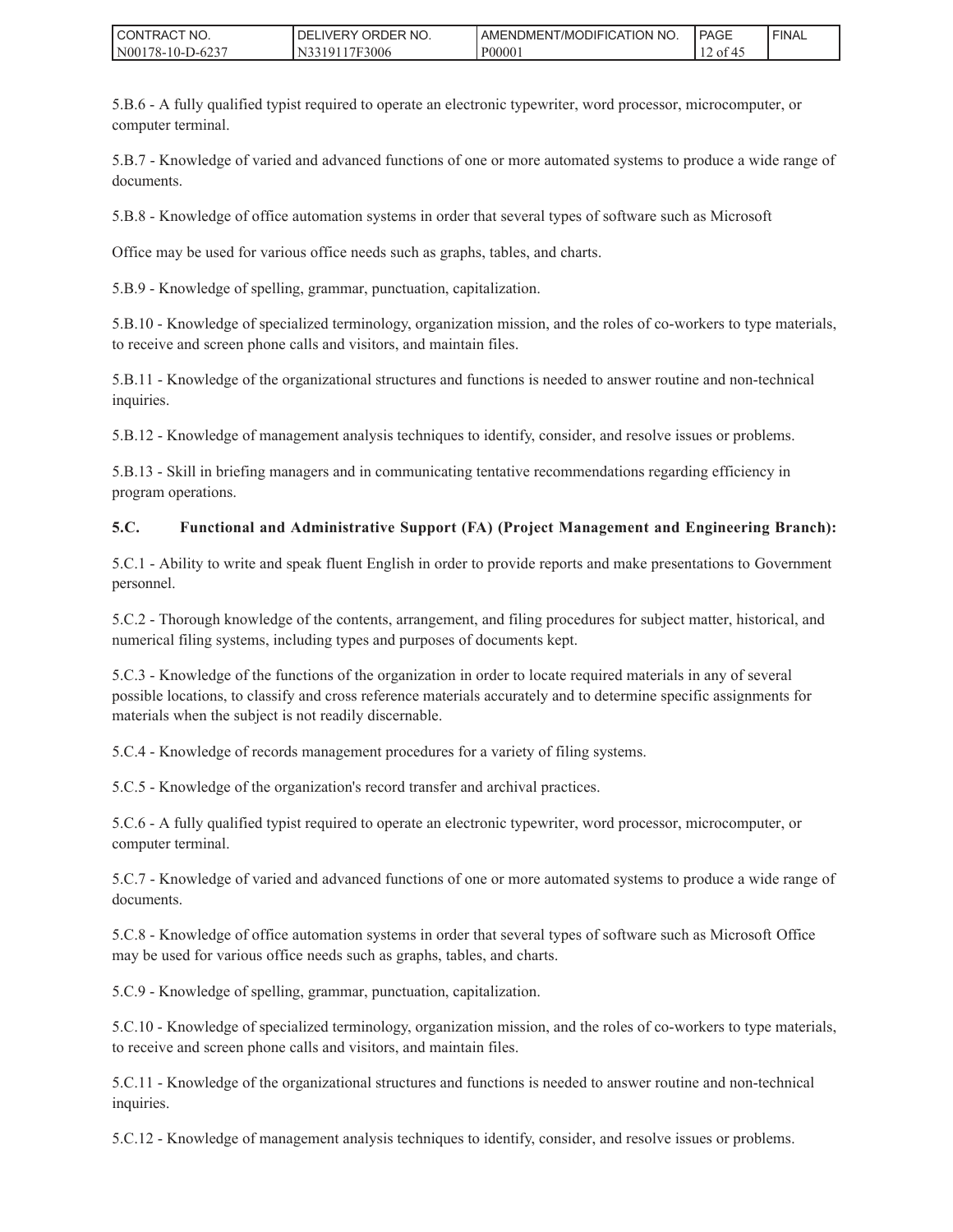| I CONTRACT<br>™NO. | <b>I DELIVERY ORDER NO.</b>    | AMENDMENT/MODIFICATION NO. | PAGE | ' FINAL |
|--------------------|--------------------------------|----------------------------|------|---------|
| N00178-10-D-6237   | <sup>1</sup> 7F3006<br>N33191° | P0000                      | -of  |         |

5.C.13 - Skill in briefing managers and in communicating tentative recommendations regarding efficiency in program operations.

# **5.D This section applies to each of the positions in 5.A Planning and Estimating support, 5.B Functional and Administrative Support and 5.Ca Functional and Administrative Support.**

5.D.1 - Defense Base Act (DBA) Insurance applies to this task order, regardless of contractor personnel's citizenship (e.g. U.S. citizen or Non-U.S. citizen). DBA Insurance is workers compensation insurance that covers contractor employees working overseas, OCONUS (Outside Continental United States). Information on Defense Base Act (DBA) insurance may be found at U.S. Department of Labor website: https://www.dol.gov/owcp/dlhwc /ExplainingDBA.htm.

At the beginning of each performance period, the contractor must submit proof of DBA insurance in accordance with "Section I - Contract Clauses, FAR 52.228-3 - WORKERS COMPENSATION INSURANCE (DEFENSE BASE ACT). (APR 1984)." The insurance shall be submitted to the Administrative Contract Specialist or the Contracting Officer of this task order contract.

DBA Insurance shall be inclusive of the contractor's labor burdened rate. There is no separate CLIN for DBA Insurance.

5.D.2 - The Government will provide final approval of qualified candidates following task order award. The Government reserves the right to reject any resume that does not meet the standards described in the PWS.

5.D.3 The Government reserves the right, during the life of this contract, to request work histories on any contractor employee for the purposes of verifying compliance with the minimum requirements of this SOW. In the event that the Government finds contractor employees to be incompetent or objectionable, the contractor will provide new personnel who meet the qualification requirements cited herein. The contractor shall nominate qualified personnel within 5 calendar days after notification. Should a replacement of personnel become necessary, the replacement must be approved by the Government.

5.D.4 This contract is for Four Full Time Employees expected to work no more than 40 hours a week and are not required to be U.S. Citizens.

5.D.5 - The proposed candidate(s) must demonstrate experience of the tasks, duties, and qualifications described in Paragraphs 3.A.1 thru 3.A.26, 3.B.1 thru 3.B.17, 3.C.1 thru 3.C.17, 5.A.1 thru 5.A.12, 5.B.1 thru 5.B.13, 5.C.1 thru 5.C.13 and 5.D.1 thru 5.D.5 of the PWS.

# **6. PLACE OF PERFORMANCE**

Services will be primarily performed on government facilities but may occasionally be provided off-site depending on program requirements. On-site work will be performed primarily at the government facilities onboard Camp Lemonnier, Djibouti.

### **7. PERIOD OF PERFORMANCE**

7.A The period of performance onsite at CLDJ specified in Paragraph 1 is stated in "Section F – Deliverables or Performance" of this task order. Personnel supporting this contract must be in place at CLDJ and ready to perform work within ten (10) calendar days of contract award.

7. B The period of performance onsite at Camp Lemonnier, Djibouti is one calendar year from effective date of contract, as stated in block 3 of the award document (DD-1155), referred to as the base period. Personnel supporting this contract must be in place at Camp Lemonnier and ready to perform work upon start of each performance period (10 calendar days allowed for the base period), as indicated in "Section F – Deliveries or Acceptance." This task order includes three (3) option periods, which may be unilaterally exercised by the Government. The option periods shall not exceed one (1) year in duration. All terms and conditions applicable to the base period shall extend to the option period unless otherwise agreed upon in writing.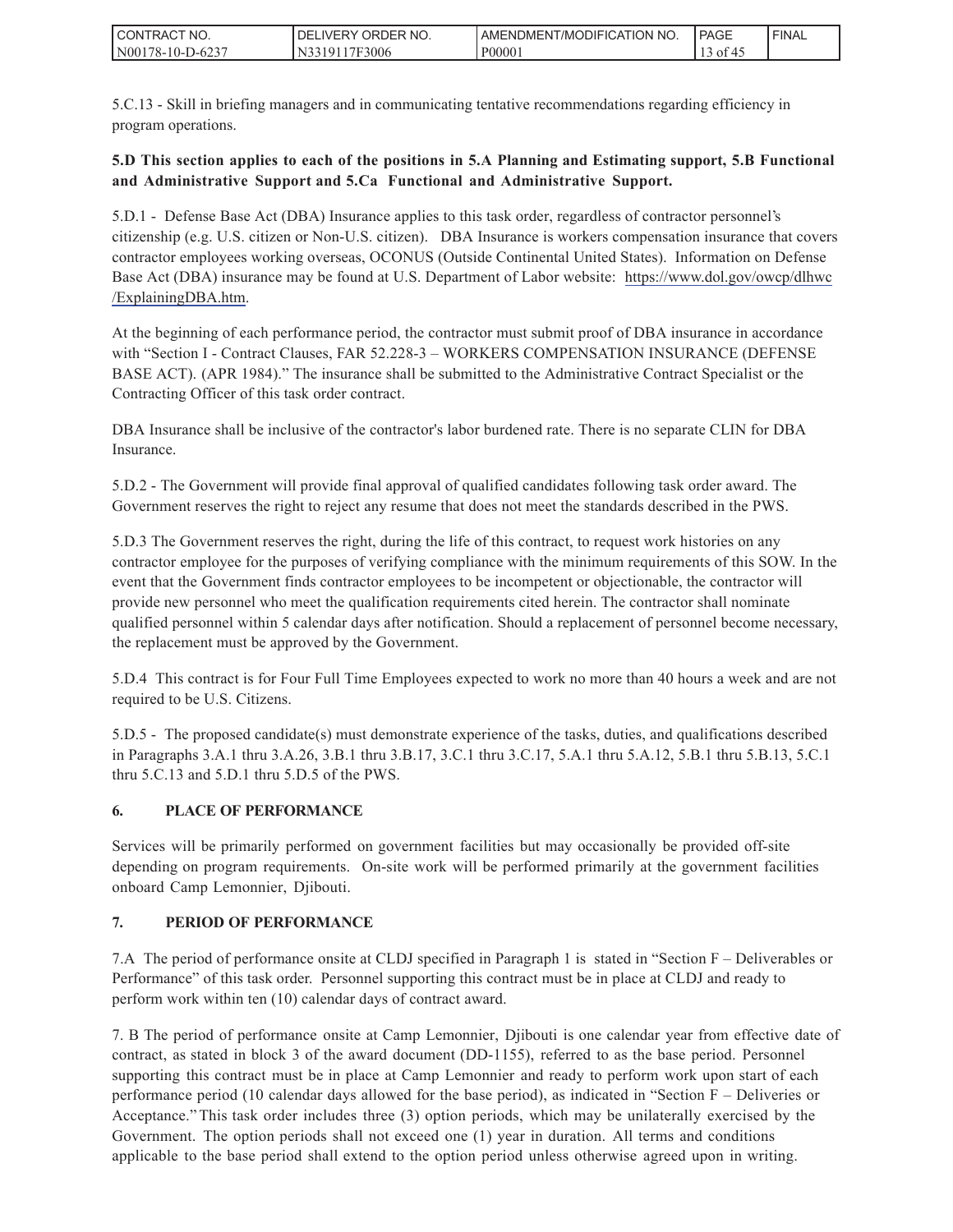| CT NO.<br><b>CONTRACT</b> | <b>I</b> DELIVERY ORDER NO. | I AMENDMENT/MODIFICATION NO. | <b>PAGE</b> | <b>FINAL</b> |
|---------------------------|-----------------------------|------------------------------|-------------|--------------|
| N00178-10-D-6237          | N3319117F3006               | P00001                       | 14 of 45    |              |

### **8. OPERATIONAL HOURS**

8.A The Contractor shall coordinate actual work schedule with the Deputy Public Works Officer (DPWO) and the COR. Services delineated in this PWS are expected to be performed by contractor personnel during normal Government work days, unless there is an official United States holiday listed in 8A during the week. The Government's normal business hours at Camp Lemonnier, Djibouti include a 55 hour work week: Monday thru Friday,  $0800 - 1700$  and Saturday,  $0900 - 1300$ . Contractors are expected to work no more than 40 hours per week. As support is not normally required during official holidays, the required level of support is reduced by 8 hours for each holiday. As a result, Contractor personnel are not expected to provide support during United States official holidays listed in 8.C.1. Additionally, Djibouti national holidays in 8.C.2 are listed for reference. Contract personnel are expected to provide services during Djibouti holidays, but need to be prepared to make allowances for impacts that these dates may have on the ability to successfully complete necessary services. Emergency situations may require immediate response during normally off-duty hours, as directed by the COR and may require temporary adjustments to normal work schedules.

8.B If, during the performance of services, any Contractor employee cannot continue to meet the requirements for any reason, the Contractor shall ensure that there is no gap in services longer than 14 calendar days per occasion or 21 cumulative calendar days each performance period. However, the Government reserves the right to prorate payment for such services not performed.

8.C Alternate employees assigned by the Contractor to perform work in the absence of previously qualified personnel must have similar documentation presented for Government acceptance verifying qualification compliance as described in this paragraph. In all such cases, the Contractor POC stated in Paragraph 25 shall coordinate absences or leave with the Government Contracting Officer's Representative stated in Paragraph 24 and the Administrative Contract Specialist as early as possible.

8.C.1 United States official holidays (dates may vary each year):

Columbus Day Veterans Day Thanksgiving Day Christmas Day New Year's Day Martin Luther King's Birthday Presidents Day Memorial Day Independence Day Labor Day 8.C.2 Djibouti official holidays (dates may vary for option years): Eid Al Adha El-am-Hejir (Islamic New Year) Mouloud (Prophet's Birthday) Labor Day Ascension of the Prophet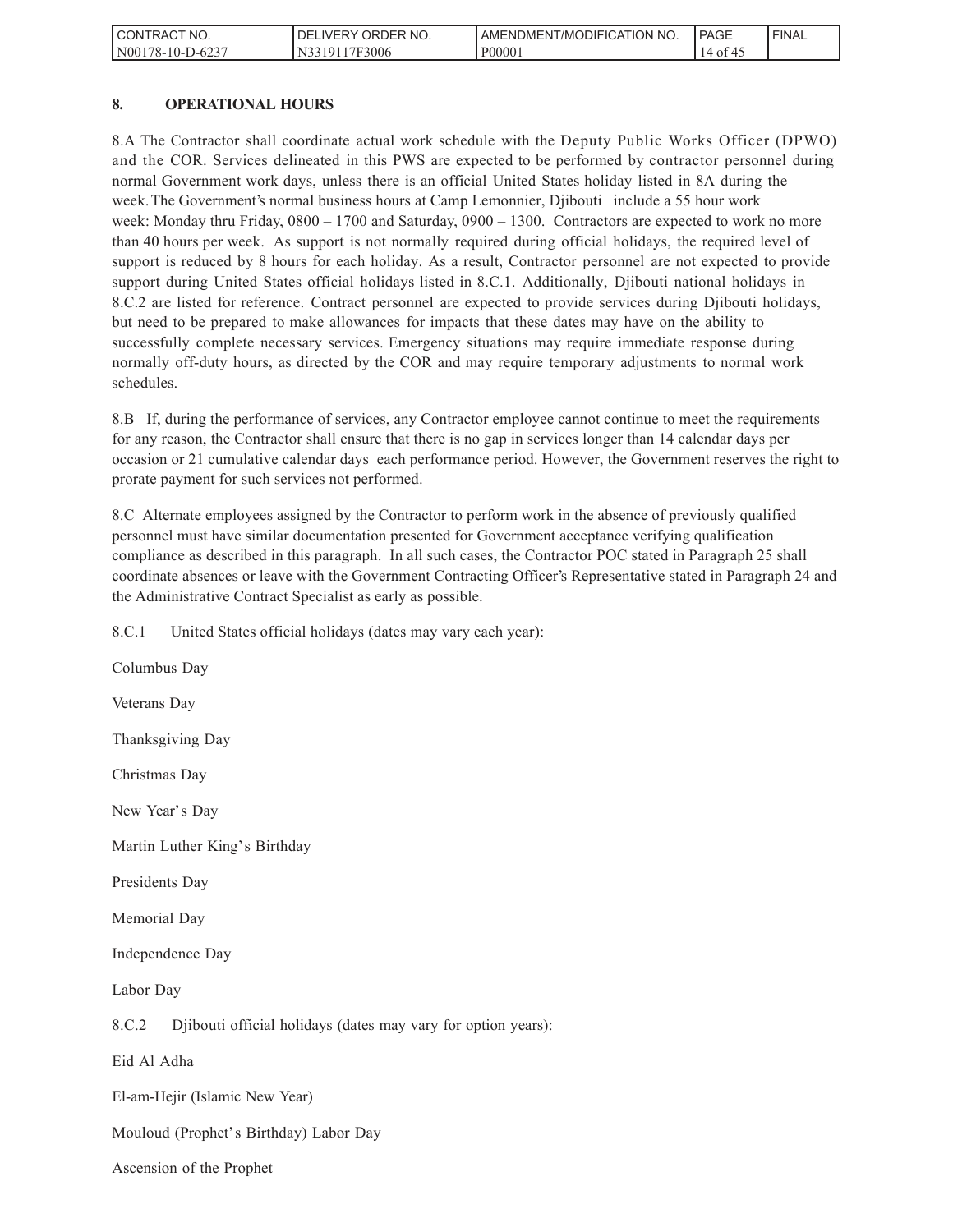| I CONT<br>'NO.<br><b>IRAC</b> | ' ORDER NO.<br>DF<br>IVERY. | <b>I AMENDMENT/MODIFICATION</b><br>NO. | <b>PAGE</b> | <b>FINAL</b> |
|-------------------------------|-----------------------------|----------------------------------------|-------------|--------------|
| N00<br>$-0.623$<br>$78-10-D$  | TF3006<br>∣ Q I             | P00001                                 | 0Ī          |              |

Independence Day

Eid Al Fitr

# **9. OVERTIME**

There is no overtime. As described in Paragraph 8, Operational Hours of the PWS, emergency situations may require immediate response during normally off-duty hours, as directed by the COR and may require temporary adjustments to normal work schedules. The hours worked outside of normal business hours shall allow the contractor personnel to take time off during normal hours, 1:1.

# **10. PAYMENT FOR UNAUTHORIZED WORK**

No payments will be made for any unauthorized supplies and/or services or for any unauthorized changes to the work specified herein. This includes any services performed by the Contractor of their own volition or at the request of an individual other than the COR or Contracting Officer. All changes to the specifications, terms, and conditions under this task order requires a modification to the task order executed by the Contracting Officer.

# **11. SECURITY REGULATIONS AND REQUIREMENTS**

11.1 Work under this task order is UNCLASSIFIED. The Contractor shall comply with all applicable Department of Defense (DoD) security regulations and procedures during the performance of this task order. The Contractor shall not disclose and must safeguard procurement sensitive information, computer systems and data, privacy act data, and Government personnel work products that are obtained or generated in the performance of this task order. If necessary, the Contractor will be required to provide clearances for personnel requiring access to Government computers and workstations.

11.2 If required, within ten (10) days after award, the Contractor shall provide a list identifying the Contractor staff including: FIRST NAME, LAST NAME, MIDDLE INITIAL, NICKNAME, COUNTRY OF CITIZENSHIP, and JOB TITLE. This information will be used for obtaining and issuing Common Access Cards (CAC).

11.3 **COMPLETED AND FINAL** National Agency Checks with Inquiries (NACI) and FBI Fingerprint (submit via a SF-85P) **ARE REQUIRED** for access to computer network based project files and emails. NO EXCEPTIONS currently allowed.

11.4 - Use of Drugs is Prohibited: No drug use is allowed at any time, on or off base, this includes chewing Khat. Violation of this requirement may result in immediate removal of personnel from the installation and/or termination of this contract.

# **12. REIMBURSABLE EXPENSES (TRAVEL, CONFERENCE, TRAINING, EQUIPMENT OR MATERIALS, ETC.)**

12.1 Travel is not required in the normal completion of duties.

12.2 The cost and means of local travel is the responsibility of the Contractor. The Government is not required to provide transportation to any Contractor employee.

# **13. TASK ORDER TYPE**

This will be a Firm Fixed-Price contract.

# **14. ADMINISTRATIVE CONSIDERATIONS**

Correspondence: To promote timely and effective administration, correspondence shall be subject to the following procedures: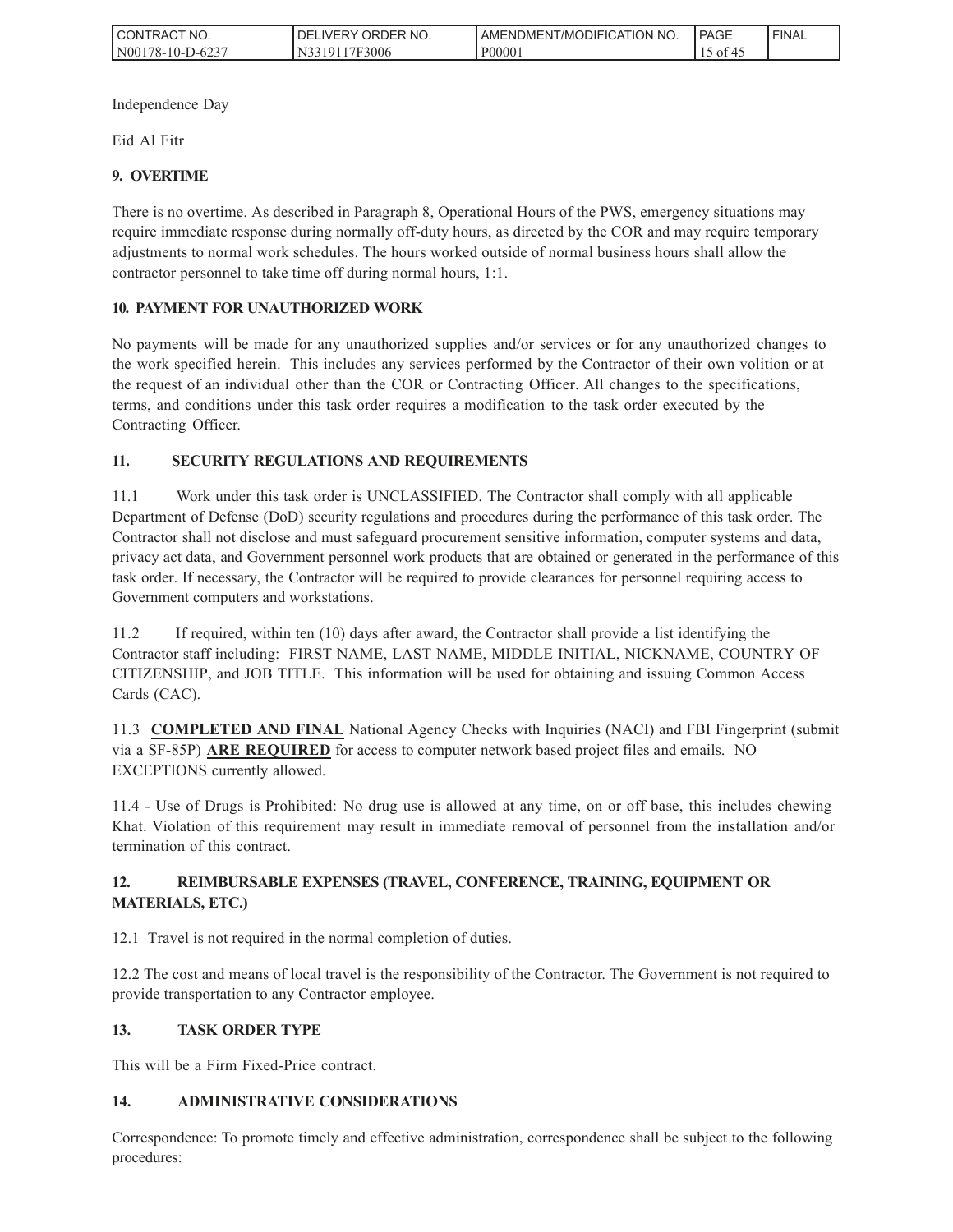| " NO.<br>CONTRACT | ' ORDER NO.<br>DELIVERY C     | AMENDMENT/MODIFICATION I<br>'NO. | <b>PAGE</b> | <b>FINAL</b> |
|-------------------|-------------------------------|----------------------------------|-------------|--------------|
| $NO0178-10-D-623$ | <sup>1</sup> 7F3006<br>131911 | P0000 <sub>1</sub>               | 16 of       |              |

- Technical correspondence (where technical issues relating to compliance with the requirements herein) shall be addressed to the COR.
- All other correspondence (that which proposes or otherwise involves waivers, deviations or modifications to the requirements, terms or conditions of this SOW) shall be addressed to the Contracting Officer

### **15. NON-PERSONAL SERVICES STATEMENT**

Contractor personnel performing services under this order will be controlled, directed, and supervised at all times by management personnel of the Contractor. Contractor management will ensure that their personnel properly comply with the performance work standards outlined in the statement of work. Contractor personnel will perform their duties independent of, and without the supervision of, any Government official or other Defense Contractor. The tasks, duties, and responsibilities set forth in the task order may not be interpreted or implemented in any manner that results in any Contractor employee creating or modifying Federal policy, obligating the appropriated funds of the United States Government, overseeing the work of Federal employees, providing direct personal services to any Federal employee, or otherwise violating the prohibitions set forth in Parts 7.5 and 37.1 of the Federal Acquisition Regulation (FAR). The Government will control access to the facility and will perform the inspection and acceptance of the completed work.

### **16. CONTRACTOR INTERFACE**

The Contractor and/or his Subcontractors may be required as part of the performance of this effort to work with other Contractors working for the Government. Such other Contractors shall not direct this Contractor or this Contractor's Subcontractors in any manner. Also, this Contractor and/or its Subcontractors shall not direct the work of such other Contractors in any manner, unless the actions of any other personnel pose immediate danger to life or health of personnel.

### **17. DISCLOSURE OF INFORMATION**

Information made available to the Contractor by the Government for the performance or administration of this effort shall be used only for those purposes and shall not be used in any other way without the written agreement of the Contracting Officer. The Contractor agrees to assume responsibility for protecting the confidentiality of Government records and other records disclosed or made available to the Contractor in connection with the performance of this contract, which is not public information. Each Contractor or employee of the Contractor to whom information may be made available or disclosed shall be notified in writing by the Contractor that such information may be disclosed only for a purpose and to the extent authorized herein.

### **18. ACCESS TO PROPRIETARY DATA**

Performance of this effort may require the Contractor to access and use data and information proprietary to a Government agency or Government Contractor which is of such a nature that its dissemination or use, other than in performance of this effort, would be adverse to the interests of the Government and/or others. Contractor and/or Contractor personnel shall not divulge or release data or information developed or obtained in performance of this effort except to authorized Government personnel or upon written approval of the Contracting Officer. The Contractor shall not use, disclose, or reproduce proprietary data that bears a restrictive legend, other than as required in the performance of this effort. Nothing herein shall preclude the use of any data independently acquired by the Contractor without such limitations or prohibit an agreement at no cost to the Government between the Contractor and the data owner which provides greater rights to the Contractor.

### **19. QUALITY ASSURANCE**

The Government designated Contracting Officer's Representative (COR) i n paragraph 25 will review, for completeness, preliminary or draft documentation that the Contractor submits, and may return it to the Contractor for correction. Absence of any comments by the designated point of contact will not relieve the Contractor of the responsibility for complying with the requirements of this work statement. Final approval and acceptance of documentation required herein shall be by written approval and acceptance by the designated point of contact. The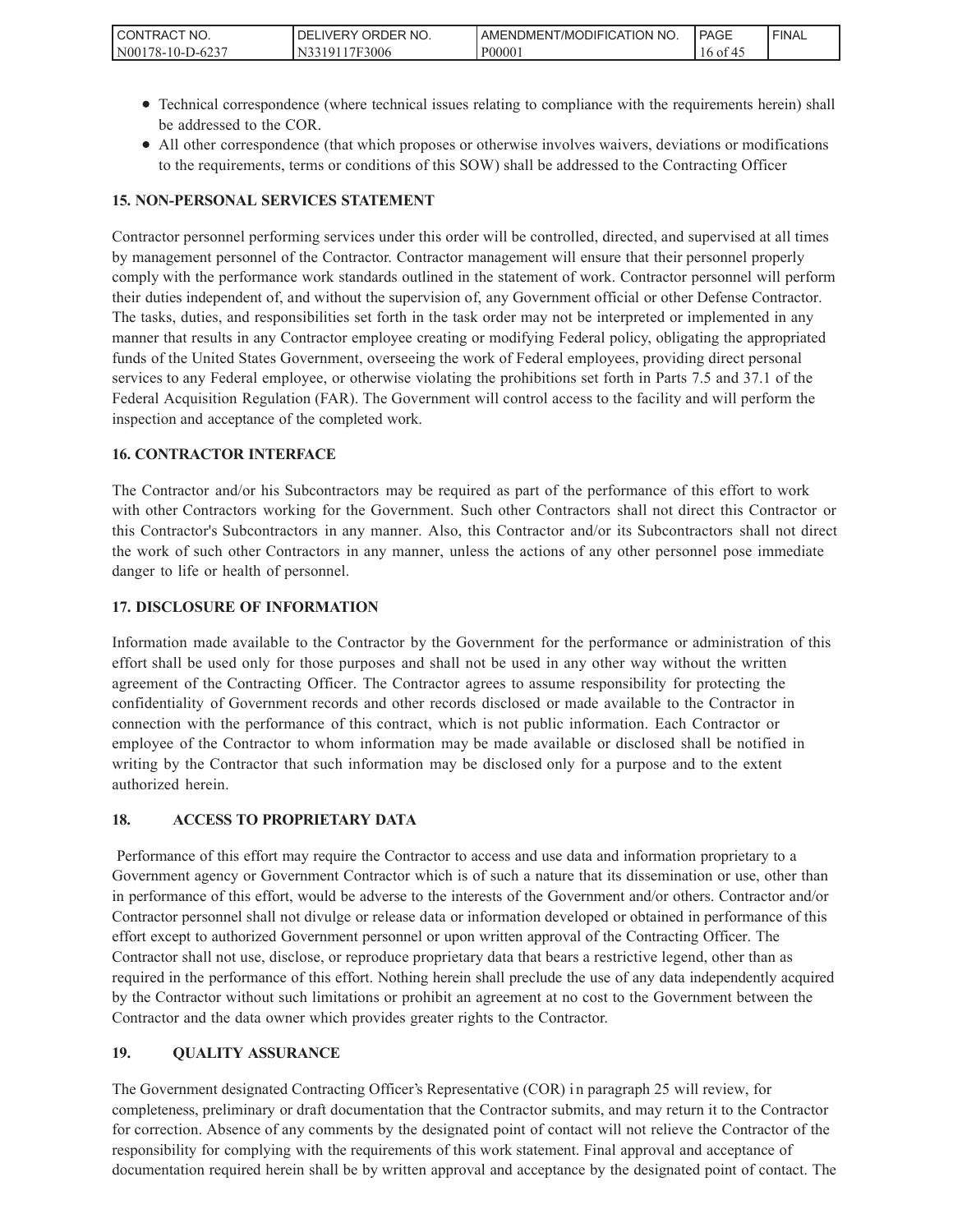| I CONTRACT NO.   | ' ORDER NO.<br>DELIVERY (    | <b>LAMENDMENT/MODIFICATION NO.</b> | <b>PAGE</b>                    | ' FINAL |
|------------------|------------------------------|------------------------------------|--------------------------------|---------|
| N00178-10-D-6237 | <sup>1</sup> 7F3006<br>33191 | P00001                             | $\overline{\phantom{0}}$<br>0t |         |

Contractor shall not construe any letter of acknowledgment of receipt material as a waiver of review, or as an acknowledgment that the material is in conformance with this work statement. Any approval given during preparation of the documentation, or approval for shipment shall not guarantee the final acceptance of the completed documentation.

# **20. GOVERNMENT FURNISHED PROPERTY/INFORMATION**

20.A The Government shall provide introductions to Contractor personnel of all key Government representatives along with a briefing on their roles and functions in the organization, initial familiarization/orientation of task requirements, and any required hardware and software manuals or other documentation. Published guidance will be provided by the Government as needed, including but not limited to a variety of Federal, Department of Defense, Department of Navy, or Naval Facilities Engineering Command publications, manuals, directives, standards, policies, and procedures.

20.B The Government will provide safety vests and hard hats All other Personal Protective and Safety Equipment shall be provided by the Contractor. The Government will provide furnished administrative working space for Contractor personnel located onsite at Camp Lemonnier, Djibouti. Report generation and tracking through the use of Government databases are necessary functions for the services provided in this PWS, therefore the Government will furnish computer assets to for these functions.

20.C The Government will provide Government vehicles to Contractor personnel for the performance of any site visits or inspections.

### **21. OTHER TERMS AND CONDITIONS**

21.A In accordance with FAR 7.503(c)(12)(ii) & FAR 7.503(c)(12)(viii) this individual will not serve on Technical Evaluation Boards, Price Evaluation Boards or Source Selection Boards as an advisory member without first receiving approval for the use of advisory and assistance services by the NAVFAC Acquisition proponent in accordance with NFAS 37.203. In addition, this individual will not be assigned as a Contracting Officer's Authorized Representative.

21.B The Government will administer this task order contract in accordance with the Contractor's final Management Plan submitted in accordance with Paragraphs 1 and 4 of the Performance Work Statement, and the Contractor's proposal submitted in response to this solicitation.

This requirement is performance based that has measurable performance standards in terms of quality, timeliness, and quantity which the Government will measure contractor performance against the task and services of this Performance Work Statement (PWS).

In the event there is a discrepancy between the Contractor's Management Plan and the terms and conditions of this task order, then the more restrictive terms and conditions shall apply.

### **22. IMMIGRATION AND VISA REQUIREMENTS**

22.1 The Contractor is required to complete all necessary paperwork and obtain required host nation sponsorship and all required visas to as well as follow all Djiboutian immigration regulations to work in Djibouti at their own expense.

22.2 Upon arrival in country the Contractor shall take the following to the Camp Lemonnier Base Access Control Office (BACO): Copy of Contract, Copy of Passport, a letter from the supported command explaining stating they are on contract, and a waiver letter from the company stating Camp Lemonnier is not responsible for the contracted personnel.

22.3 BACO will issue required correspondence authorizing entry to Camp Lemonnier.

# **23. DJIBOUTI LOCALITY / PERFORMANCE LOCATION INFORMATION**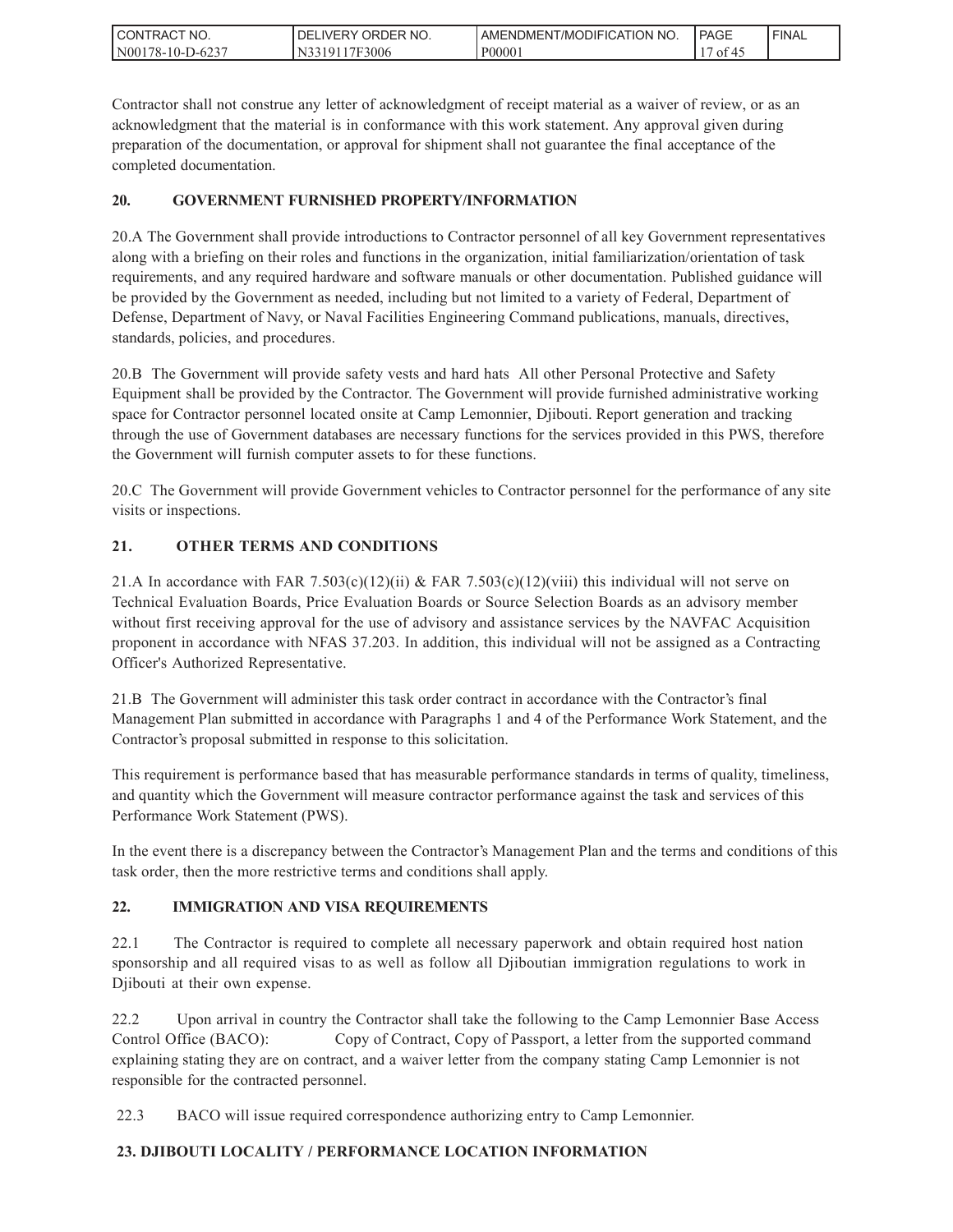| NO.<br><b>CONTRAC</b>     | ' NO.<br>' ORDER<br><b>DELIVERY</b> | AMENDMENT/MODIFICATION NO. | <b>PAGE</b> | ' FINAL |
|---------------------------|-------------------------------------|----------------------------|-------------|---------|
| N00<br>78-10-L<br>$12-62$ | 3006<br>וטו<br>N                    | P0000                      | οt          |         |

 23.A Djibouti is a relatively small country located in eastern Africa surrounded by Eritrea to the north, Ethiopia to the west, Somalia to the south, and the Gulf of Aden to the east.

23.B Primary performance location, Camp Lemonnier, Djibouti Africa (CLDJ) shares the Djibouti-Ambouli International Airport runway and it encompasses approximately 630 acres south of the airport.

 23.C Djibouti has a Koppen climate classification of "BWh". "B" represents dry climate/desert, "W" represents dry (arid and semiarid) climates with annual precipitation of less than 9.8 inches, and "h" represents dry and hot with annual average temperatures above 64.4 degrees Fahrenheit (F). Rainfall is sparse and unpredictable, and there is very little vegetation. Humidity in Djibouti can range from 43 percent in July to 74 percent in April. Average temperatures can reach up to 120 degrees Fahrenheit in July and August with a maximum heat index that can reach upwards to 170 degrees Fahrenheit.

23.D Healthcare is limited in Djibouti by poor facilities and lack of available equipment and supplies. When personnel on CLDJ require specialty care, they must be medically evacuated to treatment facilities in Europe.

Peltier General Hospital is the largest hospital in Djibouti, with 610 beds; however, this hospital does not meet appropriate standards of care for U.S. personnel.

### **24. HOUSING AND TRANSPORTATION**

The contractor is responsible for ensuring its contractor employee has all lodging, meals, commuting costs, and incidental costs for their personnel while they are at Camp Lemonnier, Djibouti. Contractor personnel must be prepared to perform the tasks, services, and deliverables described in PWS Paragraphs 3 and 4 within 10 calendar days upon arrival at performance location. Furthermore, the contractor is also responsible for all relocation related costs for their personnel. The Government will not provide housing (on or off base), meals or transportation for personnel's commute to and from work.

### **25. GOVERNMENT CONTRACTING OFFICER'S REPRESENTATIVE**

The Government Contracting Officer's Representative (COR) will provide general instructions to Contractor POC in Paragraph 26 on limitations and deadlines, and is responsible for administration of the task order in compliance with the contract to include inspection and acceptance of deliverables.

Camp Lemonnier, Djibouti

Contracting Officer's Representative (COR)

Public Works Office – BOSC

N4 BLDG 211, Room #7 Camp Lemonnier, Djibouti, HOA

DSN: 311-824-4326

### **26. CONTRACTOR PROJECT OFFICER**

The Contractor will provide the Government COR a single point of contact as the designated individual to receive direction from the Government. This individual will be responsible for directing the Contractor personnel. Should a Contractor Project Officer change anytime during the term of this task order contract, the contractor shall notify the Contracting Officer (KO) and the Contracting Officer's Representative (COR) of such change.

### **27. POST AWARD MEETING**

Consistent with Section H of basic contract, the Government will coordinate a Post Award meeting soon after task order award to ensure that all parties understand the terms and conditions of this task order. The Contractor, Contracting Officer's Representative (COR), and the Administrative Contract Specialist are required to attend. The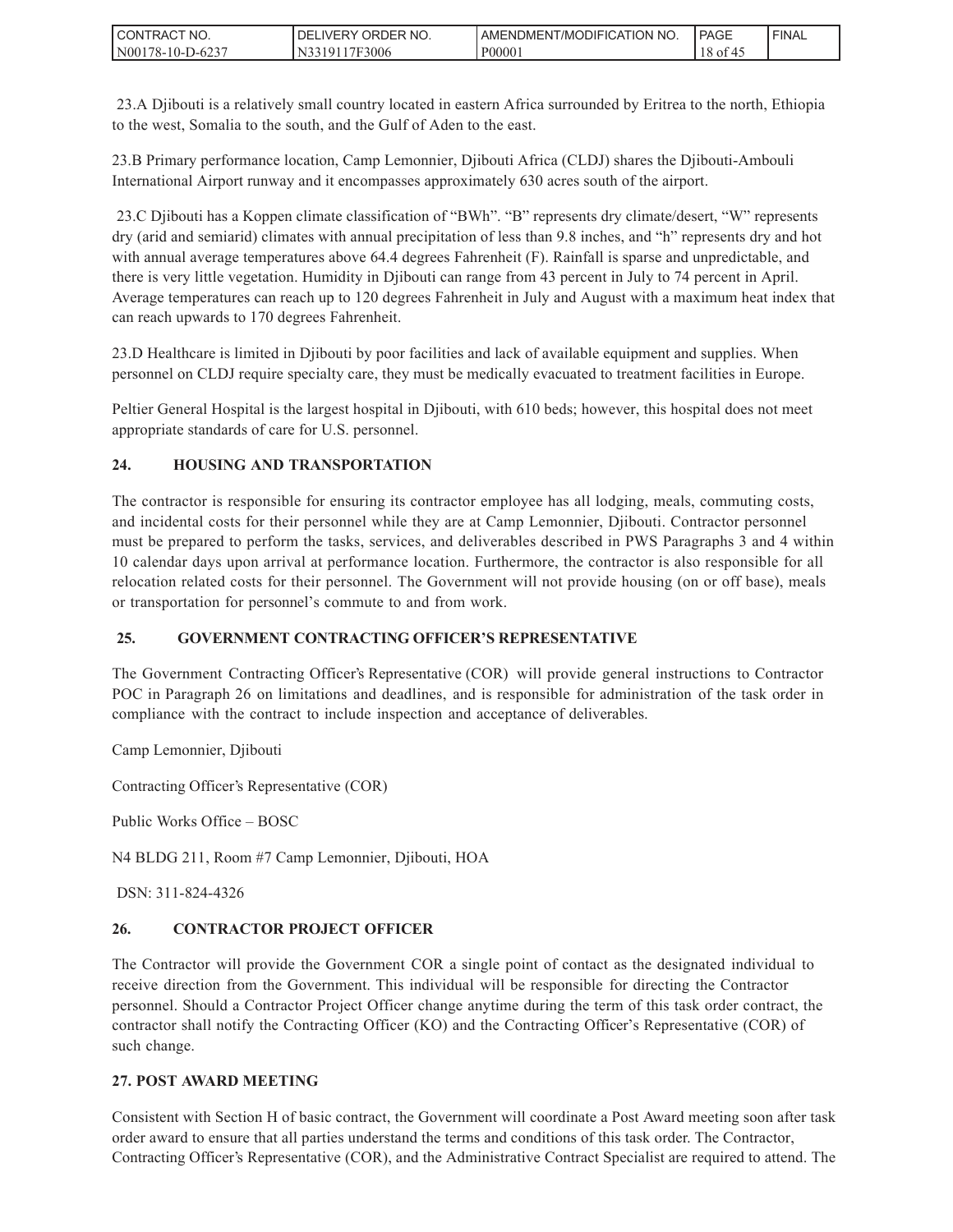| 'NO.<br>CONTRAC <sup>-</sup>            | RDER NO.<br>DE<br>JK'<br>. IVERY | T/MODIFICATION NO.<br>AMENDMENT | <b>PAGE</b> | <b>FINAL</b> |
|-----------------------------------------|----------------------------------|---------------------------------|-------------|--------------|
| N00 <sub>1</sub><br>78-10-1<br>$1 - 62$ | 7F3006<br>. O<br>N               | P00001                          | 9 of        |              |

meeting will be held via telephone conference at the earliest convenience.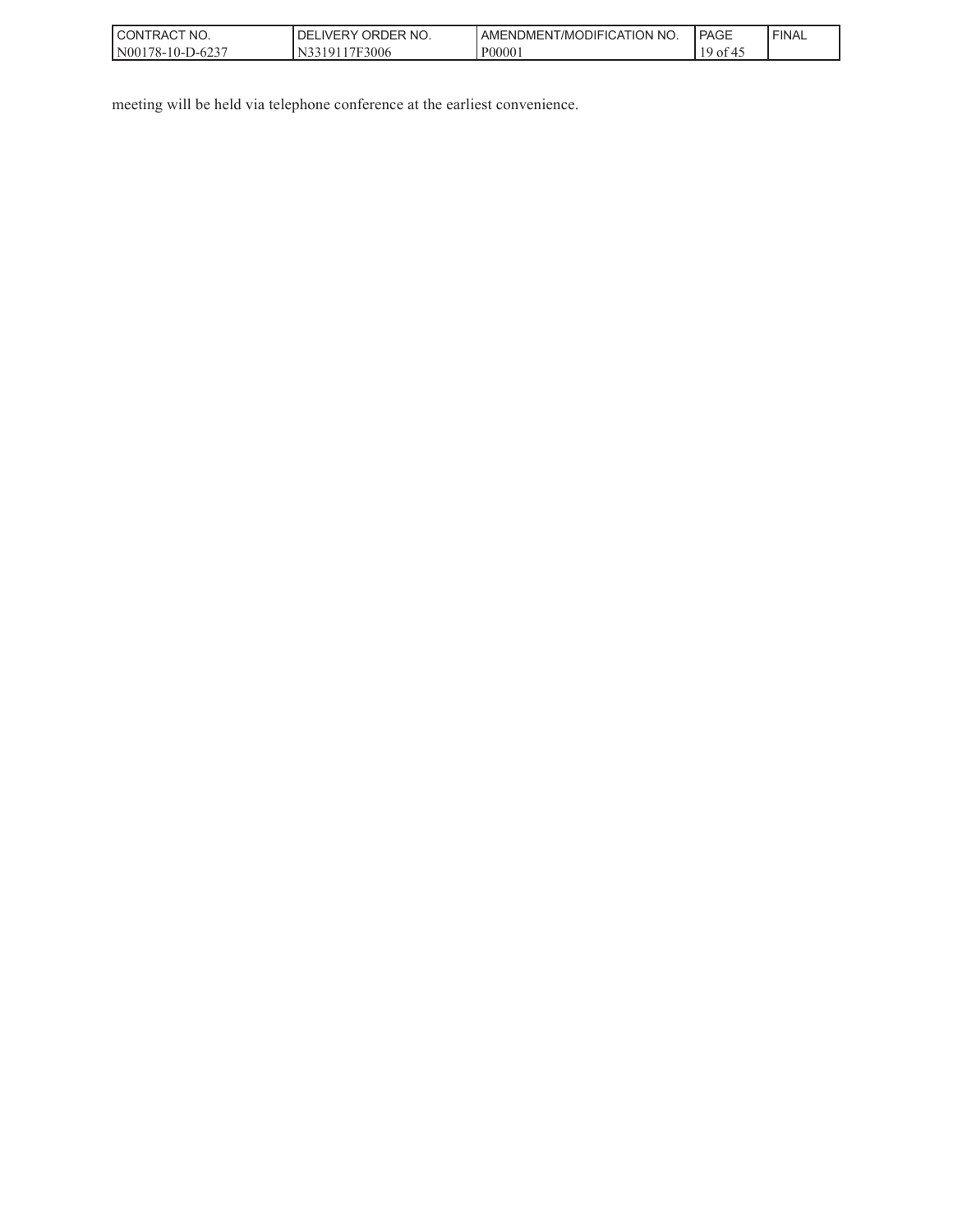| 'NO.<br>CONTRAC                         | RDER NO.<br>DE<br>יאט<br>IVFRY | AMENDMENT/MODIFICATION NO. | <b>PAGE</b>        | <b>FINAL</b> |
|-----------------------------------------|--------------------------------|----------------------------|--------------------|--------------|
| N00 <sub>1</sub><br>78-10-1<br>$1 - 62$ | <sup>7</sup> F3006<br>ı u<br>N | P0000                      | . .<br>nη<br>20 of |              |

# **SECTION D PACKAGING AND MARKING**

All Deliverables shall be packaged and marked IAW Best Commercial Practice.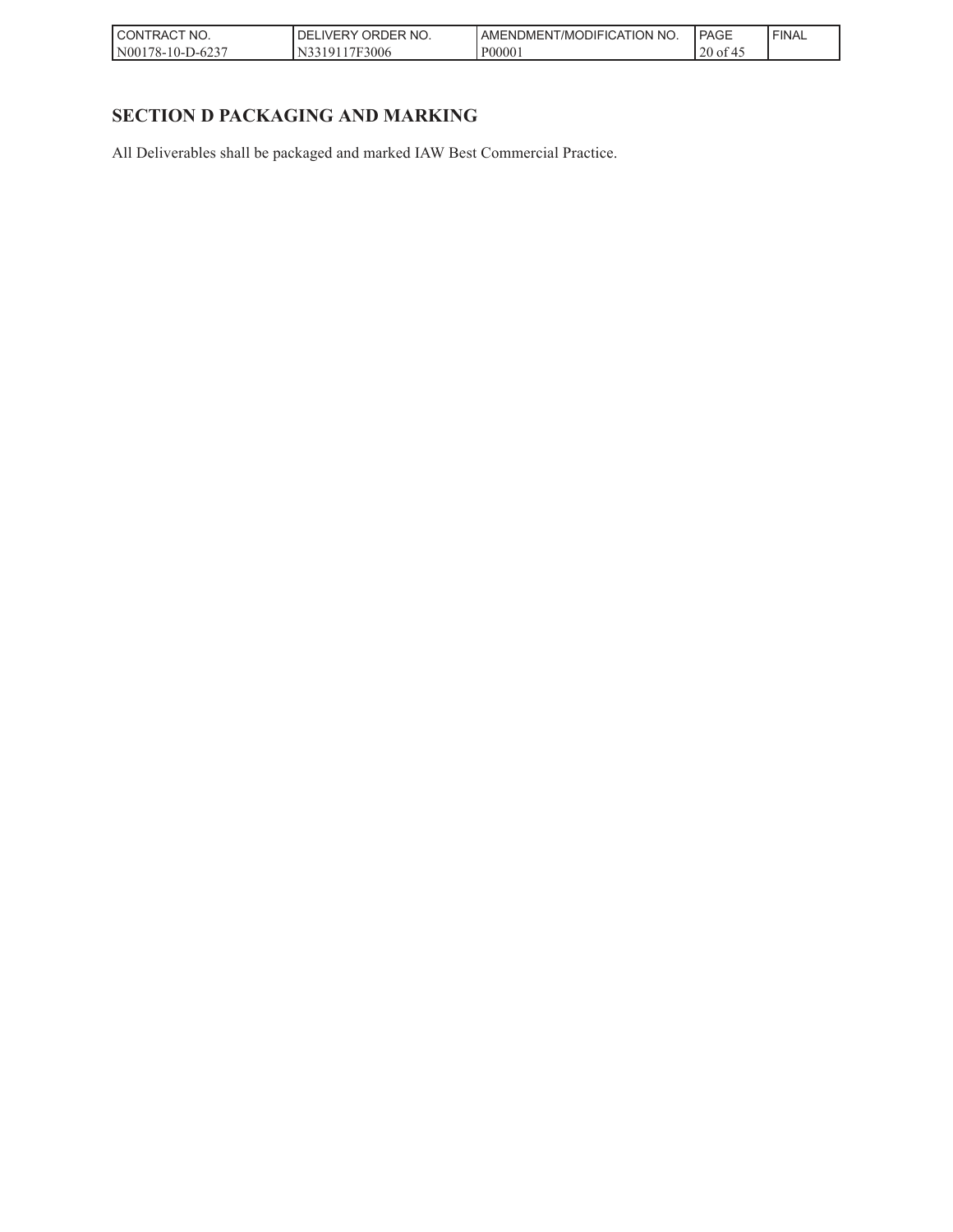| 'NO.<br>CONTRAC                               | RDER NO.<br>DE<br>JK'<br>IVFRY | T/MODIFICATION NO.<br>AME<br>·NI)M⊢N I | <b>PAGE</b> | <b>FINAL</b> |
|-----------------------------------------------|--------------------------------|----------------------------------------|-------------|--------------|
| N00 <sub>1</sub><br>$/8 - 10 - 1$<br>$1 - 62$ | <sup>7</sup> F3006<br>u<br>N   | P00001                                 | . .<br>οt   |              |

# **SECTION E INSPECTION AND ACCEPTANCE**

FAR Clause 52.246-4 INSPECTION OF SERVICES - FIXED PRICE applies.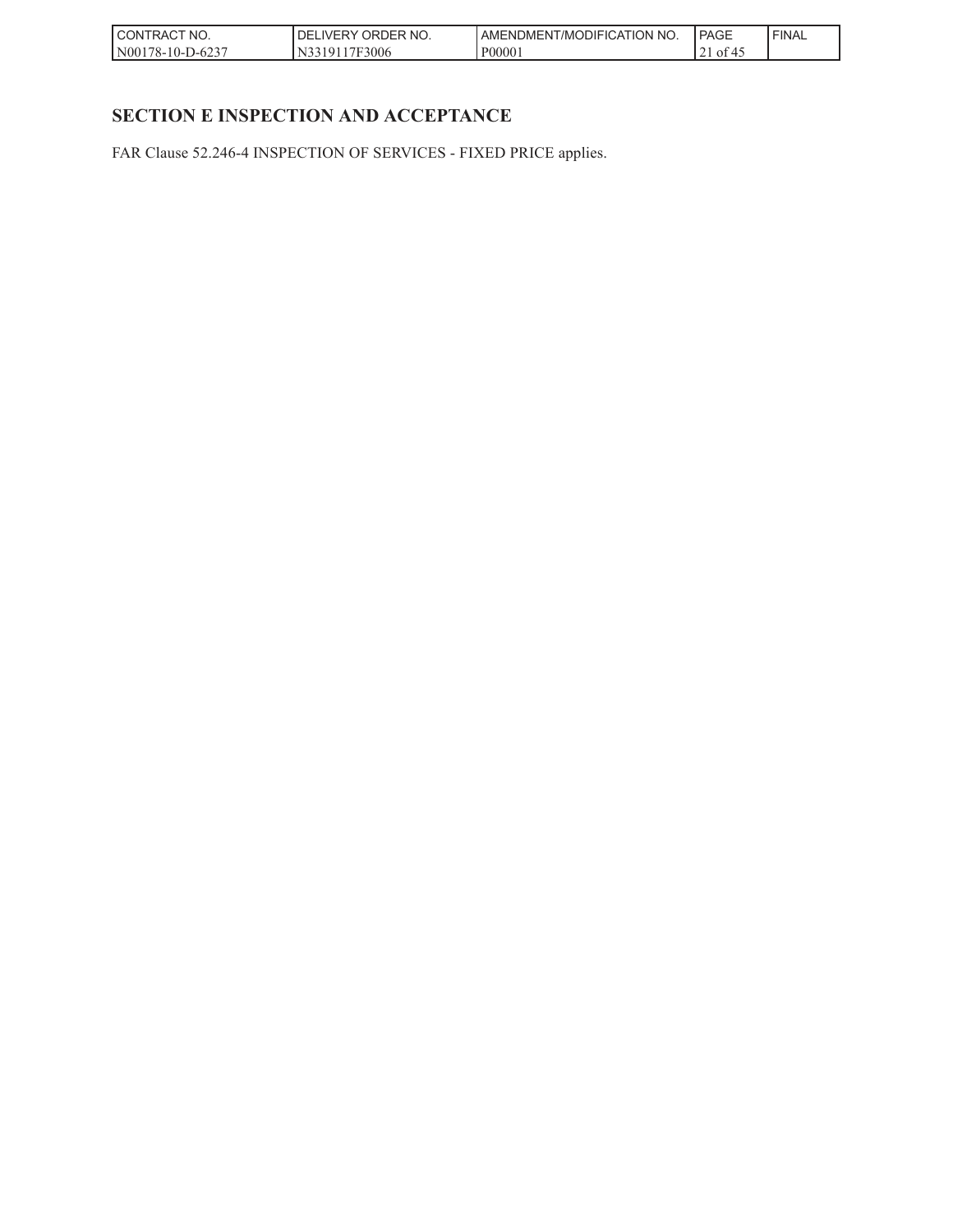| ' CONTRACT NO.   | ' ORDER NO.<br>DELIVERY C | AMENDMENT/MODIFICATION NO. | <b>PAGE</b>   | <b>FINAL</b> |
|------------------|---------------------------|----------------------------|---------------|--------------|
| N00178-10-D-6237 | 319117F3006               | P00001                     | $\sim$<br>∶ot |              |

# **SECTION F DELIVERABLES OR PERFORMANCE**

The periods of performance for the following Items are as follows:

| 8001 | $9/29/2017 - 9/28/2018$ |
|------|-------------------------|
| 8002 | $9/29/2017 - 9/28/2018$ |
| 8003 | $9/29/2017 - 9/28/2018$ |
| 8004 | $9/29/2018 - 9/28/2019$ |
| 8005 | $9/29/2018 - 9/28/2019$ |
| 8006 | $9/29/2018 - 9/28/2019$ |

## CLIN - DELIVERIES OR PERFORMANCE

The periods of performance for the following Items are as follows:

| 8001 | $9/29/2017 - 9/28/2018$ |
|------|-------------------------|
| 8002 | $9/29/2017 - 9/28/2018$ |
| 8003 | $9/29/2017 - 9/28/2018$ |
| 8004 | $9/29/2018 - 9/28/2019$ |
| 8005 | $9/29/2018 - 9/28/2019$ |
| 8006 | $9/29/2018 - 9/28/2019$ |

The periods of performance for the following Option Items are as follows:

| 8007 | $9/29/2019 - 9/28/2020$ |
|------|-------------------------|
| 8008 | $9/29/2019 - 9/28/2020$ |
| 8009 | $9/29/2019 - 9/28/2020$ |
| 8010 | $9/29/2020 - 9/28/2021$ |
| 8011 | $9/29/2020 - 9/28/2021$ |
| 8012 | $9/29/2020 - 9/28/2021$ |

Services to be performed hereunder will be provided at the Public Works Department Djibouti, NAVFAC EURAFSWA, located at CAMP LEMONNIER, DJIBOUTI, Africa.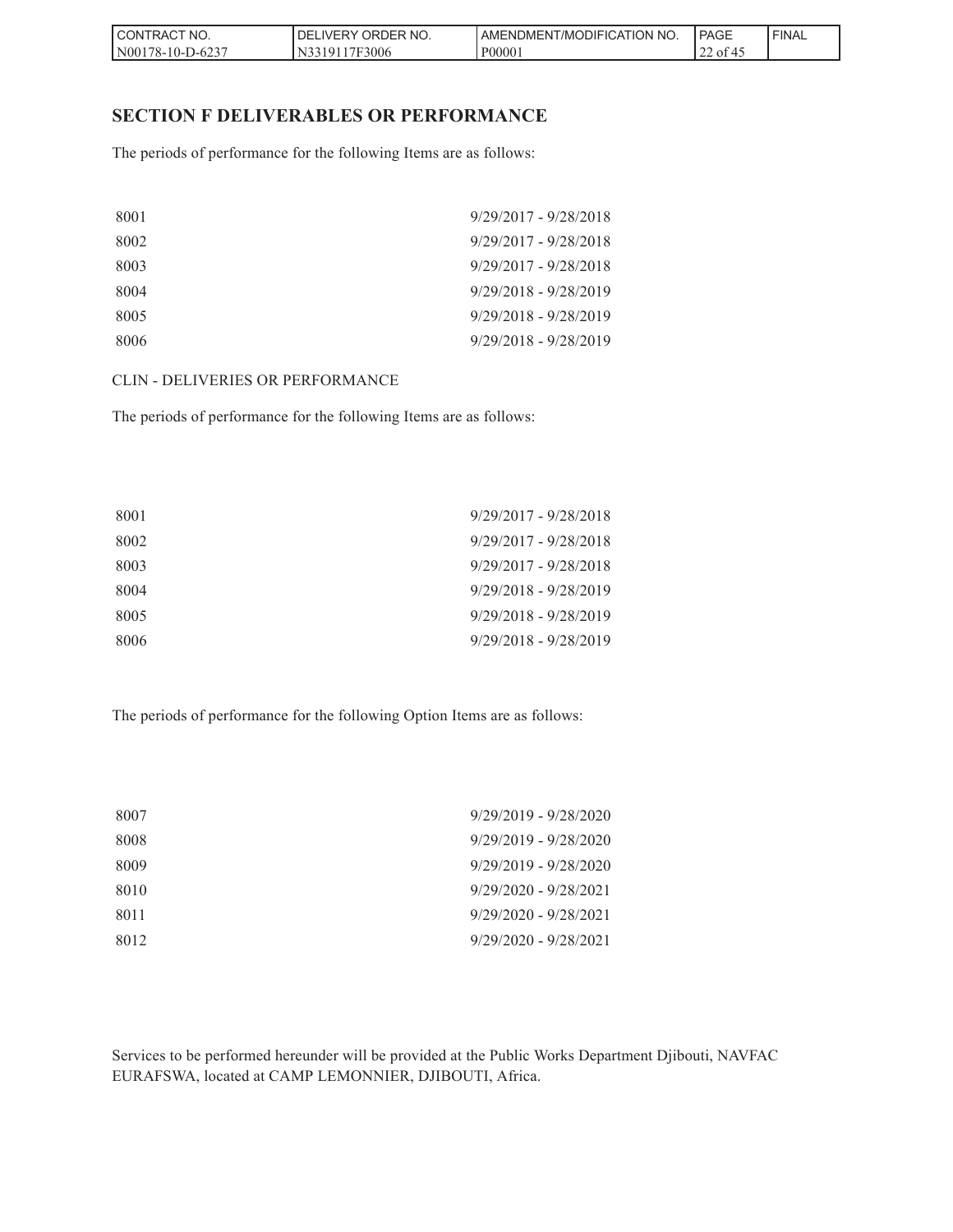| I CONTRACT NO.   | <b>I DELIVERY ORDER NO.</b> | AMENDMENT/MODIFICATION I<br>' NO. | PAGE      | <b>FINAL</b> |
|------------------|-----------------------------|-----------------------------------|-----------|--------------|
| N00178-10-D-6237 | N3319117F3006               | P00001                            | $\circ$ t |              |

# **SECTION G CONTRACT ADMINISTRATION DATA**

### **1.0 ADMINISTRATIVE CONTRACTING OFFICES AND PAYING OFFICES**

1. The Contract Administrative Office for this contract is:

Naval Facilities Engineering Command Europe Africa Southwest Asia

Attn: Brian Griffin, Contract Specialist

Viale Porte, Box 51

Aeroporto Capodichino

80144 Napoli, Italia

2. Payments will be made via Electronics Transfer by:

Commercial Bill Paying Office (CBPO), Naples, Italy

PSC 810 Box 58

FPO AE 09619-1058

### **2.0 WAWF INVOICING PROCEDURES**

### WIDE AREA WORKFLOW PAYMENT INSTRUCTIONS (MAY 2013)

(a) *Definitions.* As used in this clause ---

"Department of Defense Activity Address Code (DoDAAC)" is a six position code that uniquely identifies a unit, activity, or organization.

"Document type" means the type of payment request or receiving report available for creation in Wide Area WorkFlow (WAWF).

"Local processing office (LPO)" is the office responsible for payment certification when payment certification is done external to the entitlement system.

(b) *Electronic invoicing.* The WAWF system is the method to electronically process vendor payment requests and receiving reports, as authorized by DFARS 252.232-7003, Electronic Submission of Payment Requests and Receiving Reports.

- (c) *WAWF access.* To access WAWF, THE Contractor shall---
	- 1. Have a designated electronic business point of contact in the System for Award Management at https://www.acquisition.gov; and
	- 2. Be registered to use WAWF at https://wawf.eb.mil/ following the step-by-step procedures for self-registration available at this web site.

(d) *WAWF training.* The Contractor should follow the training instructions of the WAWF Web-Based Training Course and use the Practice Training Site before submitting payment requests through WAWF. Both can be accessed by selecting the "Web Based Training" link on the WAWF home page at https://wawf.eb.mil/.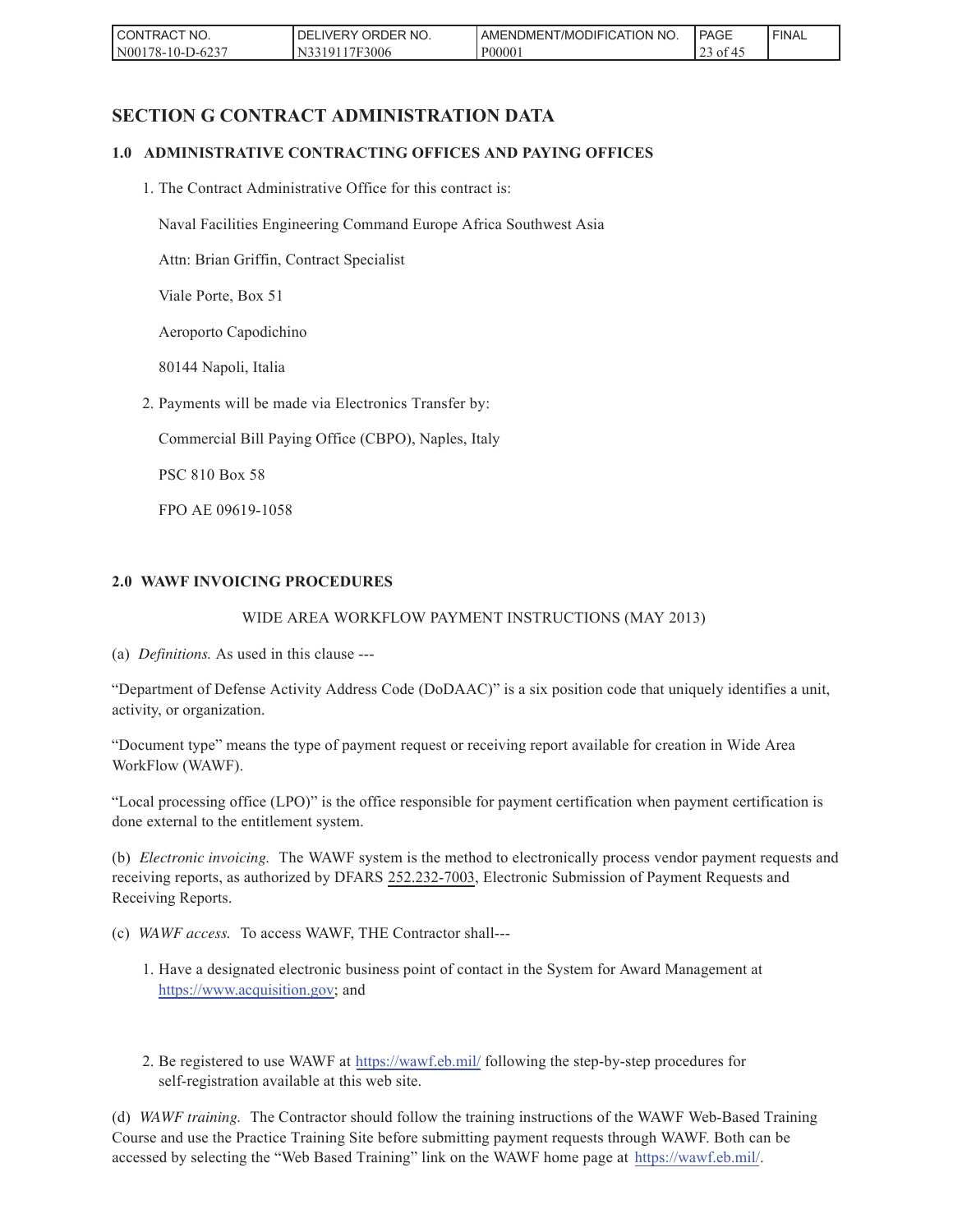| I CONTRACT NO.   | ' ORDER NO.<br>DELIVERY C | AMENDMENT/MODIFICATION I<br>' NO. | <b>PAGE</b> | `FINAL |
|------------------|---------------------------|-----------------------------------|-------------|--------|
| N00178-10-D-6237 | N3319117F3006             | P00001                            | $24$ of     |        |

(e) *WAWF methods of document submission.* Document submissions may be via web entry, Electronic Data Interchange, or File Transfer Protocol.

(f) *WAWF payment instructions.* The Contractor must use the following information when submitting payment requests and receiving reports in WAWF for this contract/order.

- 1. *Document type.* The Contractor shall use the following document type(s):NAVCON
- *Inspection/acceptance location.*The Contractor shall select the following inspection/acceptance location(s) 2. in WAWF, as specified by the contracting officer.

*Inspection location:* N33191/DJIBOU

*Acceptance location:* N33191

*Document routing.*The Contractor shall use the information in the Routing Data Table below only to fill in 3. applicable fields in WAWF when creating payment requests and receiving reports in the system.

| Field Name in WAWF        | Data to be entered in WAWF |
|---------------------------|----------------------------|
| Pay Official DoDAAC       | N61240                     |
| Issue By DoDAAC           | N33191                     |
| Admin DoDAAC              | N33191                     |
| Inspect By DoDAAC         | N33191/DJIBOU              |
| Ship To Code              | N/A                        |
| Ship From Code            | N/A                        |
| Mark For Code             | N/A                        |
| Service Approver (DoDAAC) | N/A                        |
| Service Acceptor (DoDAAC) | N33191                     |
| Accept at Other DoDAAC    | N/A                        |
| LPO DoDAAC                | N33191                     |
| DCAA Auditor DoDAAC       | N/A                        |
| Other DoDAAC(s)           | N/A                        |

- *Payment request and supporting documentation.* The Contractor shall ensure a payment request includes 4. appropriate contract line item and subline item descriptions of the work performed or supplies delivered, unit price/cost per unit, fee (if applicable, and all relevant back-up documentation, as defined in DFARS Appendix F, (*e.g.* timesheets) in support of each payment request.
- *WAWF email notifications.*The Contractor shall enter the government e-mail addresses identified below in 5. the "Send Additional Email Notifications" field of WAWF once a document is submitted in the system.

Inspector: LT Fred Russell Frederic.O.Russell.mil@mail.mil

Acceptor: Brian Griffin brian.d.griffin@eu.navy.mil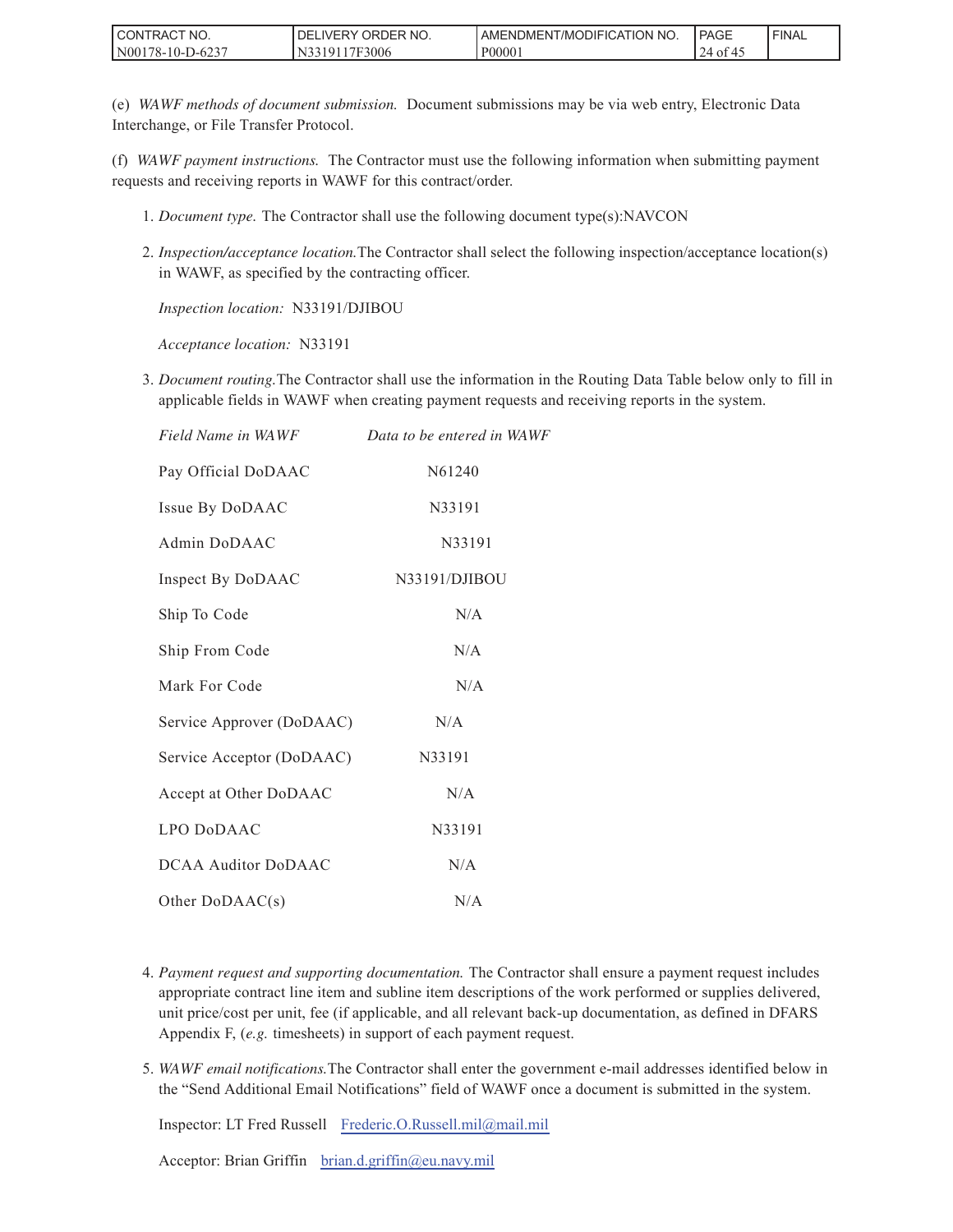| " NO.<br>I CONTRACT          | <b>I DELIVERY ORDER NO.</b> | IT/MODIFICATION<br>NO <sub>1</sub><br>AMENDMENT. | <b>PAGE</b>     | ' FINAL |
|------------------------------|-----------------------------|--------------------------------------------------|-----------------|---------|
| $178 - 10 - D - 623$<br>N001 | 7F3006<br>33191             | P00001                                           | $\overline{ot}$ |         |

Certifying Official: Dale Rieck dale.c.rieck@eu.navy.mil

(g) *WAWF point of contact.*

*WAWF point of contact.*The NAVFAC WAWF point of contact for this task order contract can be reached 1. at NAVFACACQ\_INV@eu.navy.mil.The Contractor shall enter the email address identified herein in the "send Additional Email Notifications" field of WAWF once a document is submitted in the system.

2. For technical WAWF help, contact the WAWF helpdesk at 866-618-5988.

*(End of WAWF Clause)*

### **3.0 TECHNICAL POINT OF CONTACT AND INSPECTION AND ACCEPTANCE**

The Contracting Officer's Representative (COR) under this Task Order and the person responsible for performing inspection and acceptance of the contractor's performance at the destination is:

Camp Lemonnier, Djibouti Contracting Officer's Representative (COR)

LT Fred Russell

FSC Branch Head/BOS Contract COR

Public Works Office

N4 BLDG 211, Room #7 Camp Lemonnier, Djibouti, HOA

DSN: 311-824-4326

### **4.0 PAYMENT INSTRUCTIONS AND INFORMATIONAL SLINS**

DFARS 252.204-0001 Line Item Specific: Single Funding. (SEP 2009)

The payment office shall make payment using the ACRN Funding of the line item being billed.

### **5.0 CONTRACTOR'S FINAL RELEASE INSTRUCTIONS**

Before the final payment under this task order is made, the Contractor shall complete and submit to the Contracting Officer, a NAVFAC "Contractor's Release Statement."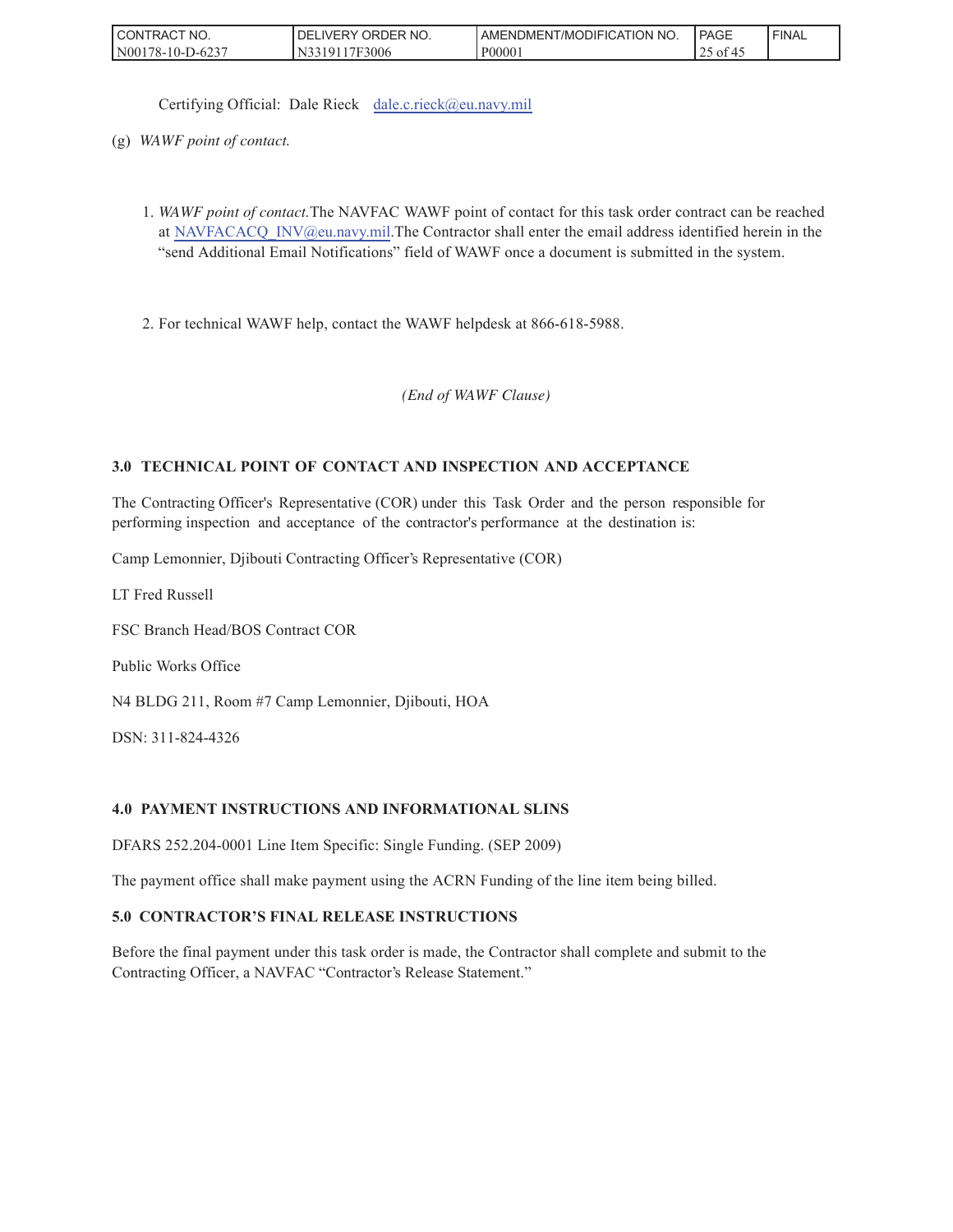| CONTRACT<br>" NO. | ' NO.<br>LIVERY ORDER <b>:</b><br>DEI | AMENDMENT/MODIFICATION<br>'NO. | <b>PAGE</b> | <b>FINAL</b> |
|-------------------|---------------------------------------|--------------------------------|-------------|--------------|
| N00178-10-D-6237  | 7F3006<br>101                         | P <sub>0000</sub>              | $26$ of     |              |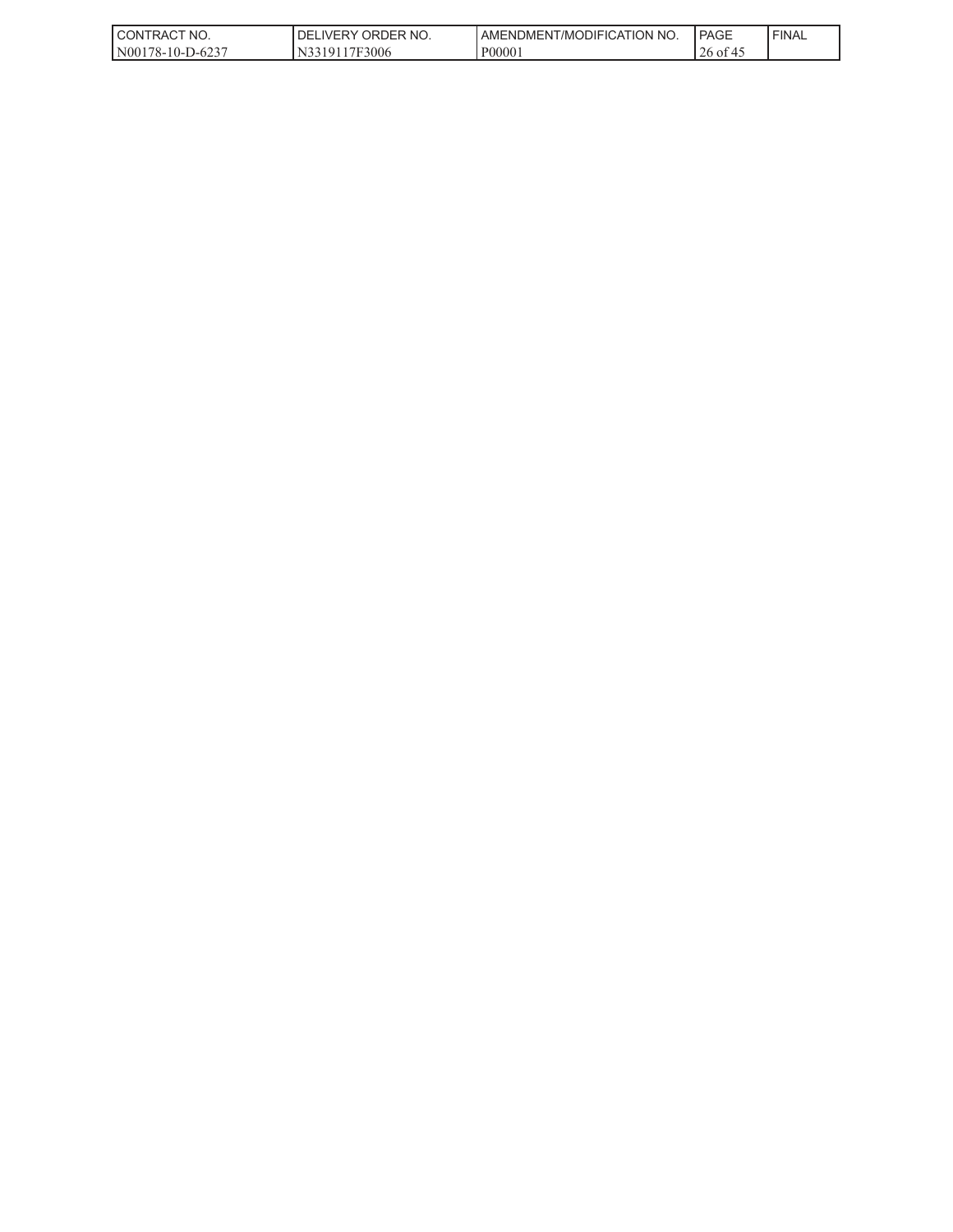| " NO.<br>CONTRACT | ' NO.<br>IVERY ORDER<br>DELI' | AMENDMENT/MODIFICATION<br>' NO. | <b>PAGE</b>                                     | ' FINAL |
|-------------------|-------------------------------|---------------------------------|-------------------------------------------------|---------|
| N00178-10-D-6237  | 7F3006<br>  7F<br>101<br>NL   | P0000 <sub>1</sub>              | $\sim$<br>$\sim$<br>01 <sup>4</sup><br>$\sim$ 1 |         |

# **SECTION H SPECIAL CONTRACT REQUIREMENTS**

**1.0 Logistical Support will be provided to the service provider in the form of access to the Navy Exchange.**

### **2.0. Contractor and Contract Employee Requirements:**

### **2.1.1. Contract employees shall answer the phone as follows:**

(Name) / (Name of Contractor) Support Contractor

### **2.1.2. All Contractor documents shall include the following:**

(Name)

Planning and Estimator

(Company Name)

Support Contractor for PWD Djibouti, CLDJ

(Name)

Functional Administrator

(Company Name)

Support Contractor for PWD Djibouti, CLDJ

### **2.1.3. Emails shall include the following:**

(Name)

Planning and Estimator

(Company Name)

Support Contractor for PWD Djibouti, CLDJ

(Name)

Functional Administrator

(Company Name)

Support Contractor for PWD Djibouti, CLDJ

### **2.1.4. Cubicles/workstation shall exhibit the following:**

(Name)

Planning and Estimator

(Contractor Name) / Contractor Support

(Name)

Functional Administrator

(Contractor Name) / Contractor Support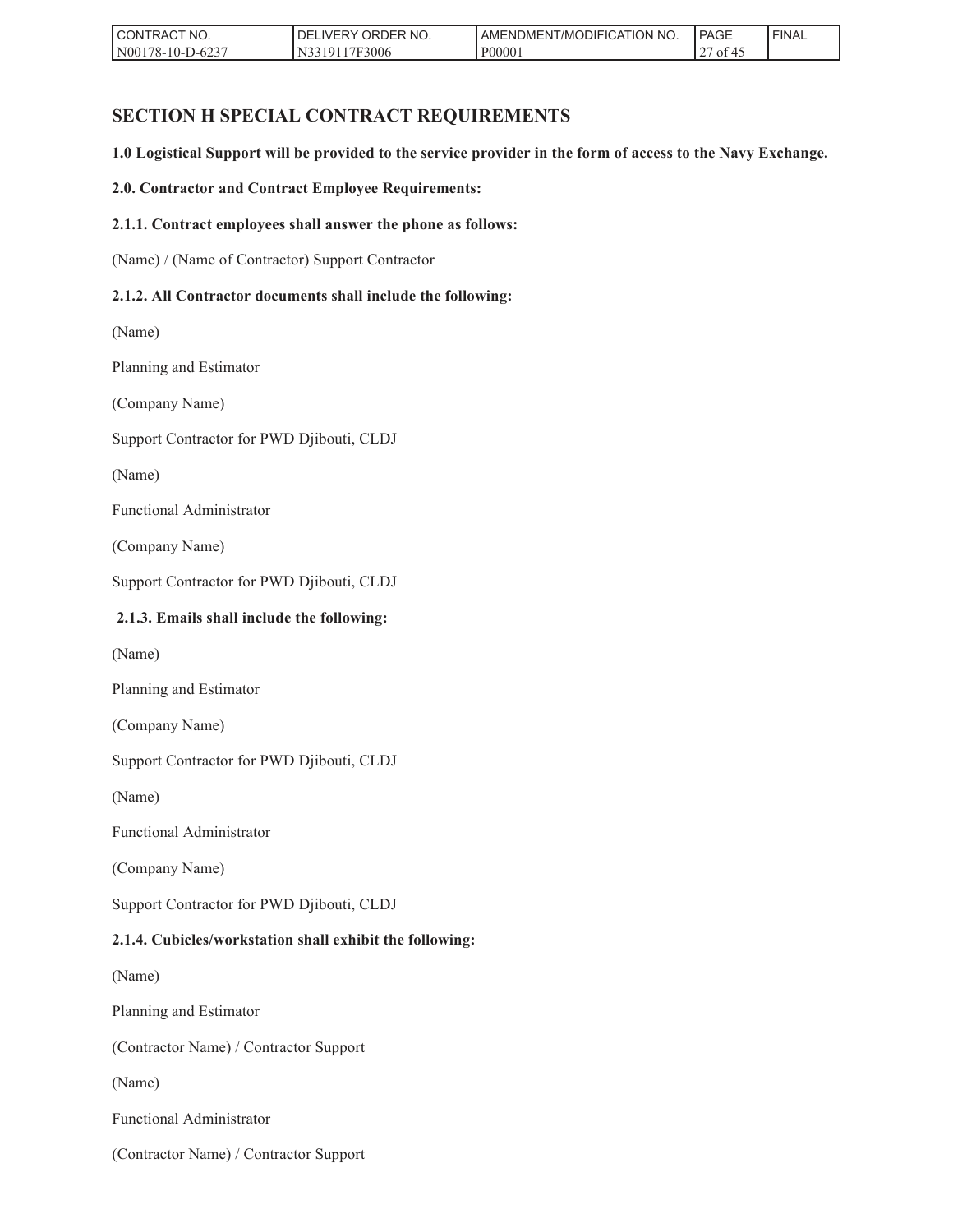| l CON<br>" NO.<br>''RAU. | `NO.<br><b>CRDER</b><br>. v – R | <b>ODIFICATION NO.</b><br><b>AMENDMEN</b><br>/MO | <b>PAGE</b> | <b>FINAL</b> |
|--------------------------|---------------------------------|--------------------------------------------------|-------------|--------------|
| 78-10-D-6237<br>N001     | 3006<br>സ<br>∼                  | P <sub>0000</sub>                                | ററ<br>28 of |              |

# **2.1.5. Hard Hats shall be NAVFAC Issued Hard Hats and include the following:**

(Company Name)

Support Contractor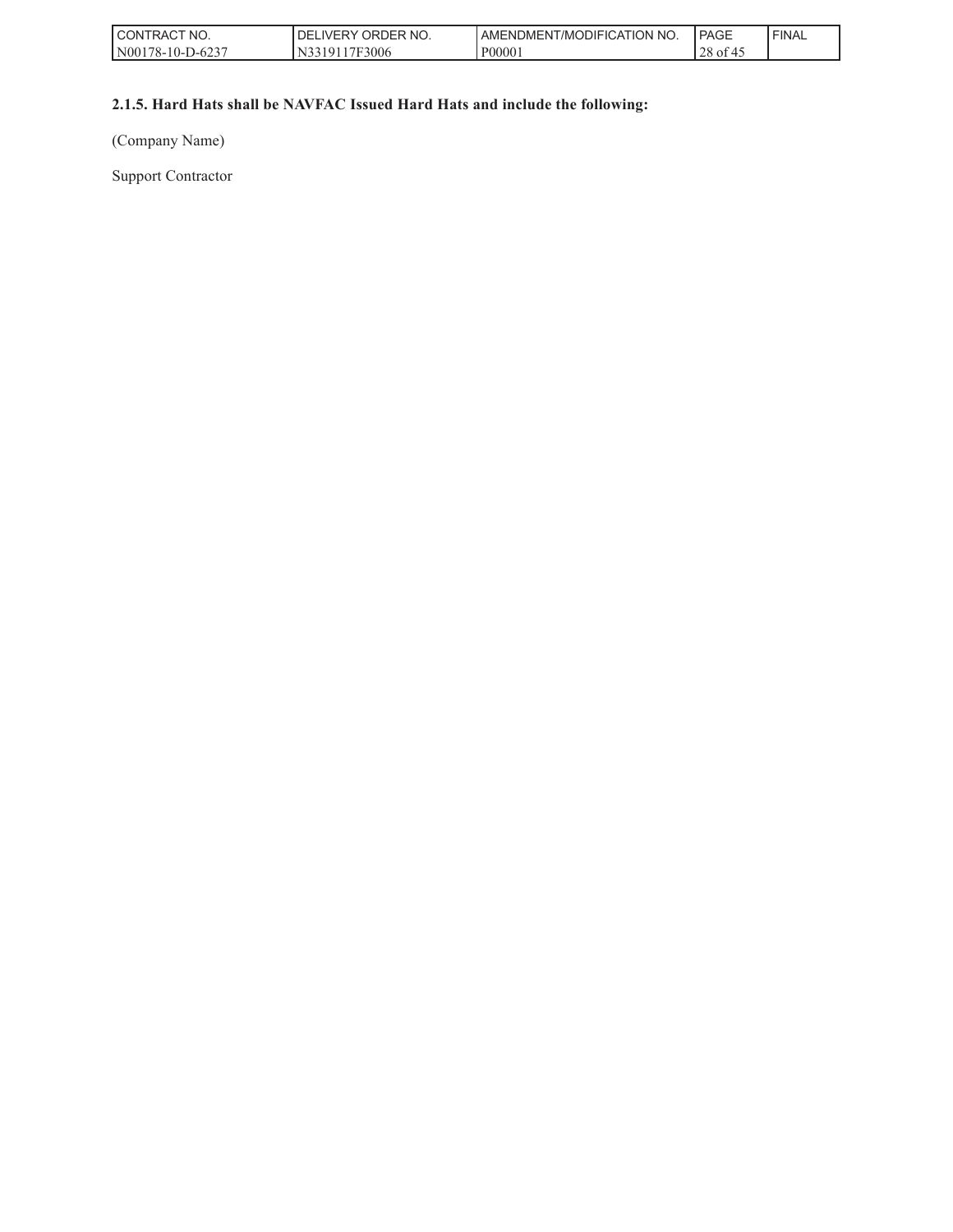| I CONTRACT NO.   | <b>I DELIVERY ORDER NO.</b> | AMENDMENT/MODIFICATION<br>' NO. | <b>PAGE</b>     | `FINAL |
|------------------|-----------------------------|---------------------------------|-----------------|--------|
| N00178-10-D-6237 | J3319117F3006               | P00001                          | $29$ of $\cdot$ |        |

# **SECTION I CONTRACT CLAUSES**

IN ADDITION TO THE PROVISIONS AND CLAUSES INCORPORATED IN THE BASIC MAC CONTRACT, THE FOLLOWING APPLY:

PROVISIONS / CLAUSES BY REFERENCE:

FAR 52.204-10 – REPORTING EXECUTIVE COMPENSATION AND FIRST-TIER SUBCONTRACT AWARDS (JUL 2010) FAR 52.214-34 - SUBMISSION OF OFFERS IN THE ENGLISH LANGUAGE (APR 1991) FAR 52.228-3 – WORKERS COMPENSATION INSURANCE (DEFENSE BASE ACT). (APR 1984) FAR 52.228-4 - WORKERS COMPENSATION AND WAR-HAZARD INSURANCE OVERSEAS (APR 1984) FAR 52.229-6 - TAXES - FOREIGN FIXED-PRICE CONTRACTS (JUN 2003) FAR 52.237-1 - SITE VISIT (APR 1984) FAR 52.237-2 - PROTECTION OF GOVERNMENT BUILDINGS, EQUIPMENT, AND VEGETATION (APR 1984) FAR 52.243-1 -- CHANGES -- FIXED-PRICE (AUG 1987) FAR 52.246-4 - INSPECTION OF SERVICES-FIXED PRICE (AUG 1996) FAR 52.252-2 CLAUSES INCORPORATED BY REFERENCE (FEB 1998) DFARS 252.204-7000 DISCLOSURE OF INFORMATION (AUG 2013) DFARS 252.204-7003 CONTROL OF GOVERNMENT PERSONNEL WORK PRODUCT (APR 1992) DFARS 252.229-7000 - INVOICES EXCLUSIVE OF TAXES OR DUTIES (JUN 1997)

DFARS 252.229-7001 - TAX RELIEF (JUN 1997)

DFARS 252.232-7008 - ASSIGNMENT OF CLAIMS (OVERSEAS) (JUNE 1997)

DFARS 252.233-7001 - CHOICE OF LAW (OVERSEAS) (JUNE 1997)

DFARS 252.232-7006 - WIDE AREA WORK FLOW PAYMENT INSTRUCTIONS (MAY 2013)

### PROVISIONS/CLAUSES BY FULL TEXT

Preventing Personal Conflicts of Interest (Dec 2011)

(a) *Definitions.* As used in this clause--

"Acquisition function closely associated with inherently governmental functions" means supporting or providing advice or recommendations with regard to the following activities of a Federal agency:

(1) Planning acquisitions.

(2) Determining what supplies or services are to be acquired by the Government, including developing statements of work.

(3) Developing or approving any contractual documents, to include documents defining requirements, incentive plans, and evaluation criteria.

(4) Evaluating contract proposals.

(5) Awarding Government contracts.

(6) Administering contracts (including ordering changes or giving technical direction in contract performance or contract quantities, evaluating contractor performance, and accepting or rejecting contractor products or services).

(7) Terminating contracts.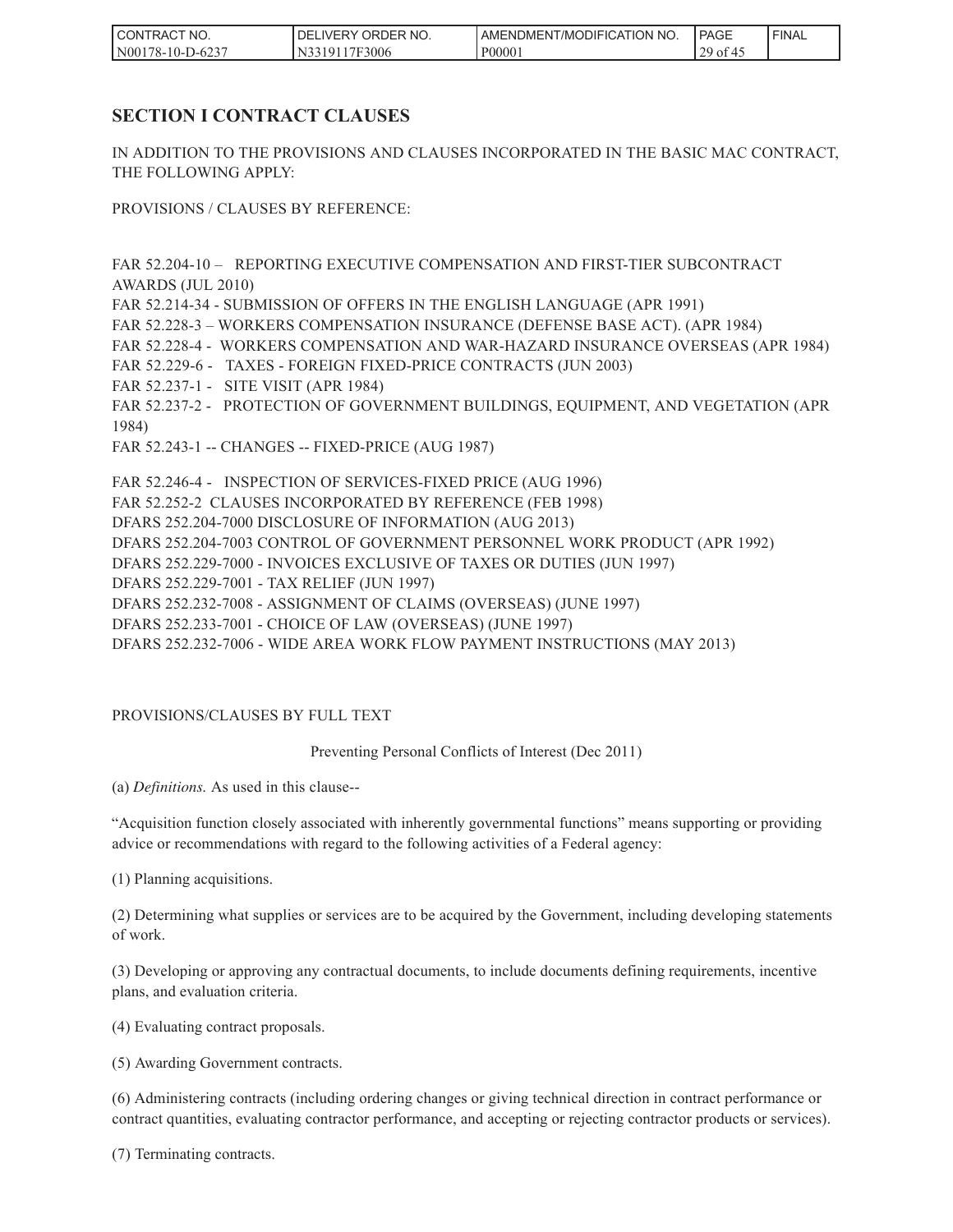| I CONTRACT NO.   | <b>I DELIVERY ORDER NO.</b> | I AMENDMENT/MODIFICATION NO. | <b>PAGE</b>       | `FINAL |
|------------------|-----------------------------|------------------------------|-------------------|--------|
| N00178-10-D-6237 | J3319117F3006               | P00001                       | $\sim$<br>$30$ of |        |

(8) Determining whether contract costs are reasonable, allocable, and allowable.

"Covered employee" means an individual who performs an acquisition function closely associated with inherently governmental functions and is—

(1) An employee of the contractor; or

(2) A subcontractor that is a self-employed individual treated as a covered employee of the contractor because there is no employer to whom such an individual could submit the required disclosures.

"Non-public information" means any Government or third-party information that—

(1) Is exempt from disclosure under the Freedom of Information Act (5 U.S.C. 552) or otherwise protected from disclosure by statute, Executive order, or regulation; or

(2) Has not been disseminated to the general public and the Government has not yet determined whether the information can or will be made available to the public.

"Personal conflict of interest" means a situation in which a covered employee has a financial interest, personal activity, or relationship that could impair the employee's ability to act impartially and in the best interest of the Government when performing under the contract. (A de minimis interest that would not

"impair the employee's ability to act impartially and in the best interest of the Government" is not covered under this definition.)

(1) Among the sources of personal conflicts of interest are—

(i) Financial interests of the covered employee, of close family members, or of other members of the covered employee's household;

(ii) Other employment or financial relationships (including seeking or negotiating for prospective employment or business); and

(iii) Gifts, including travel.

(2) For example, financial interests referred to in paragraph (1) of this definition may arise from—

(i) Compilation, including wages, salaries, commissions, professional fees, or fees for business referrals;

(ii) Consulting relationships (including commercial and professional consulting and service arrangements, scientific and technical advisory board memberships, or serving as an expert witness in litigation);

(iii) Services provided in exchange for honorariums or travel expense reimbursements;

(iv) Research funding or other forms of research support;

(v) Investment in the form of stock or bond ownership or partnership interest (excluding diversified mutual fund investments);

(vi) Real estate investments;

(vii) Patents, copyrights, and other intellectual property interests; or

(viii) Business ownership and investment interests.

(b) *Requirements.* The Contractor shall—

(1) Have procedures in place to screen covered employees for potential personal conflicts of interest, by—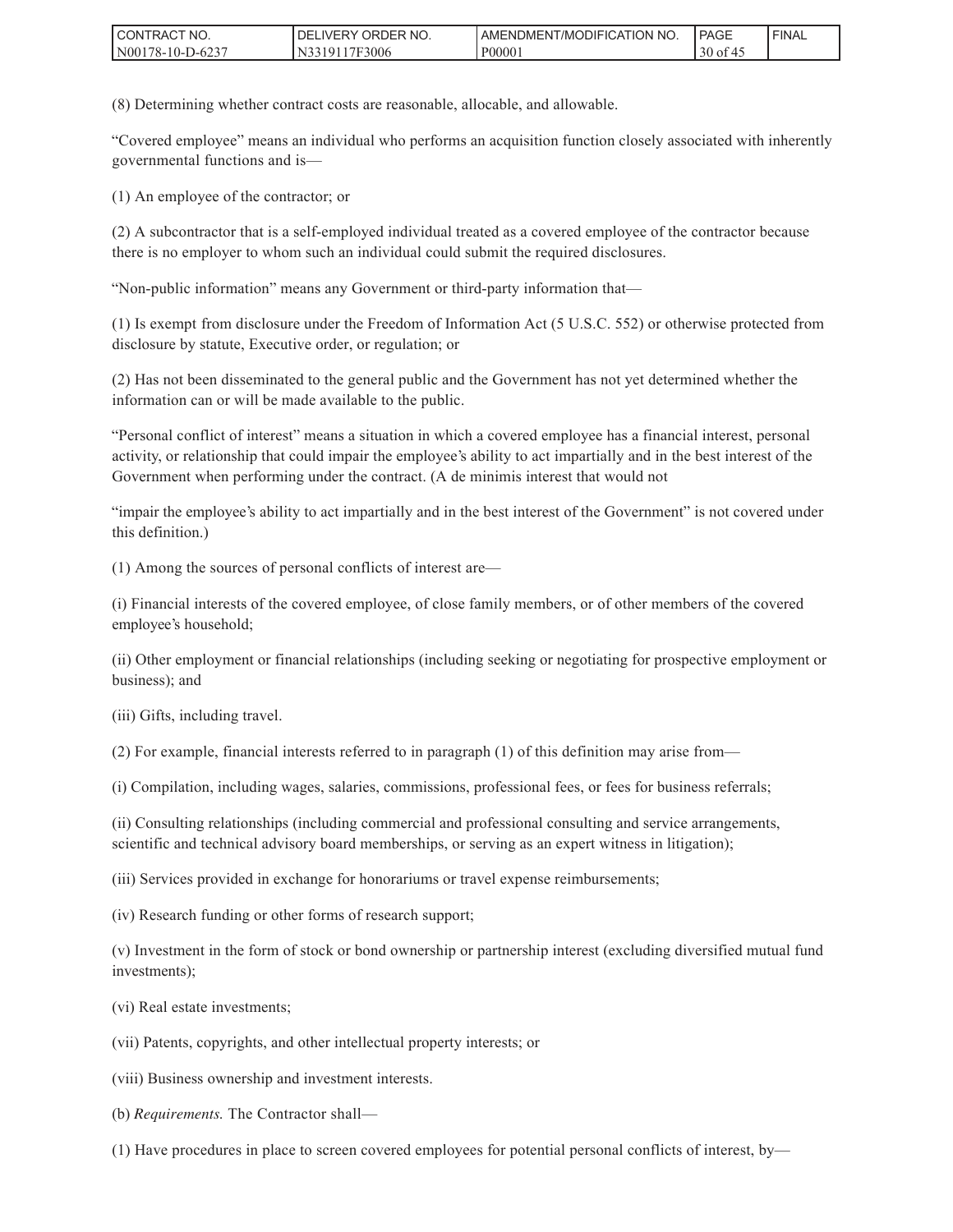| I CONTRACT NO.   | ' ORDER NO.<br>DELIVERY ( | AMENDMENT/MODIFICATION NO. | <b>PAGE</b> | ' FINAL |
|------------------|---------------------------|----------------------------|-------------|---------|
| N00178-10-D-6237 | 7F3006<br>191             | P00001                     | 0Ī          |         |

(i) Obtaining and maintaining from each covered employee, when the employee is initially assigned to the task under the contract, a disclosure of interests that might be affected by the task to which the employee has been assigned, as follows:

(A) Financial interests of the covered employee, of close family members, or of other members of the covered employee's household

(B) Other employment or financial relationships of the covered employee (including seeking or negotiating for prospective employment or business).

(C) Gifts, including travel; and

(ii) Requiring each covered employee to update the disclosure statement whenever the employee's personal or financial circumstances change in such a way that a new personal conflict of interest might occur because of the task the covered employee is performing.

(2) For each covered employee--

(i) Prevent personal conflicts of interest, including not assigning or allowing a covered employee to perform any task under the contract for which the Contractor has identified a personal conflict of interest for the employee that the Contractor or employee cannot satisfactorily prevent or mitigate in consultation with the contracting agency;

(ii) Prohibit use of non-public information accessed through performance of a Government contract for personal gain; and

(iii) Obtain a signed non-disclosure agreement to prohibit disclosure of non-public information accessed through performance of a Government contract.

(3) Inform covered employees of their obligation—

(i) To disclose and prevent personal conflicts of interest;

(ii) Not to use non-public information accessed through performance of a Government contract for personal gain; and

(iii) To avoid even the appearance of personal conflicts of interest;

(4) Maintain effective oversight to verify compliance with personal conflict-of-interest safeguards;

(5) Take appropriate disciplinary action in the case of covered employees who fail to comply with policies established pursuant to this clause; and

(6) Report to the Contracting Officer any personal conflict-of-interest violation by a covered employee as soon as it is identified. This report shall include a description of the violation and the proposed actions to be taken by the Contractor in response to the violation. Provide follow-up reports of corrective actions taken, as necessary. Personal conflict-of-interest violations include—

(i) Failure by a covered employee to disclose a personal conflict of interest;

(ii) Use by a covered employee of non-public information accessed through performance of a Government contract for personal gain; and

(iii) Failure of a covered employee to comply with the terms of a non-disclosure agreement.

(c) *Mitigation or waiver*.

(1) In exceptional circumstances, if the Contractor cannot satisfactorily prevent a personal conflict of interest as required by paragraph (b)(2)(i) of this clause, the Contractor may submit a request through the Contracting Officer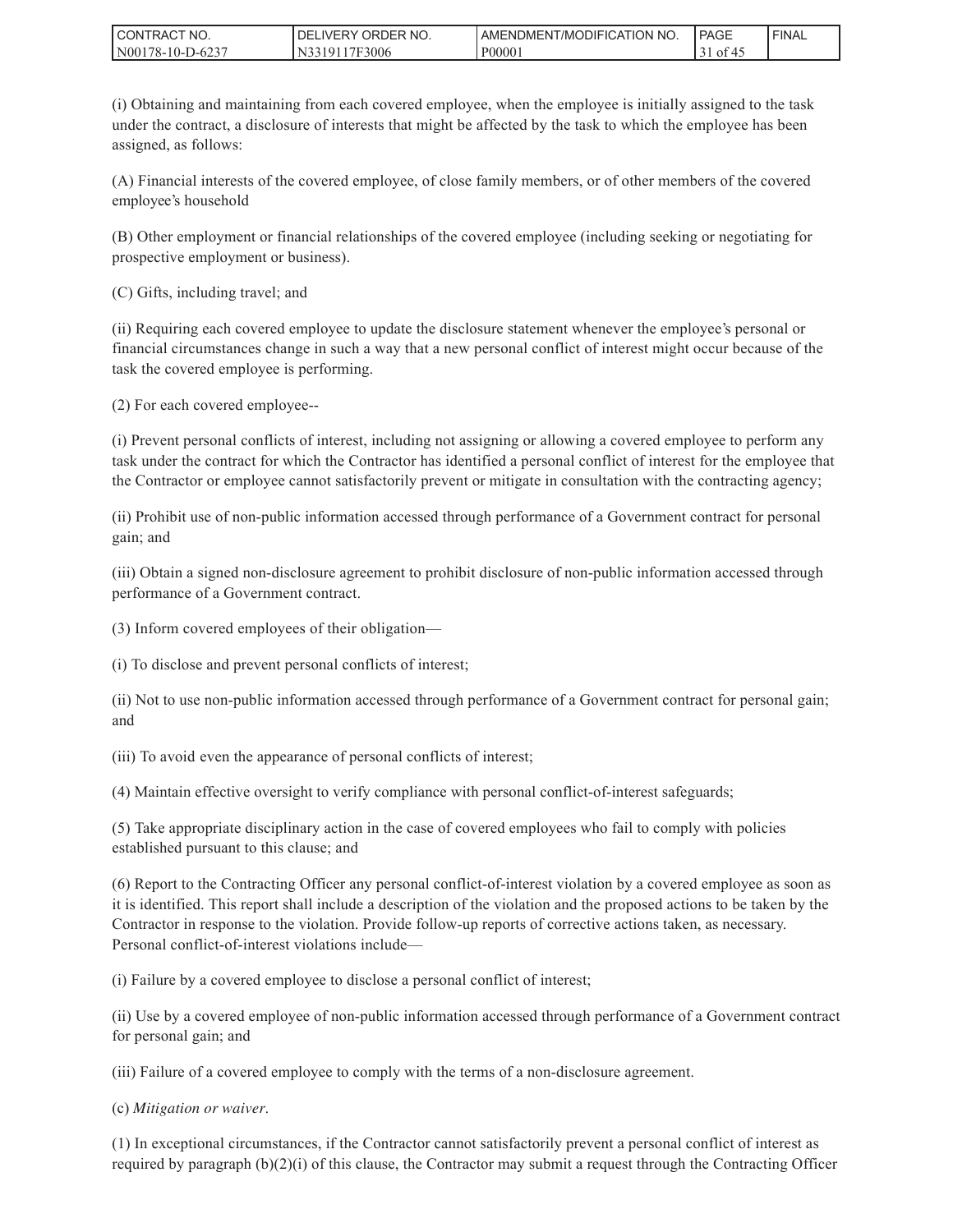| I CONTRACT NO.   | <b>I</b> DELIVERY ORDER NO.   | <b>I AMENDMENT/MODIFICATION NO.</b> | PAGE   | FINAL |
|------------------|-------------------------------|-------------------------------------|--------|-------|
| N00178-10-D-6237 | <sup>1</sup> 7F3006<br>N33191 | P00001                              | ' of · |       |

to the Head of the Contracting Activity for—

(i) Agreement to a plan to mitigate the personal conflict of interest; or

(ii) A waiver of the requirement.

(2) The Contractor shall include in the request any proposed mitigation of the personal conflict of interest.

(3) The Contractor shall—

(i) Comply, and require compliance by the covered employee, with any conditions imposed by the Government as necessary to mitigate the personal conflict of interest; or

(ii) Remove the Contractor employee or subcontractor employee from performance of the contract or terminate the applicable subcontract.

(d) *Subcontract flowdown*. The Contractor shall include the substance of this clause, including this paragraph (d), in subcontracts—

(1) That exceed \$150,000; and

(2) In which subcontractor employees will perform acquisition functions closely associated with inherently governmental functions (i.e., instead of performance only by a self-employed individual).

### (End of clause)

### FAR 52.216-1 - TYPE OF CONTRACT (APR 1984)

The Government contemplates award of a Firm Fixed Price contract resulting from this solicitation.

(End of provision)

### FAR 52.217-5 - EVALUATION OF OPTIONS (JULY 1990)

Except when it is determined in accordance with FAR 17.206(b) not to be in the Government's best interests, the Government will evaluate offers for award purposes by adding the total price for all options to the total price for the basic requirement. Evaluation of options will not obligate the Government to exercise the options.

(End of provision)

### FAR 52.222-50 Alt I COMBATING TRAFFICKING IN PERSONS (AUG 2007)

(a) *Definitions.* As used in this clause—

"Coercion" means—

- (1) Threats of serious harm to or physical restraint against any person;
- (2) Any scheme, plan, or pattern intended to cause a person to believe that failure to perform an act would result in serious harm to or physical restraint against any person; or
	- (3) The abuse or threatened abuse of the legal process.

"Commercial sex act" means any sex act on account of which anything of value is given to or received by any person.

"Debt bondage" means the status or condition of a debtor arising from a pledge by the debtor of his or her personal services or of those of a person under his or her control as a security for debt, if the value of those services as reasonably assessed is not applied toward the liquidation of the debt or the length and nature of those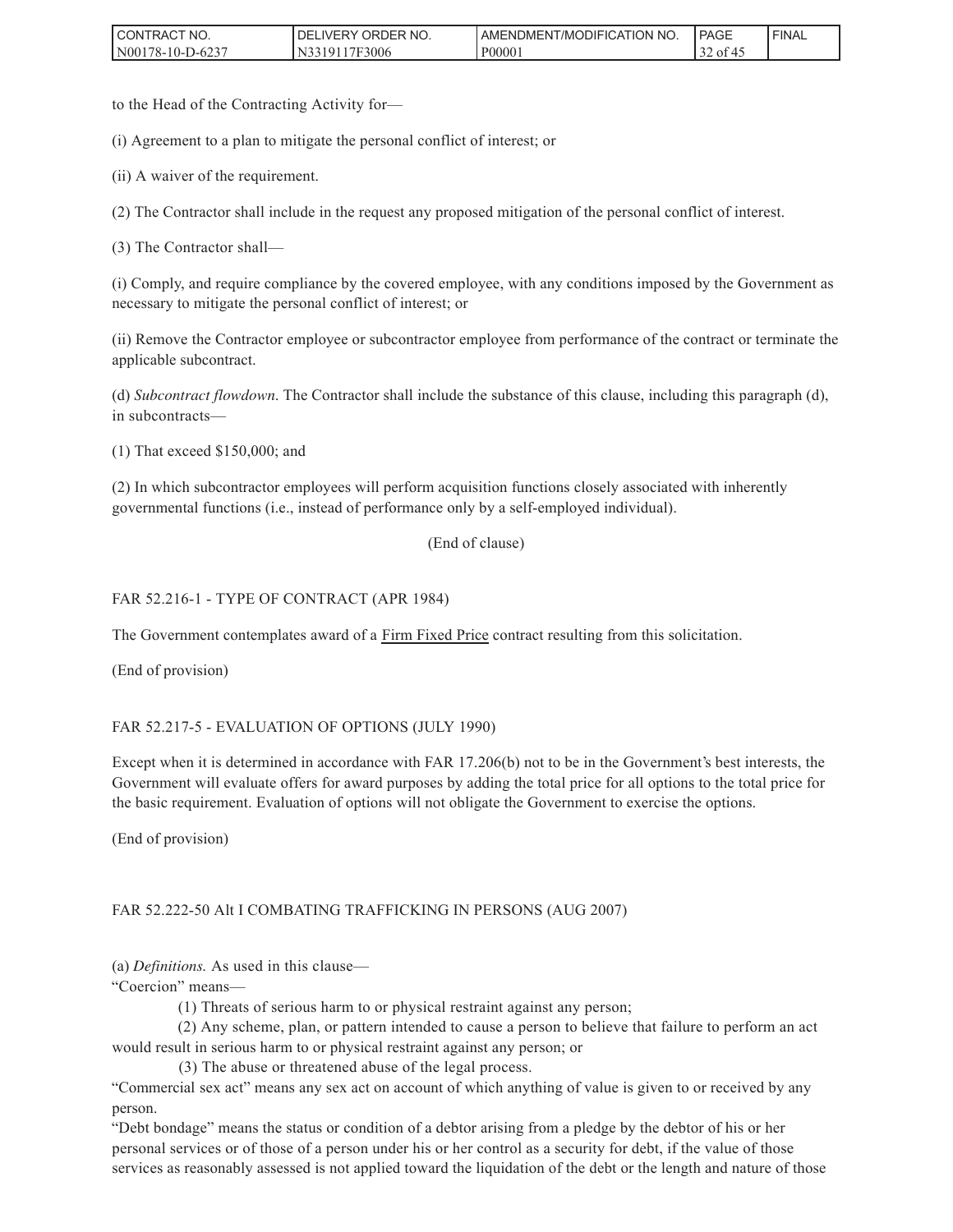| l CON<br>'NO.<br><b>RAC</b> | ORDER NO.<br>DELI<br>LIVERY. | T/MODIFICATION NO.<br>AMENDMENT, | <b>PAGE</b> | ' FINAL |
|-----------------------------|------------------------------|----------------------------------|-------------|---------|
| N00<br>78-10-J<br>-D-623    | $-3006$<br>71.<br>. ( ۱      | P0000                            | 0Ī          |         |

services are not respectively limited and defined.

"Employee" means an employee of the Contractor directly engaged in the performance of work under the contract who has other than a minimal impact or involvement in contract performance.

"Forced labor" means knowingly providing or obtaining the labor or services of a person—

(1) By threats of serious harm to, or physical restraint against, that person or another person;

 (2) By means of any scheme, plan, or pattern intended to cause the person to believe that, if the person did not perform such labor or services, that person or another person would suffer serious harm or physical restraint; or

(3) By means of the abuse or threatened abuse of law or the legal process.

"Involuntary servitude" includes a condition of servitude induced by means of—

 (1) Any scheme, plan, or pattern intended to cause a person to believe that, if the person did not enter into or continue in such conditions, that person or another person would suffer serious harm or physical restraint; or

(2) The abuse or threatened abuse of the legal process.

"Severe forms of trafficking in persons" means—

 (1) Sex trafficking in which a commercial sex act is induced by force, fraud, or coercion, or in which the person induced to perform such act ahs not attained 18 years of age; or

 (2) The recruitment, harboring, transportation, provision, or obtaining of a person for labor or services, through the use of force, fraud, or coercion for the purpose of subjection to involuntary servitude, peonage, debt bondage, or slavery.

"Sex trafficking" means the recruitment, harboring, transportation, provision, or obtaining of a person for the purpose of a commercial sex act.

(b) *Policy*. The United States Government has adopted a zero tolerance policy regarding trafficking in persons. Contractors and contractor employees shall not—

(1) Engage in severe forms of trafficking in persons during the period of performance of the contract;

(2) Procure commercial sex acts during the period of performance of the contract; or

(3) Use forced labor in the performance of the contract.

(c) *Contractor requirements*. The Contractor shall—

(1) Notify its employees of—

(i)

(A) The United States Government's zero tolerance policy described in paragraph (b) of this clause; and

(B) The following directive(s) or notice(s) applicable to employees performing work at the contract

place(s)

of performance as indicated below:

Document Title: Department of Defense Instruction 2200.01, dated September 15, 2010, entitled 'Combating Trafficking in Persons.'

Document may be obtained from: http://www.dtic.mil/whs/directives/corres/pdf/220001p.pdf

### Applies to Performance located at: PUBLIC WORKS DEPARTMENT DJIBOUTI, NAVFAC EURAFSWA, LOCATED AT CAMP LEMONNIER, DJIBOUTI, AFRICA.

 (ii) The actions that will be taken against employees for violations of this policy. Such actions may include, but are not limited to, removal from the contract, reduction in benefits, or termination of employment; and

 (2) Take appropriate action, up to and including termination, against employees or subcontractors that violate the policy in paragraph (b) of this clause.

(d) *Notification*. The Contractor shall inform the Contracting Officer immediately of—

(1) Any information it receives from any source (including host country law enforcement) that alleges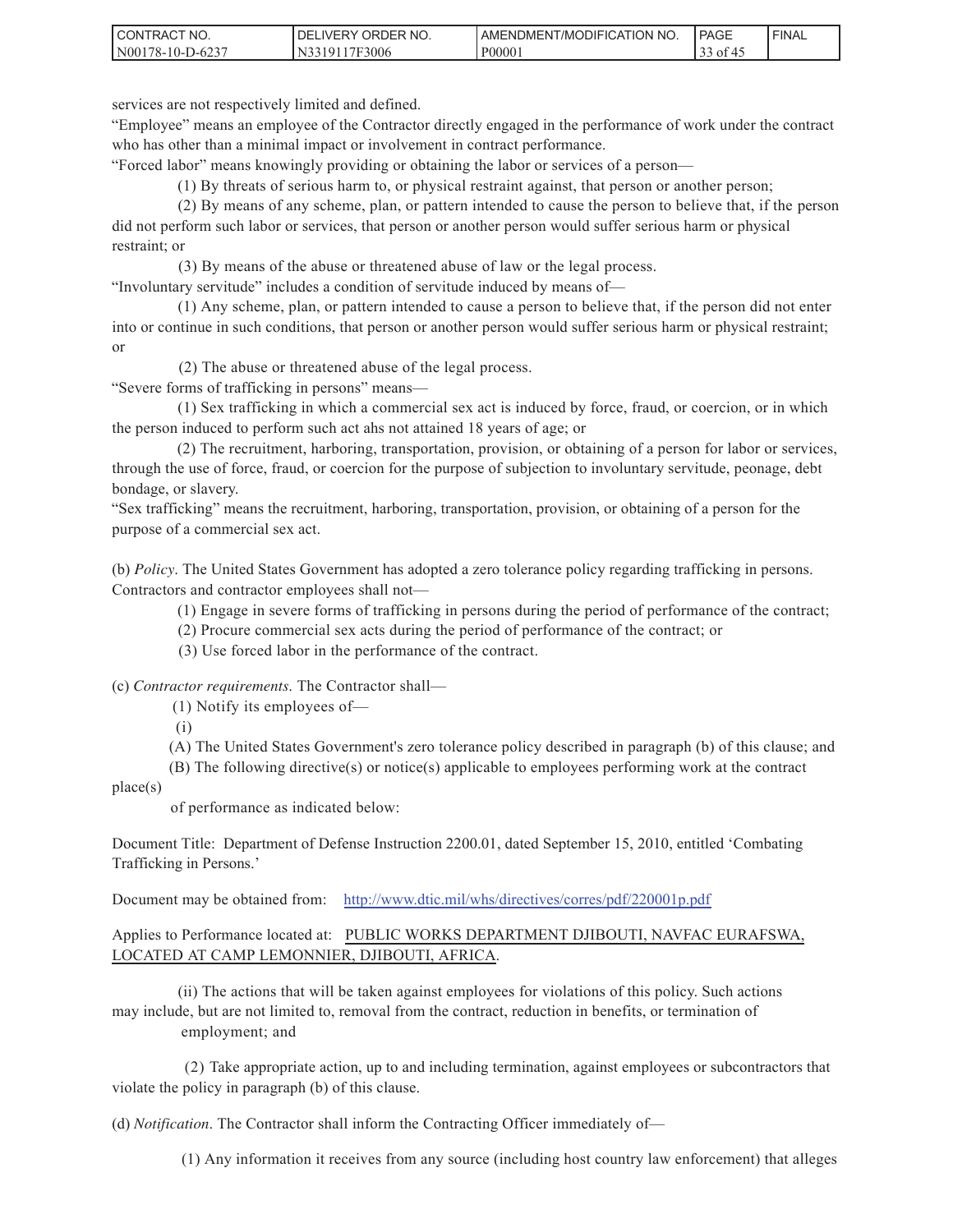| 'NO.<br>CONTRACT            | र NO.<br>/ ORDER<br>DELI<br>IVERY | LAMENDMENT/MODIFICATION NO. | <b>PAGE</b> | `FINAL |
|-----------------------------|-----------------------------------|-----------------------------|-------------|--------|
| N001<br>$178 - 10 - D - 62$ | 7F3006<br>1 Q<br>NL               | P <sub>000</sub>            | 34<br>° of  |        |

a Contractor employee, subcontractor, or subcontractor employee has engaged in conduct that violates this policy; and

 (2) Any actions taken against Contractor employees, subcontractors, or subcontractor employees pursuant to this clause.

(e) *Remedies*. In addition to other remedies available to the Government, the Contractor's failure to comply with the requirements of paragraphs (c), (d), or (f) of this clause may result in—

 (1) Requiring the Contractor to remove a Contractor employee or employees from the performance of the

contract;

(2) Requiring the Contractor to terminate a subcontract;

(3) Suspension of contract payments;

 (4) Loss of award fee, consistent with the award fee plan, for the performance period in which the Government determined Contractor non-compliance;

 (5) Termination of the contract for default or cause, in accordance with the termination clause of this contract; or

(6) Suspension or debarment.

(f) *Subcontracts*. The Contractor shall include the substance of this clause, including this paragraph (f), in all subcontracts.

(g) *Mitigating Factor*. The Contracting Officer may consider whether the Contactor had a Trafficking in Persons awareness program at the time of the violation as a mitigating factor when determining remedies. Additional information about Trafficking in Persons and examples of awareness programs can be found at the website for the Department of State's Office to Monitor and Combat Trafficking in Persons at http://www.state.gov/g/tip .

(End of clause)

FAR 52.228-3 – Workers Compensation Insurance (Defense Base Act) (Apr 1984)

The Contractor shall

(a) provide, before commencing performance under this contract, such workers' compensation insurance or security as the Defense Base Act (42 U.S.C. 1651, *et seq.*) requires and

(b) continue to maintain it until performance is completed. The Contractor shall insert, in all subcontracts under this contract to which the Defense Base Act applies, a clause similar to this clause (including this sentence) imposing upon those subcontractors this requirement to comply with the Defense Base Act.

(End of Clause)

### FAR 52.252-2 CLAUSES INCORPORATED BY REFERENCE (FEB 1998)

This contract incorporates one or more clauses by reference, with the same force and effect as if they were given in full text. Upon request, the Contracting Officer will make their full text available. Also, the full text of a clause may be accessed electronically at these address(es):

FAR http://www.acquisition.gov/far/index.html or http://farsite.hill.af.mil/vffara.htm DFARS http://www.acq.osd.mil/dpap/dars/dfarspgi/current/index.html or http://farsite.hill.af.mil/vfdfara.htm

(End of clause)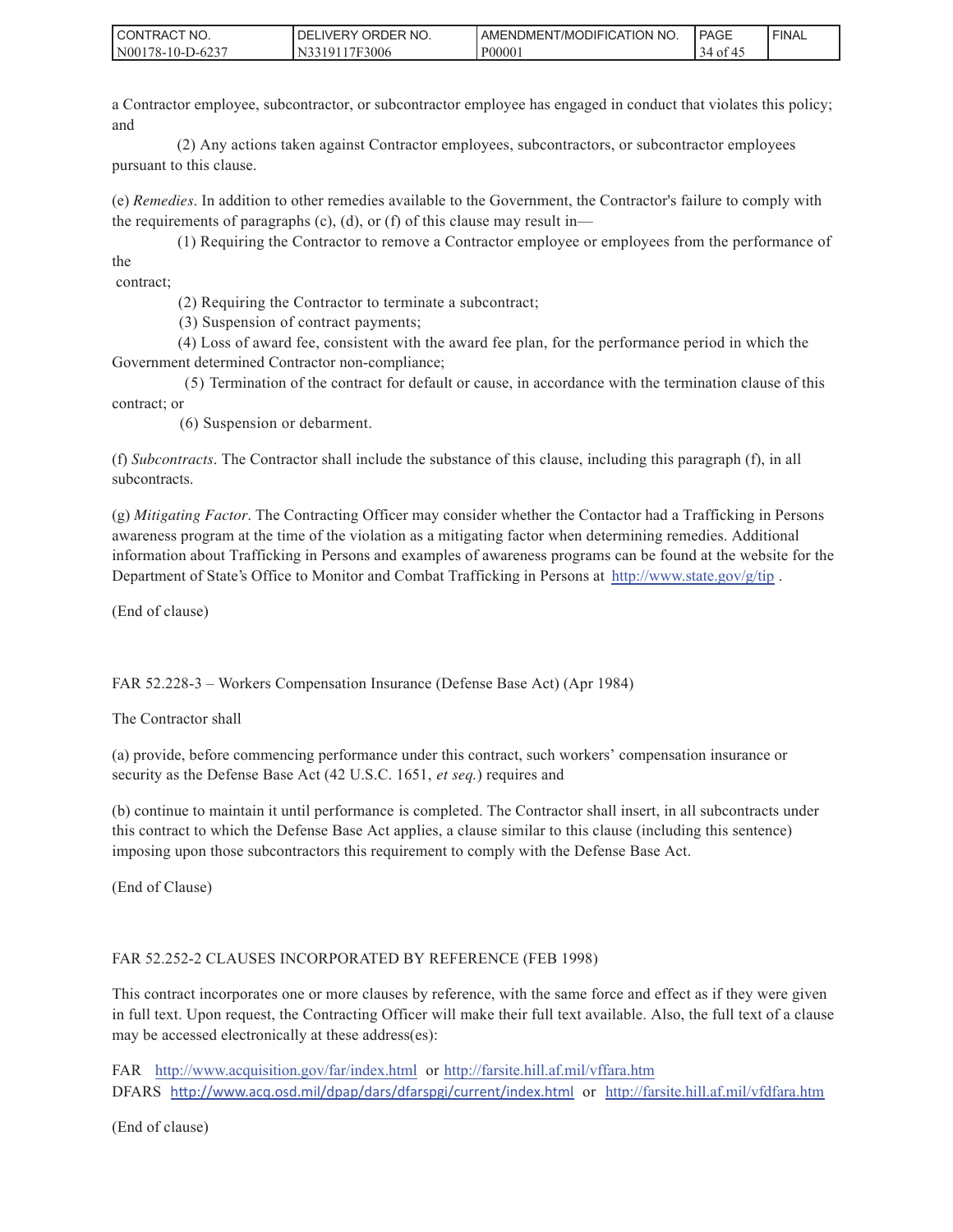| I CONTRACT NO.   | ' ORDER NO.<br>DELIVERY C | AMENDMENT/MODIFICATION I<br>' NO. | <b>PAGE</b>         | `FINAL |
|------------------|---------------------------|-----------------------------------|---------------------|--------|
| N00178-10-D-6237 | N3319117F3006             | P00001                            | $\sim$<br>0İ<br>ر ر |        |

252.225-7980 Contractor Personnel Performing in the United States Africa Command Area of Responsibility. (DEVIATION 2016-00006)

Use this clause, in lieu of the clause at DFARS 252.225-7040, Contractor Personnel Supporting U.S. Armed Forces Deployed Outside the United States, in all solicitations and contracts, including solicitations and contracts using FAR part 12 procedures for the acquisition of commercial items, that will require contractor personnel to perform in the United States Africa Command (USAFRICOM) area of responsibility.

## CONTRACTOR PERSONNEL PERFORMING IN THE UNITED STATES AFRICA COMMAND AREA OF RESPONSIBILITY (DEVIATION 2016-00006) (FEB 2016)

*Definitions.* As used in this clause-

"Combatant Commander" means the Commander of the United States Africa Command (USAFRICOM).

"Contractors authorized to accompany the Force," or "CAAF," means contractor personnel, including all tiers of subcontractor personnel, who are authorized to accompany U.S. Armed Forces in applicable operations and have been afforded CAAF status through a letter of authorization. CAAF generally include all U.S. citizen and thirdcountry national employees not normally residing within the operational area whose area of performance is in the direct vicinity of U.S. Armed Forces and who routinely are collocated with the U.S. Armed Forces (especially in non-permissive environments). Personnel collocated with U.S. Armed Forces in applicable operations shall be afforded CAAF status through a letter of authorization. In some cases, Combatant Commander or subordinate joint force commanders may designate mission essential host nation or local national contractor employees (e.g., interpreters) as CAAF. CAAF includes contractors previously identified as contractors deploying with the U.S. Armed Forces. CAAF status does not apply to contractor personnel in support of applicable operations within the boundaries and territories of the United States.

"Designated reception site" means the designated place for the reception, staging, integration, and onward movement of contractors deploying to the USAFRICOM area of responsibility. The designated reception site includes assigned joint reception centers and other Service or private reception sites.

"Law of war" means that part of international law that regulates the conduct of armed hostilities. The law of war encompasses the international law related to the conduct of hostilities that is binding on the United States or its individual citizens, including treaties and international agreements to which the United States is a party, and applicable customary international law.

"Non-CAAF' means personnel in applicable operations who are not designated as CAAF, such as local national employees and non-local national employees who are permanent residents in the operational area or thirdcountry nationals not routinely residing with U.S. Armed Forces (and third-country national expatriates who are permanent residents in the operational area) who perform support functions away from the close proximity of, and do not reside with, the U.S. Armed Forces. Non-CAAF status does not apply to contractor personnel in support of applicable operations within the boundaries and territories of the United States.

"Subordinate joint force commander" means a sub-unified commander or joint task force commander.

"U.S. Africa Command (USAFRICOM) area of responsibility," as used in this clause, means-

The entire continent of Africa, excluding Egypt;

The Atlantic Ocean east and south of the line from Antarctica at 024°W, north to 4°N/024°W, west to 30°W, then north to 21°N/030°W, then east to the African continent; and

The Indian Ocean west and south of the line from Antarctica at 68°E, north to 01°40'S/068°E, and west to the African coast at 01°40'S.

*General.*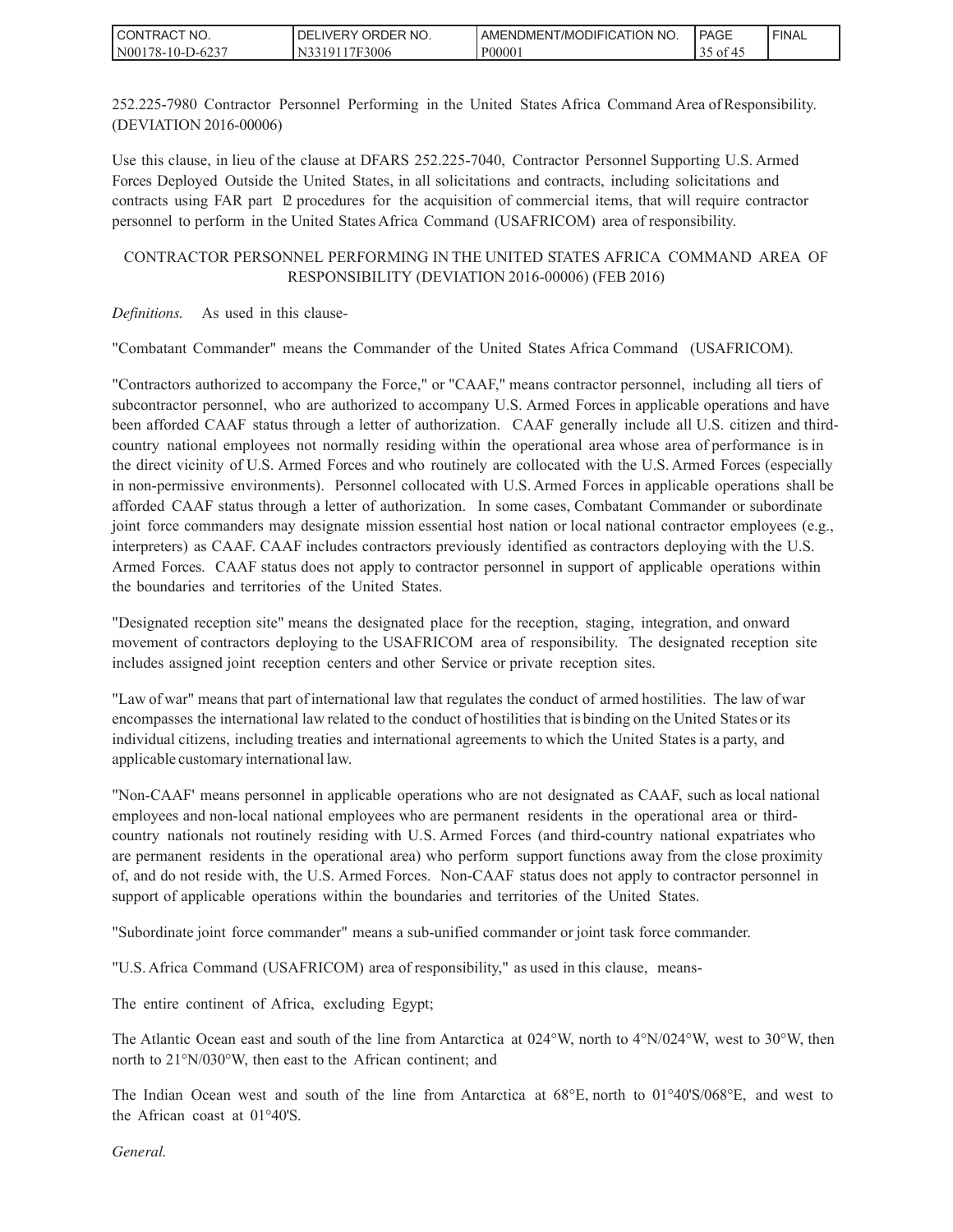| I CON'<br>" NO.<br><b>.</b> FRACT     | ' ORDER NO.<br>DEI<br>LIVERY ( | <b>I AMENDMENT/MODIFICATION I</b><br>NO <sub>1</sub> | <b>PAGE</b> | ' FINAL |
|---------------------------------------|--------------------------------|------------------------------------------------------|-------------|---------|
| $178 - 10 - D - 6237$<br>$\vert$ N001 | TF3006<br>7F.<br>191           | P00001                                               | 36 of       |         |

This clause applies to all contractor personnel when performing in the USAFRICOM area of responsibility.

Government-furnished support to non-CAAF is typically limited to force protection, emergency medical care, and basic human needs (e.g., bottled water, latrine facilities, security, and food when necessary) when performing their jobs in the direct vicinity of U.S.Armed Forces.

Certain requirements in paragraphs  $(c)(3)$ ,  $(e)(1)$ , and  $(f)$  must be specified in the statement of work to be applied to non-CAAF personnel.

Contract performance in the USAFRICOM area of responsibility may require work in dangerous or austere conditions. Except as otherwise provided in the contract, the Contractor accepts the risks associated with required contract performance in such operations.

When authorized in accordance with paragraph (j) of this clause to carry arms for personal protection, contractor personnel are only authorized to use force for individual self-defense.

Unless immune from host nation jurisdiction by virtue of an international agreement or international law, inappropriate use of force by contractor personnel authorized to accompany the U.S. Armed Forces can subject such personnel to United States or host nation prosecution and civil liability (see paragraphs (d) and (:j)(3) of this clause).

Service performed by contractor personnel subject to this clause is not active duty or service under 38 U.S.C. 106 note.

### *Support.*

(l)(i) The Combatant Commander will develop a security plan for protection of contractor personnel in locations where there is not sufficient or legitimate civil authority, when the Combatant Commander decides it is in the interests of the Government to provide security because-

(A) The Contractor cannot obtain effective security services;

(B) Effective security services are unavailable at a reasonable cost; or

(C) Threat conditions necessitate security through military means.

(ii) In appropriate cases, the Combatant Commander may provide security through military means, commensurate with the level of security provided DoD civilians.

(2)(i) Generally, CAAF will be afforded emergency medical and dental care if injured while supporting applicable operations. Additionally, all non-CAAF who are injured while in the vicinity of U. S. Armed Forces will normally receive emergency medical and dental care. Emergency medical and dental care includes medical care situations in which life, limb, or eyesight is jeopardized. Examples of emergency medical and dental care include examination and initial treatment of victims of sexual assault; refills of prescriptions for life-dependent drugs; repair of broken bones, lacerations, infections; and traumatic injuries to the dentition. Hospitalization will be limited to stabilization and short-term medical treatment with an emphasis on return to duty or placement in the patient movement system.

When the Government provides medical treatment or transportation of contractor personnel to a selected civilian facility, the Contractor shall ensure that the Government is reimbursed for any costs associated with such treatment or transportation.

Medical or dental care beyond this standard is not authorized. (3)(i) A Synchronized Predeployment and Operational Tracker (SPOT} generated letter of authorization signed by the Contracting Officer is required for certain contractor personnel to process through a deployment center or to travel to, from, or within the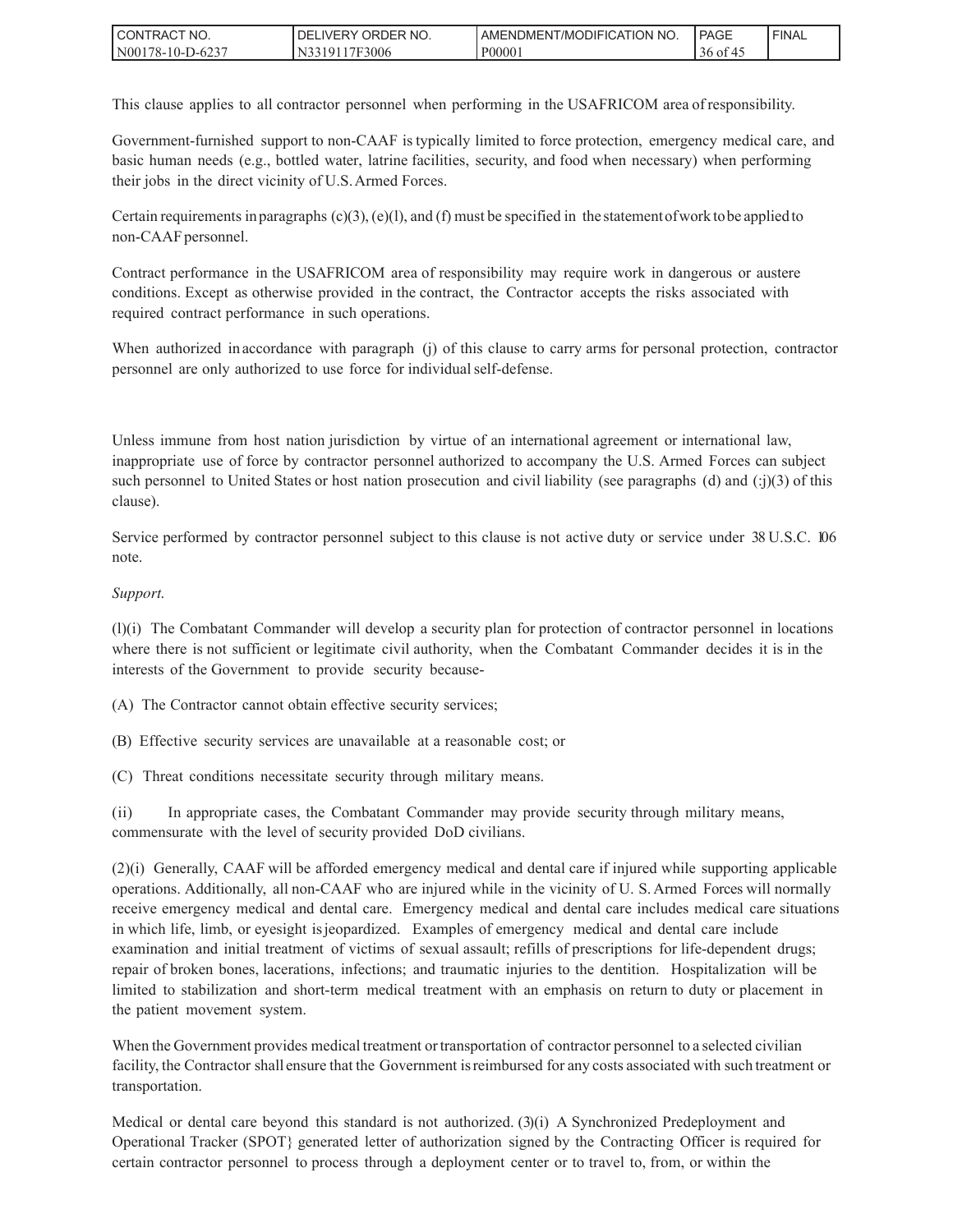| " NO.<br>I CON<br>I RAC  | ' ORDER NO.<br>DELI<br>_IVERY ′ | AMENDMENT/MODIFICATION NO. | <b>PAGE</b>    | <b>FINAL</b> |
|--------------------------|---------------------------------|----------------------------|----------------|--------------|
| N00<br>78-10-1<br>-D-623 | T3006<br>7L.<br>191             | P <sub>0000</sub>          | $\sim$<br>' of |              |

USAFRICOM area of responsibility. The requirement applies to CAAF and, as specified in the statement of work, non-CAAF personnel.

The letter of authorization will identify any additional authorizations, privileges, or Government support that contractor personnel are entitled to under this contract. USAFRICOM has limited capability to provide Government-furnished life support services to contractors in the USAFRICOM area of responsibility. In instances where Government-furnished life support services are neither available nor authorized inthe contract, the SPOT-generated letter of authorization, signed by the Contracting Officer, shall be annotated with "None" checked for Government-furnished life-support services.

Contractor personnel who are issued a letter of authorization shall carry it with them at all times while deployed.

Unless specified elsewhere in this contract, the Contractor is responsible for all other support required for its personnel engaged in the USAFRICOM area of responsibility under this contract.

### *Compliance with laws and regulations.*

The Contractor shall comply with, and shall ensure that its personnel performing inthe USAFRICOM areaof responsibility arefamiliarwith andcomply with, all applicable-

United States, host country, and third country national laws;

Provisions of the law of war, as well as any other applicable treaties and international agreements;

United States regulations, directives, instructions, policies, and procedures; and

(iv) Orders, directives, and instructions issued by the Combatant Commander, including those relating to force protection, security, health, safety, or relations and interaction with local nationals.

The Contractor shall institute and implement an effective program to prevent violations of the law of war by its employees and subcontractors, including law of war training in accordance with paragraph  $(e)(l)(vi)$  of this clause.

The Contractor shall ensure that all contractor personnel are aware

Of the DoD definition of "sexual assault" in DoDD 6495.01, Sexual Assault Prevention and Response Program;

That the offenses addressed by the definition are covered under the Uniform CodeofMilitary Justice (seeparagraph (e)(2)(iv) ofthisclause). Othersexual misconduct mayconstituteoffensesundertheUniform CodeofMilitaryJustice, Federal law, such as the Military Extraterritorial Jurisdiction Act, or host nation laws; and

That the offenses not covered by the Uniform Code of Military Justice may nevertheless have consequences for the contractor employees (see paragraph (h)(l) of this clause).

The Contractor shall report to the appropriate investigative authorities, identified in paragraph  $(d)(6)$  of this clause, any alleged offenses under-

The Uniform Code of Military Justice (chapter 47 of title 10, United States Code) (applicable to contractors serving with or accompanying an armed force in the field during a declared war or contingency operations); or

(ii) The Military Extraterritorial Jurisdiction Act (chapter 212 of title 18, UnitedStatesCode).

The Contractor shall provide to all contractor personnel who will perform work on a contract in the deployed area, before beginning such work, information on the following:

How and where to report an alleged crime described in paragraph  $(d)(4)$  of this clause.

Where to seek victim and witness protection and assistance available to contractor personnel in connection with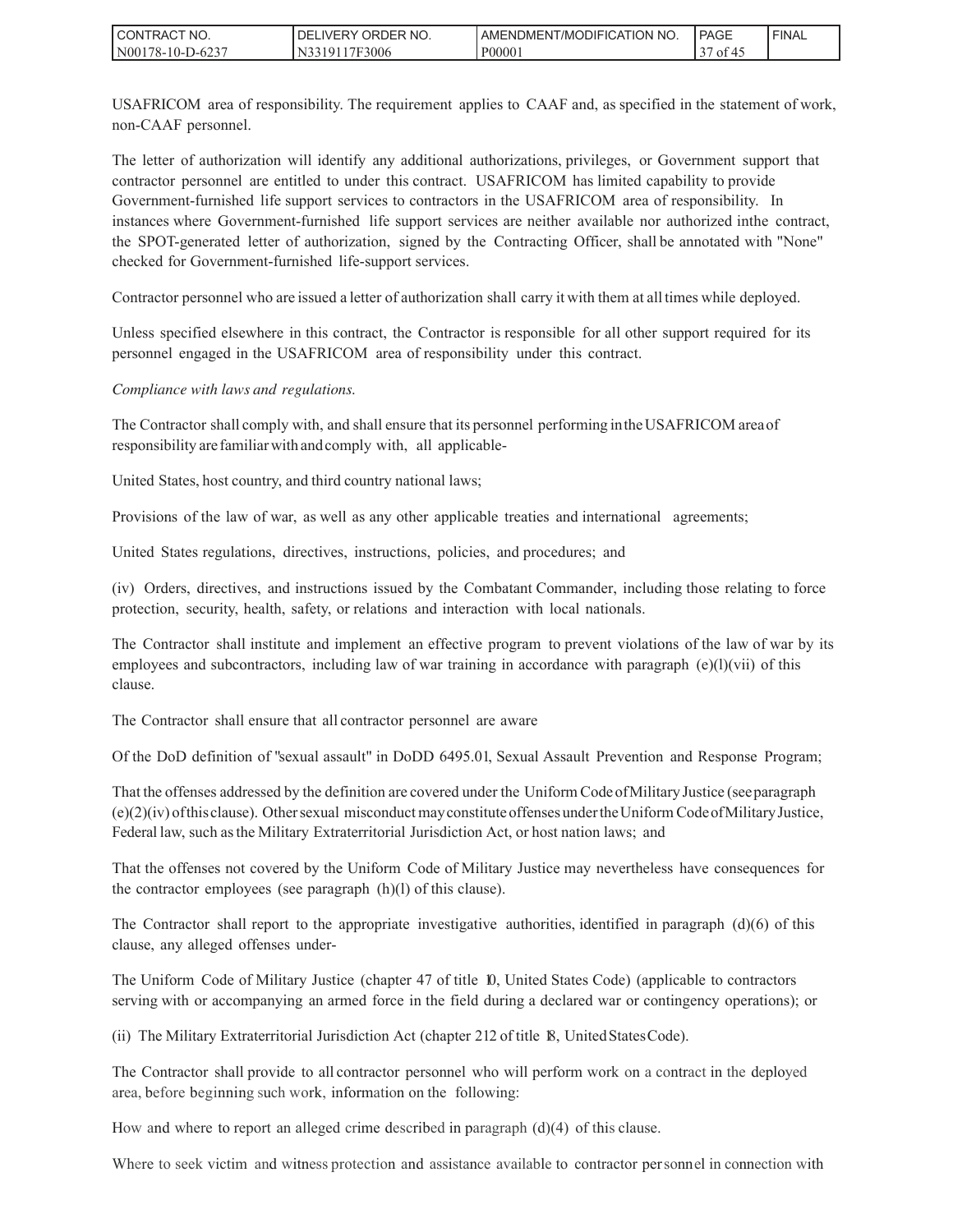| I CONTRACT NO.   | <b>I DELIVERY ORDER NO.</b> | I AMENDMENT/MODIFICATION NO. | <b>PAGE</b> | ' FINAL |
|------------------|-----------------------------|------------------------------|-------------|---------|
| N00178-10-D-6237 | 17F3006<br>J33191           | P00001                       | $38$ of     |         |

an alleged offense described in paragraph (d)(4) of this clause.

This section does not create any rights or privileges that are not authorized by law or DoD policy.

The appropriate investigative authorities to which suspected crimes shall be reported include the following-

US Army Criminal Investigation Command at http://www.cid.army.mil/reportacrime.html;

Air Force Office of Special Investigations at http://www.osi.af.mil;

Navy Criminal Investigative Service at http://www.ncis.navv .mil/Pages/publicdefault.aspx;

Defense Criminal Investigative Service at http://www.dodig.mil/HOTLINE/index.html ; and

To any command of any supported military element or the command of any base.

Personnel seeking whistleblower protection from reprisals for reporting criminal acts shall seek guidance through the DoD Inspector General hotline at 800-424-9098 or www.dodig.mil/HOTLINE/index.html. Personnelseeking other forms of victim or witness protections should contact the nearest military law enforcement office.

The Contractorshall ensure that Contractor employees supporting the U.S. Armed Forces deployed outside the United States are aware of their rights to-

Hold their own identity or immigration documents, such as passport or driver's license;

Receive agreed upon wages on time ;

Take lunch and work-breaks;

Elect to terminate employment at any time;

Identify grievances without fear of reprisal;

Have a copy of their employment contract in a language they understand;

Receive wages that are not below the legal in-country minimum wage;

(viii) Be notified of their rights, wages, and prohibited activities prior to signing their employment contract; and

(ix) If housing isprovided, live in housing that meets host-country housing and safety standards.

### *Preliminary personnel requirements.*

The Contractor shall ensure that the following requirements are met prior to deploying CAAF and, as specified in the statement of work, non-CAAF (specific requirements for each category will be specified in the statement of work or elsewhere in the contract):

All required security and background checks are complete and acceptable.

All such personnel deploying in support of an applicable operation

Are medically, dentally, and psychologically fit for deployment and performance of their contracted duties;

(B) Meet the minimum medical screening requirements, including theater-specific medical qualifications as established by the Geographic Combatant Commander (as posted to the Geographic Combatant Commander's website or other venue); and Have received all required immunizations as specified in the contract.

During predeployment processing, the Government will provide, at no cost to the Contractor, any military-specific immunizations and/or medications not available to the general public.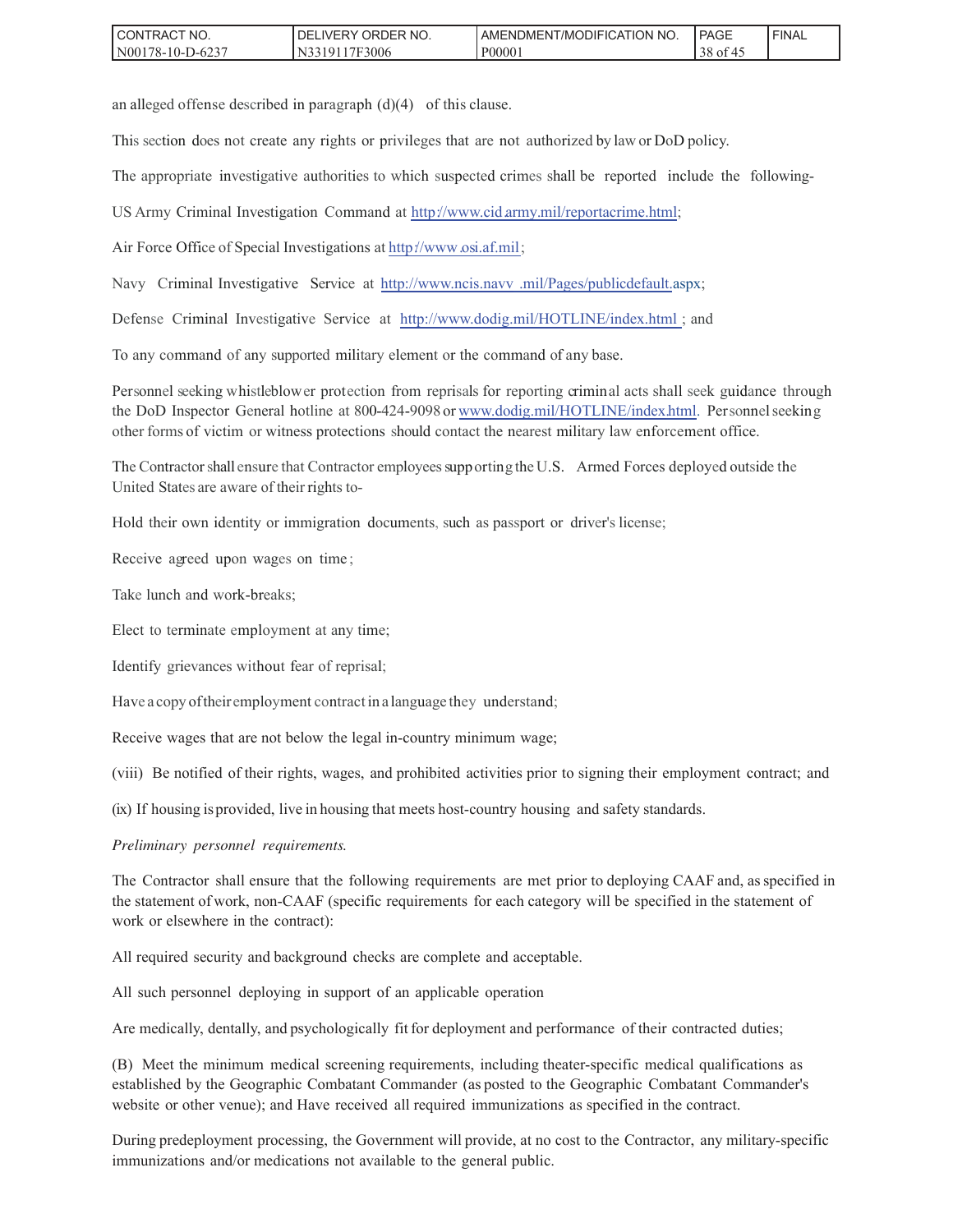| CT NO.<br>I CONTRACT | <b>I DELIVERY ORDER NO.</b> | <b>LAMENDMENT/MODIFICATION NO.</b> | <b>PAGE</b> | ' FINAL |
|----------------------|-----------------------------|------------------------------------|-------------|---------|
| N00178-10-D-6237     | 7F3006<br>33191             | P00001                             | $29$ of 4.  |         |

All other immunizations shall be obtained prior to arrival at the deployment center. All such personnel, as specified in the statement of work, shall bring to the USAFRICOM area of responsibility a copy of the U.S. Centers for Disease Control and Prevention (CDC) Form 731, International Certificate of Vaccination or Prophylaxis as approved by the World Health Organization, (also known as "shot record" or ''Yellow Card") that shows vaccinations are current.

(iii) Deploying personnel have all necessary passports, visas, and other documents required to enter and exit the USAFRICOM area of responsibility and have a Geneva Conventions identification card, or other appropriate DoD identity credential, from the deployment center.

(iv) Special area, country, and theater clearance is obtained for all personnel deploying. Clearance requirements are in DoD Directive 4500.54E, DoD Foreign Clearance Program. For this purpose, CAAF are considered non-DoD personnel traveling under DoD sponsorship. All deploying personnel have received personal security training. At a minimum, the training shall-

(A) Cover safety and security issues facing employees overseas;

(B) Identify safety and security contingency planning activities; and

(C) Identify ways to utilize safety and security personnel and other resources appropriately.

Allpersonnel have received isolatedpersonnel training, ifspecified in the contract, in accordance with DoD Instruction 1300.23, Isolated Personnel Training for DoD Civilian and Contractors.

Personnel have received law of war training as follows:

Basic training is required for all such personnel. The basic training will be provided through-

(J) A military-run training center; or

*(2)* A web-based source, ifspecified in the contract or approved by the Contracting Officer.

(B) Advanced training, commensurate with their duties and responsibilities, may be required for some Contractor personnel as specified in the contract.

The Contractor shall notify all personnel who are not a host country national, or who are not ordinarily resident in the host country, that-

Such employees, and dependents residing with such employees, who engage in conduct outside the United States that would constitute an offense punishable by imprisonment for more than one year if the conduct had been engaged in within the special maritime and territorial jurisdiction of the United States, may potentially be subject to the criminal jurisdiction of the United States in accordance with the Military Extraterritorial Jurisdiction Act of 2000 (18U.S.C. 3621, et seq.);

Pursuant to the War Crimes Act (18 U.S.C. 2441), Federal criminal jurisdiction also extends to conduct that is determined to constitute a war crime when committed by a civilian national of the United States;

Other laws may provide for prosecution of U.S. nationals who commit offenses on the premises of U.S. diplomatic, consular, military or other U.S. Government missions outside the United States (18U.S.C. 7(9));

In time of declared war or a contingency operation, CAAF and selected non-CAAF are subject to the jurisdiction of the Uniform Code of Military Justice under 10 U.S.C. 802(a)(10);

Such employees are required to report offenses alleged to have been committed by or against contractor personnel to appropriate investigative authorities; and, assistance.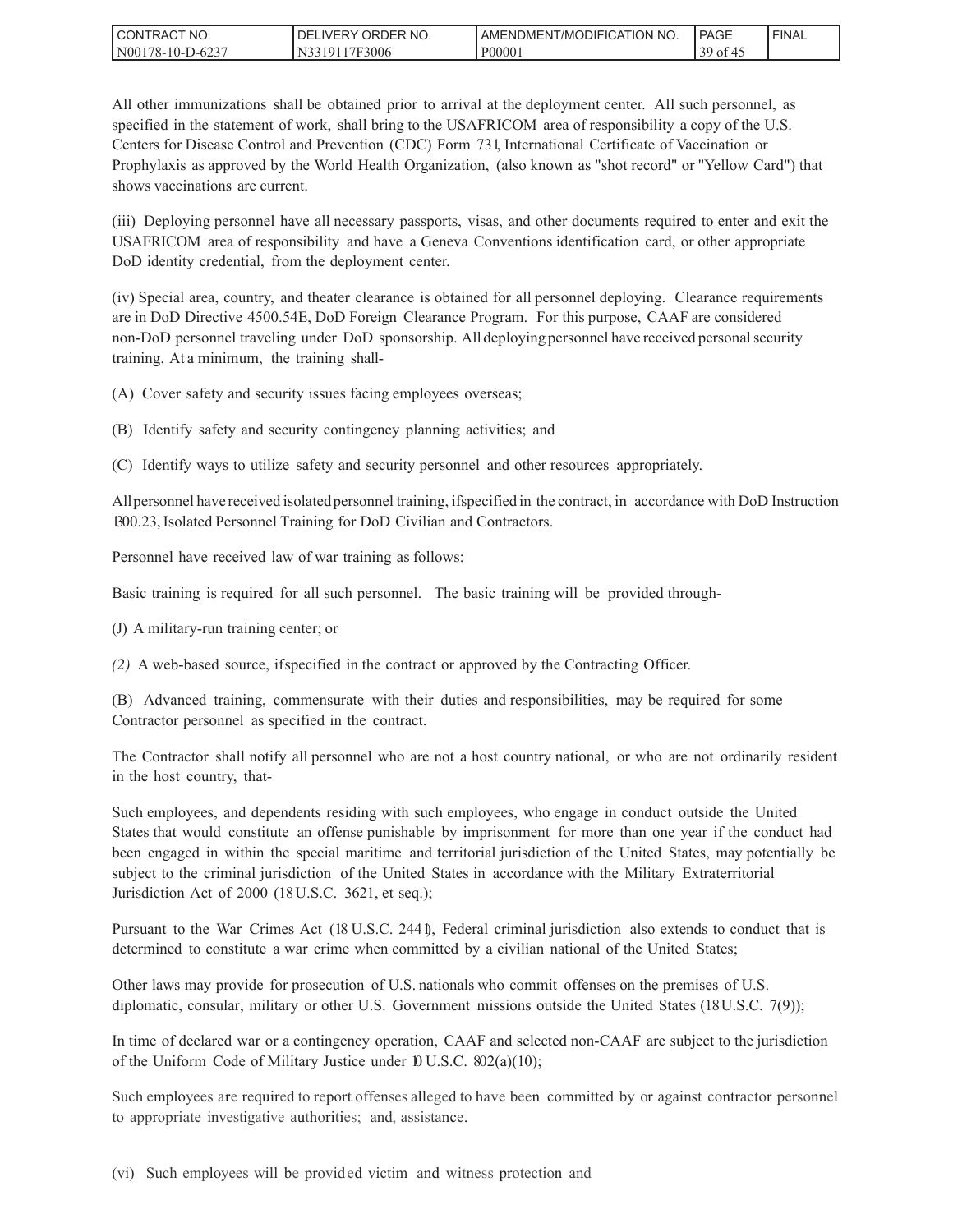| I CONTRACT NO.   | <b>I DELIVERY ORDER NO.</b> | AMENDMENT/MODIFICATION NO. | <b>PAGE</b> | ' FINAL |
|------------------|-----------------------------|----------------------------|-------------|---------|
| N00178-10-D-6237 | N3319117F3006               | P0000 <sub>1</sub>         | $40$ of     |         |

*Processing and departure points.* CAAF and, as specified in the statement of work, non-CAAF personnel shall-

Process through the deployment center designated in the contract, or as otherwise directed by the Contracting Officer, prior to deploying. The deployment center will conduct deployment processing to ensure visibility and accountability of contractor personnel and to ensure that all deployment requirements are met, including the requirements specified in paragraph (e)(l) of this clause;

Use the point of departure and transportatio n mode directed by the Contracting Officer; and

Process through a designated reception site upon arrival at the deployed location. The designated reception site will validate personnel accountability, ensure that specific USAFRICOM area of responsibility entrance requirements are met, and brief contractor personnel on theater-specific policies and procedures.

*Personnel data.* The Contractor shall-

Use the SPOT web-based system, or its successor, to account for-

Data for all CAAF supporting the U.S.Armed Forces deployed outside the United States.

All United States citizens and third-country nationals who are contractor personnel, when the personnel will be performing for 30 days or longer in the USAFRICOM area of responsibility under a contract valued at or above \$150,000 annually; and

(iii) All private security contractor personnel and their equipment, and all other contractor personnel authorized to carry weapons, when the personnel are performing in the USAFRICOM area of responsibility regardless of the length of performance or contract value.

Enter the required information about their Contractor personnel and their equipment prior to deployment and shall continue to use the SPOT web-based system at https://spot.dmdc.mil to maintain accurate , up -to-date information throughout the deployment for all Contractor personnel. Changes to status of individual Contractor personnel relating to their in-theater arrival date and their duty location,including closingoutthe deployment with theirprop er status (e.g., mission complete, killed, wounded) shall be annotated within the SPOT database in accordance with the timelines established in the SPOT Business Rules at http://www.acg.osd.mil/log/PS/ctrmgt accountability .html.

The Contractor shall submit to the Contracting Officer for SPOT reporting, not later than the 10th day of each month, an aggregate count of all local national employee s performing in the USAFRICOM area of responsibility, by country of performance , for 30 days or longer under a contract valued at or above \$150,000 annually.

Contractors using local national day laborers shall count each individual hired during the 30-day period only once.

For classified contracts, users shall access SPOT at

https://spot.dmdc.osd.smil.mil. To obtain access, contact the SPOT Customer Support Teamvia email: dodhra.beaualex.dmdc.mbx.spot-helpdesk@mail.mil.

### *Contractor personnel.*

The Contracting Officer may direct the Contractor, at its own expense, to remove and replace any contractor personnel who jeopardize or interfere with mission accomplishment or who fail to comply with or violate applicable requirements of this contract. Such action may be taken at the Government's discretion without prejudi ce to its rights under any other provision of this contract, including the Termination for Default clause.

(2) The Contractor shall identify all personnel who occupy a position designated as mission essential and ensure the continuity of essential Contractor services during designated operations, unless, after consultation with the Contracting Officer, Contracting Officer's Represent ative, or local commander, the Contracting Officer directs withdrawal due to security conditions.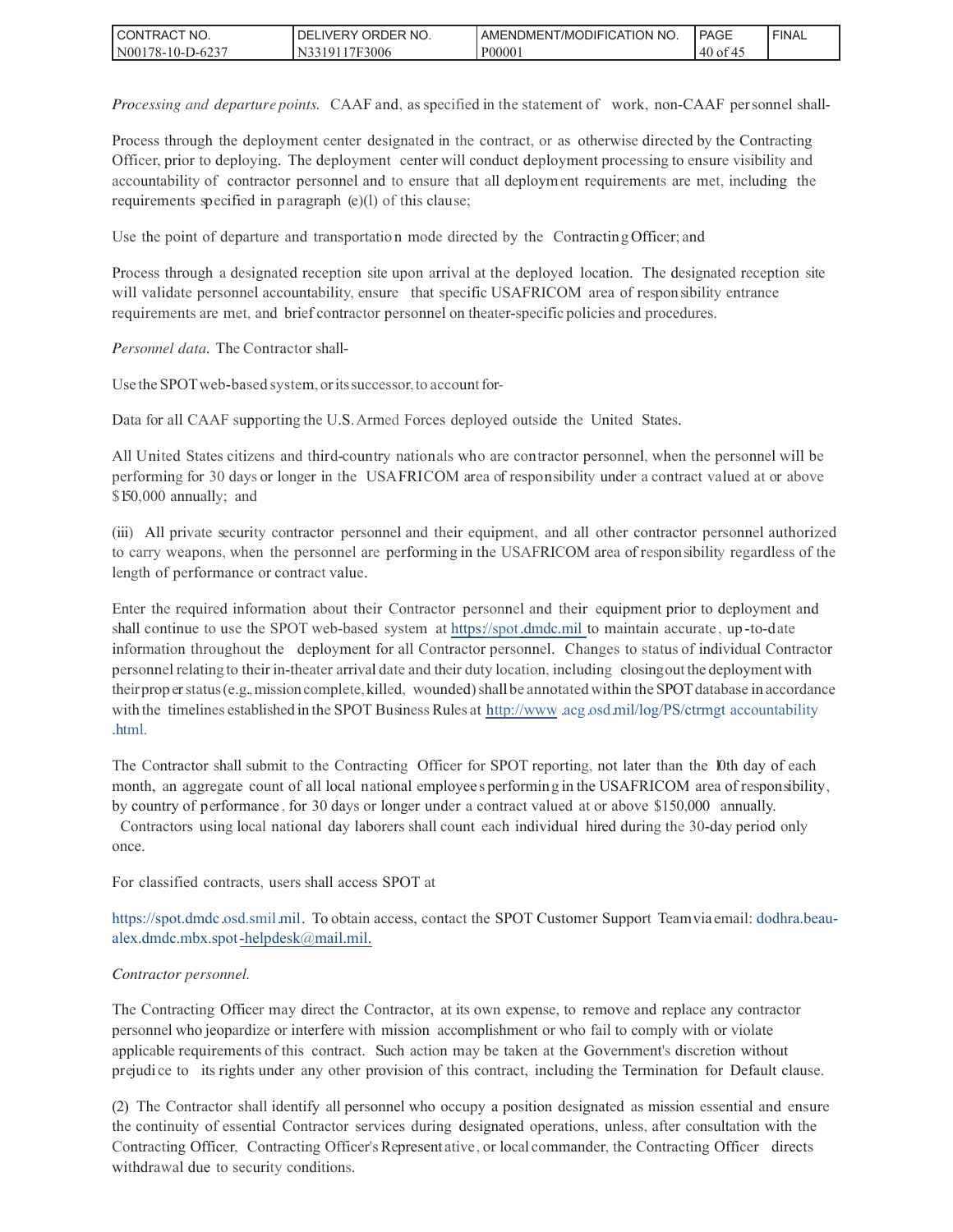| I CONTRACT<br>" NO. | ORDER NO.<br><b>DELIVERY C</b> | ' AMENDMENT/MODIFICATION NO. | <b>PAGE</b>   | <b>I FINAL</b> |
|---------------------|--------------------------------|------------------------------|---------------|----------------|
| N00178-10-D-6237    | 下3006<br>.31011<br>l 7 L'      | P0000                        | $^{\circ}$ O1 |                |

(3) The Contractor shall ensure that contractor personnel follow the guidance at paragraph (e)(2)(v) of this clause and any specific Combatant Commander guidance on reporting offenses alleged to have been committed by or against contractor personnel to appropriate investigative authorities.

(4) Contractor personnel shall return all U .S. Government-issued identification, including the Common Access Card, to appropriat e U.S. Government authorities at the end of their deployment (or, for non-CAAF, at the end of their employment under this contract).

### *Military clothing and prot ective equipment.*

Contractor personnel are prohibited from wearing military clothing unless specifically authorized in writing by the Combatant Commander or subordinate joint force commanders. Ifauthorized to wear military clothing, contractor personnel must-

Wear distinctive patches, arm band s, nametags, or headgear, in order to be distinguishable from military personnel, consistent with force protection measures; and

(ii) Carry the written authorization with them at all times.

(2) Contractor personnel may wear military-unique organizational clothing and individual equipment required for safety and security, such as ballistic, nuclear, biological, or chemical protective equipment.

The deployment center, or the Combatant Commander, shall issue organizational clothing and individual equipment and shallprovide training, if necessary, to ensure the safety and security of contractor personnel.

The Contractor shall ensure that all issued organizational clothing is returned to the point of issue, unless otherwise directed by the Contracting Officer.

### *Weapons.*

If the Contractor requests that its personnel performing in the USAFRICOM area of responsibility be authorized to carry weapons for individual self defense, the request shall be made through the Contracting Officer to the Combatant Commander, in accordance with DoD Instruction 3020.41. The Combatant Commander will determine whether to authorize in-theater contractor personnel to carry weapons and what weapons and ammunition will be allowed.

If contractor personnel are authorized to carry weapons in accordance with paragraph G)(l) of this clause, the Contracting Officer will notify the Contractor what weapons and ammunition are authorized.

The Contractor shall ensure that its personnel who are authorized to carry weapons-

Are adequately trained to carry and use them-

Safely;

(B) With full understanding of, and adherence to, the rules of the use of force issued by the Combatant Commander; and

(C) In compliance with applicable agency policies, agreements, rules, regulations, and other applicable law;

Are not barred from possession of a firearm by 18U.S.C. 922;

Adhere to all guidance and orders issued by the Combatant Commander regarding possession, use, safety, and accountability of weapons and ammunition;

Comply with applicable Combatant Commander, subordinate joint force commander, and local commander force-protection policies; and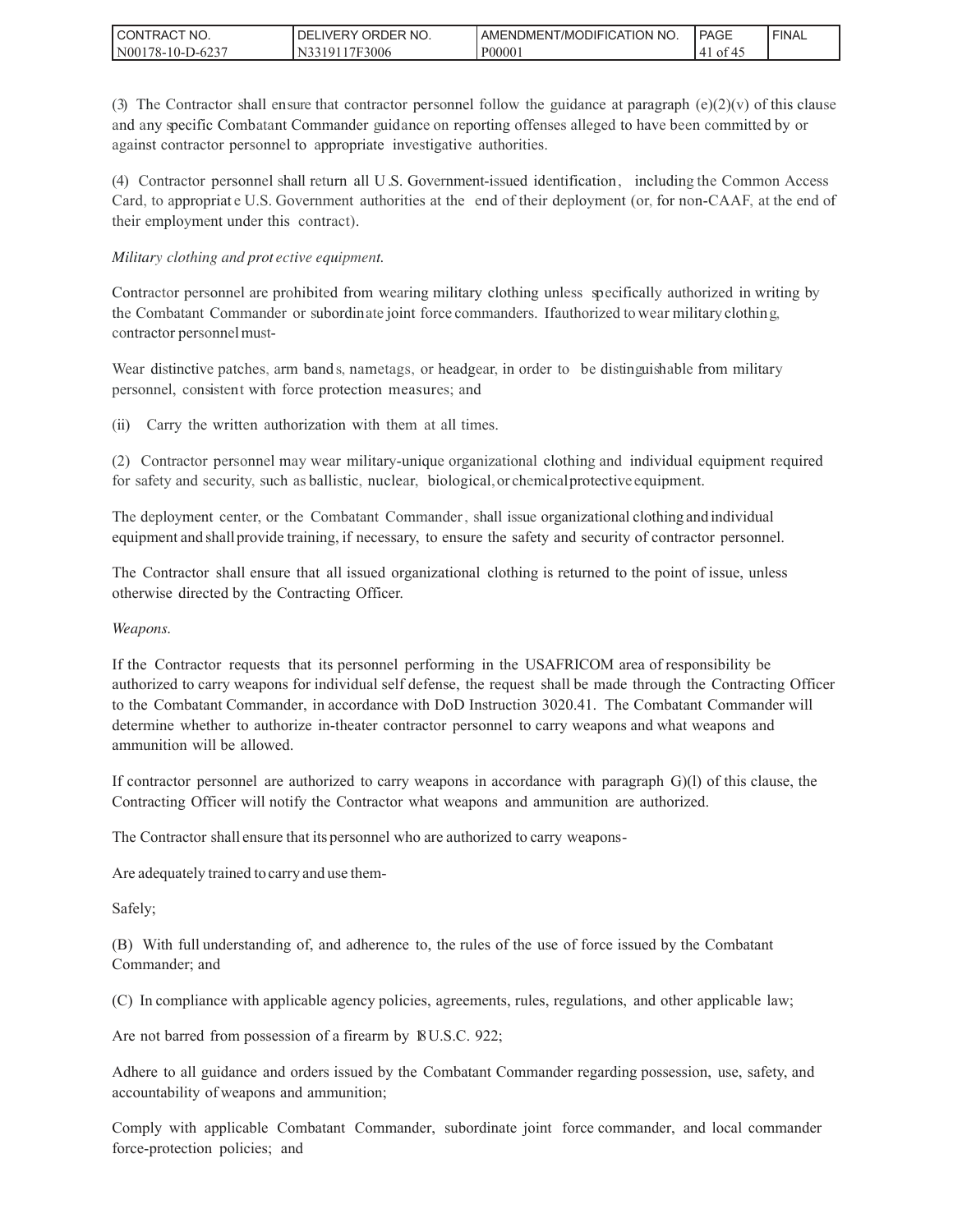| I CONTRACT<br>`CT NO. | ' ORDER NO.<br>DELIVERY O | I AMENDMENT/MODIFICATION I<br>NO. | PAGE     | <b>FINAL</b> |
|-----------------------|---------------------------|-----------------------------------|----------|--------------|
| N00178-10-D-6237      | '7F3006<br>33191          | $P0000_1$                         | 0Ī<br>4L |              |

Understand that the inappropriate use of force could subject them to U.S. or host-nation prosecution and civil liability.

Whether or not weapons are Government-furnished, all liability for the use of any weapon by contractor personnel rests solely with the Contractor and the Contractor employee using such weapon.

Upon redeployment or revocation by the Combatant Commander of the Contractor's authorization to issue firearms, the Contractor shall ensure that all Government-issued weapons and unexpended ammunition are returned as directed by the Contracting Officer.

(k) *Vehicle or equipment licenses.* Contractor personnel shall possess the required licenses to operate allvehicles or equipment necessary to perform the contract in the USAFRICOM area of responsibility.

(1) Purchase of scarce goods and services. If the Combatant Commander has established an organization for the USAFRICOM area of responsibility whose function is to determine that certain items are scarce goods or services, the Contractor shall coordinate with that organization local purchases of goods and services designated as scarce, in accordance with instructions provided by the Contracting Officer.

### *Evacuation.*

If the Combatant Commander orders a mandatory evacuation of some or all personnel, the Government will provide assistance, to the extent available, to contractor personnel who are U.S. citizens and third country nationals.

(2) In the event of a non-mandatory evacuation order, unless authorized in writing by the Contracting Officer, the Contractor shall maintain personnel on location sufficient to meet obligations under this contract.

### *Next of kin notification and personnel recovery.*

The Contractor shall be responsible for notification of the employee designated next of kin in the event an employee dies, requires evacuation due to an injury, or is isolated, missing, detained, captured, or abducted.

(2) The Government will assist in personnel recovery actions in accordance with DoD Directive 3002.0lE, Personnel Recovery in the Department of Defense.

(o) *Mortuary affairs.* Contractor personnel who die while in support of the U.S. Armed Forces shall be covered by the DoD mortuary affairs program as described in DoD Directive 1300.22, Mortuary Affairs Policy, and DoD Instruction 3020.41, Operational Contract Support.

*Changes.* In addition to the changes otherwise authorized by the Changes clause of this contract, the Contracting Officer may, at any time, by written order identified as a change order, make changes in the place of performance or Government furnished facilities, equipment, material, services, or site. Any change order issued in accordance with this paragraph (p) shall be subject to the provisions of the Changes clause of this contract.

*Subcontracts.* The Contractor shall incorporate the substance of this clause, including this paragraph (q), in all subcontracts that require subcontractor personnel to perform in the USAFRICOM area of responsibility.

(End of clause)

### NFAS 5252.201-9300 - CONTRACTING OFFICER AUTHORITY (JUN 1994)

In no event shall any understanding or agreement between the Contractor and any Government employee other than the Contracting Officer on any contract, modification, change order, letter or verbal direction to the Contractor be effective or binding upon the Government. All such actions must be formalized by a proper contractual document executed by an appointed Contracting Officer. The Contractor is hereby put on notice that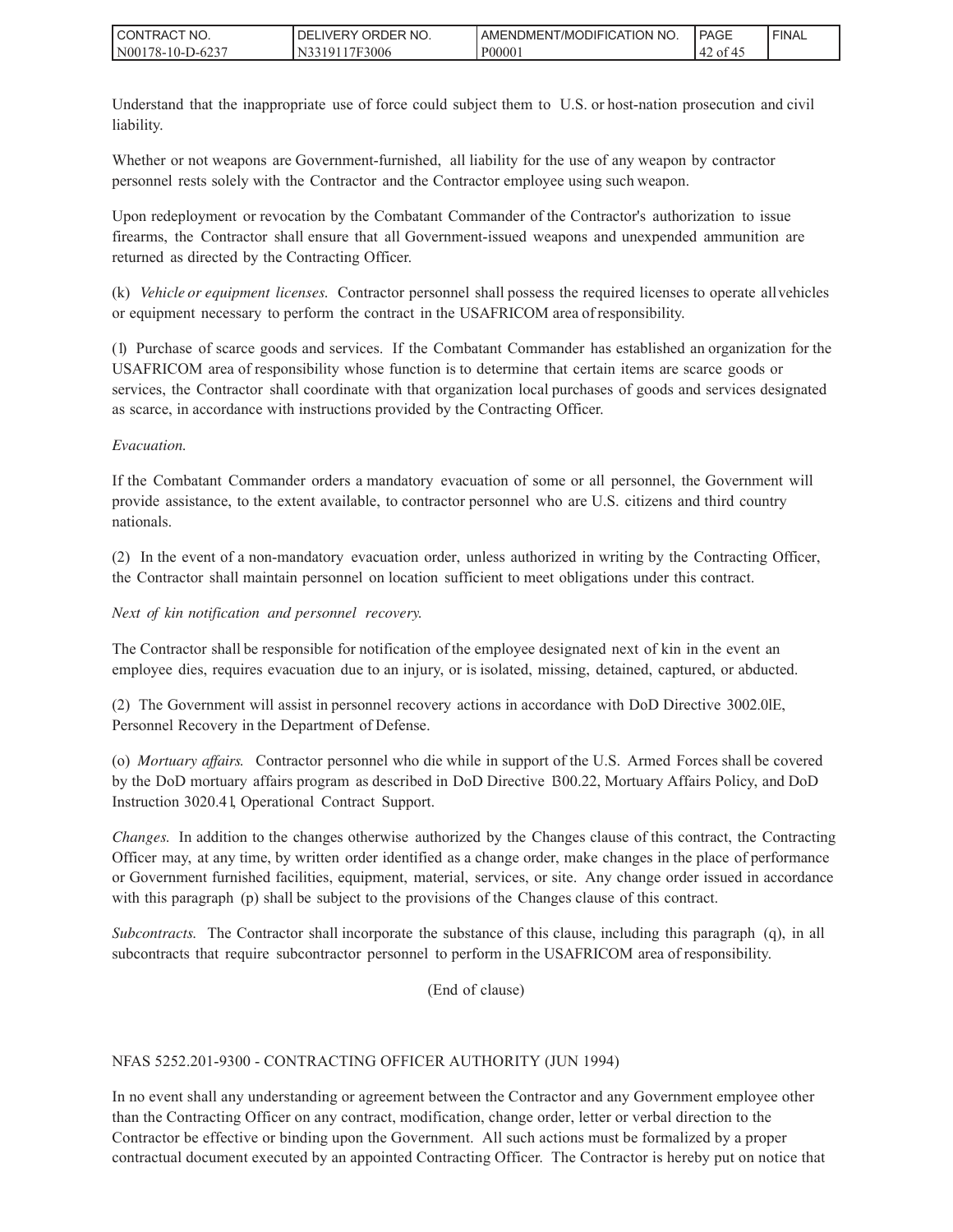| I CONTRACT NO.                       | `NO.<br>LIVERY ORDER<br>DELIV | AMENDMENT/MODIFICATION NO. | <b>PAGE</b>                 | ' FINAL |
|--------------------------------------|-------------------------------|----------------------------|-----------------------------|---------|
| N00<br>D-623 <sup>.</sup><br>78-10-L | 7F3006<br>7F<br>: 3191.       | P0000 <sub>1</sub>         | $\sim$ $\sim$<br>$\cdot$ 01 |         |

in the event a Government employee other than the Contracting Officer directs a change in the work to be performed or increases the scope of the work to be performed, it is the Contractor's responsibility to make inquiry of the Contracting Officer before making the deviation. Payments will not be made without being authorized by an appointed Contracting Officer with the legal authority to bind the Government.

### (End of clause)

### NFAS 5252.209-9300- ORGANIZATIONAL CONFLICTS OF INTEREST (JUN 1994)

The restrictions described herein shall apply to the Contractor and its affiliates, consultants and subcontracts under this contract. If the Contractor under this contract prepares or assists in preparing a statement of work, specifications and plans, the Contractor and its affiliates shall be ineligible to bid or participate, in any capacity, in any contractual effort which is based on such statement of work or specifications and plans as a prime contractor, subcontractor, consultant or in any similar capacity. The Contractor shall not incorporate its products or services in such statement of work or specification unless so directed in writing by the Contracting Officer, in which case the restriction shall not apply. This contract shall include this clause in its subcontractor's or consultants' agreements concerning the performance of this contract.

(End of clause)

### NFAS 5252.217-9301 - OPTION TO EXTEND THE TERM OF THE CONTRACT – SERVICES (JUN 1994)

(a) The Government may extend the term of this contract for a term of one (1) to twelve (12) months by written notice to the Contractor within the performance period specified in the Schedule; provided that the Government shall give the Contractor a preliminary written notice of its intent to extend before the contract expires. The preliminary notice does not commit the Government to an extension.

(b) If the Government exercises this option, the extended contract shall be considered to include this option provision.

(c) The total duration of this contract, including the exercise of any options under this clause, shall not exceed 48 months.

(End of clause)

### NFAS 5252.242-9300 - GOVERNMENT REPRESENTATIVES (OCT 1996)

The contract will be administered by an authorized representative of the Contracting Officer. In no event, however, will any understanding or agreement, modification, change order, or other matter deviating from the terms of the contract between the Contractor and any person other than the Contracting Officer be effective or binding upon the Government, unless formalized by proper contractual documents executed by the Contracting Officer prior to completion of this contract. The authorized representative as indicated hereinafter:

The Contracting Officer's Representative (COR) will be designated by the Contracting Officer as the authorized representative of the Contracting Officer. The COR is responsible for monitoring performance and the technical management of the effort required hereunder, and should be contacted regarding questions or problems of a technical nature.

X The designated Contract Specialist will be the Administrative Contracting Officer's representative on all other contract administrative matters. The Contract Specialist should be contacted regarding all matters pertaining to the contract or task/delivery orders.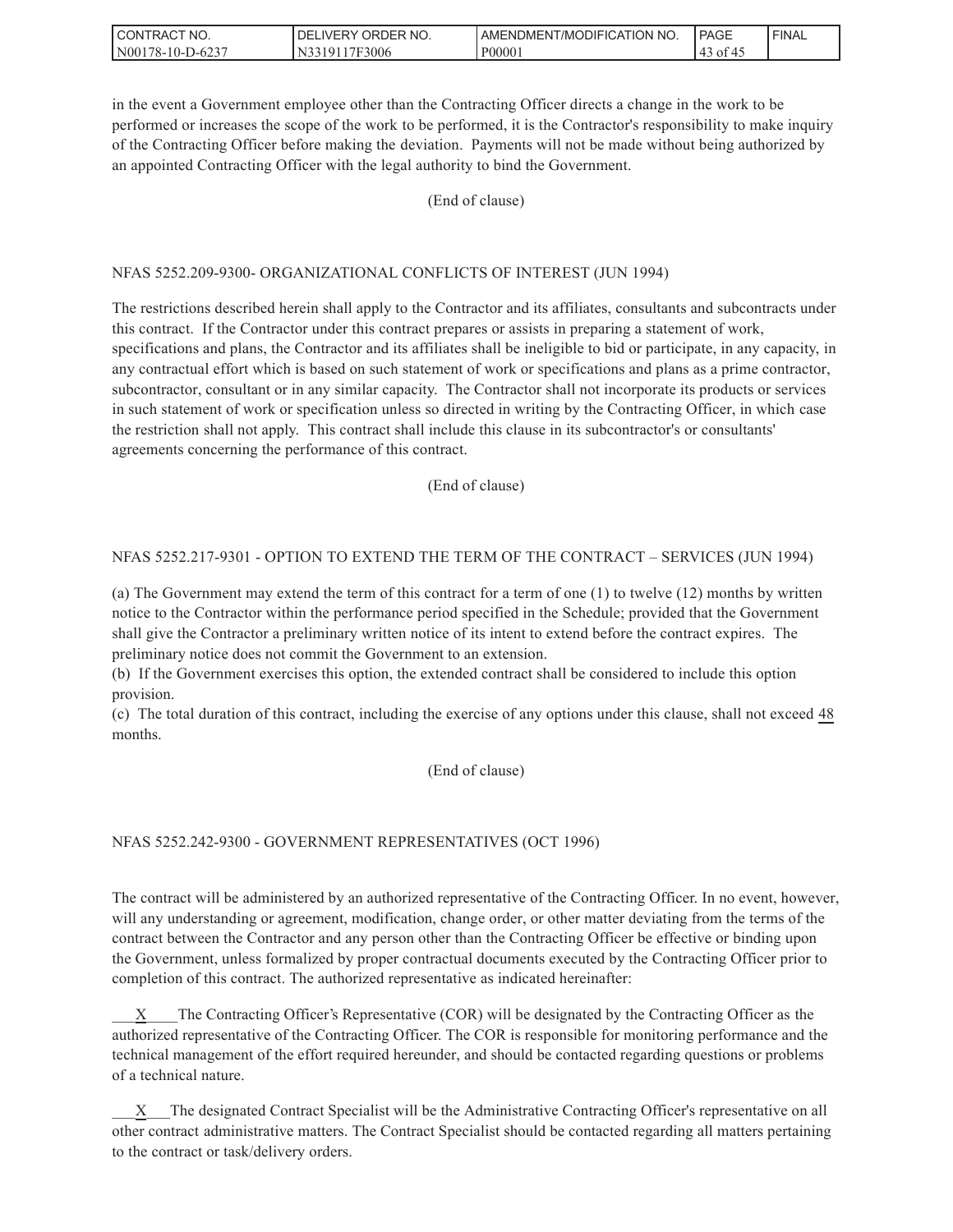| 'NO.<br>CON I<br>I RAL<br>___            | `NO.<br>DE<br>ופר<br>$\ldots$ $NFT$<br>H | 'ON NO.<br><b>CONFIC</b><br>AMENI<br>' JM⊢N ∟<br>/ML | <b>PAGE</b> | <b>FINAL</b> |
|------------------------------------------|------------------------------------------|------------------------------------------------------|-------------|--------------|
| $\sim$<br>N001<br>$(8-10-1)$<br>$1 - 02$ | `3006<br>N                               | $P0000_1$                                            | 44<br>V1.   |              |

\_\_\_\_\_\_\_The designated Property Administrator is the Administrative Contracting Officer's representative on property matters. The Property Administrator should be contacted regarding all matters pertaining to property administration.

(End of clause)